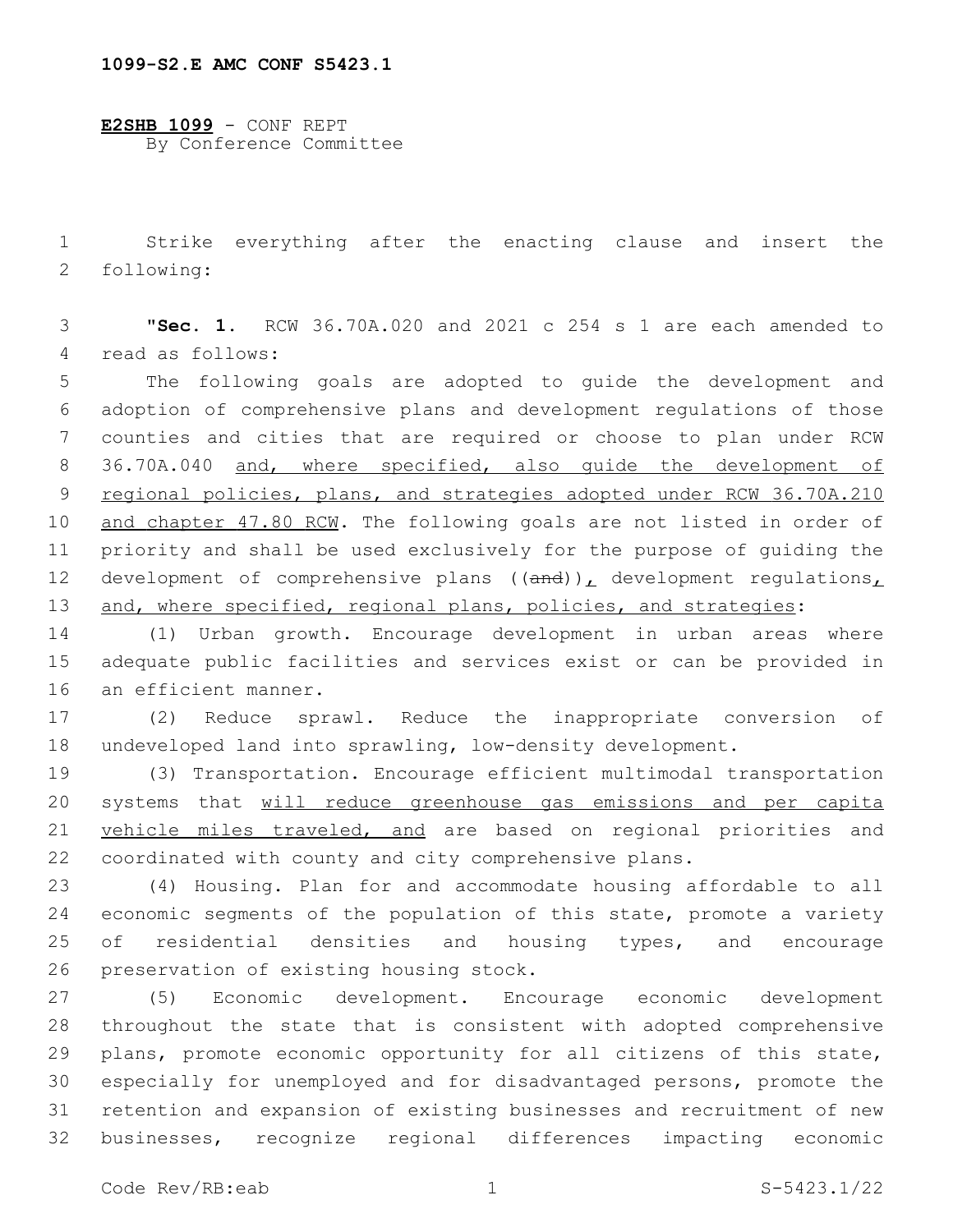development opportunities, and encourage growth in areas experiencing insufficient economic growth, all within the capacities of the state's natural resources, public services, and public facilities.

 (6) Property rights. Private property shall not be taken for public use without just compensation having been made. The property rights of landowners shall be protected from arbitrary and 7 discriminatory actions.

 (7) Permits. Applications for both state and local government permits should be processed in a timely and fair manner to ensure 10 predictability.

 (8) Natural resource industries. Maintain and enhance natural resource-based industries, including productive timber, agricultural, and fisheries industries. Encourage the conservation of productive forestlands and productive agricultural lands, and discourage 15 incompatible uses.

16 (9) Open space and recreation. Retain open space and greenspace, 17 enhance recreational opportunities, ((conserve)) enhance fish and wildlife habitat, increase access to natural resource lands and water, and develop parks and recreation facilities.

 (10) Environment. Protect and enhance the environment and enhance the state's high quality of life, including air and water quality, 22 and the availability of water.

 (11) Citizen participation and coordination. Encourage the involvement of citizens in the planning process, including the 25 participation of vulnerable populations and overburdened communities, and ensure coordination between communities and jurisdictions to 27 reconcile conflicts.

 (12) Public facilities and services. Ensure that those public facilities and services necessary to support development shall be adequate to serve the development at the time the development is available for occupancy and use without decreasing current service levels below locally established minimum standards.

 (13) Historic preservation. Identify and encourage the preservation of lands, sites, and structures, that have historical or 35 archaeological significance.

 (14) Climate change and resiliency. Ensure that comprehensive 37 plans, development regulations, and regional policies, plans, and strategies under RCW 36.70A.210 and chapter 47.80 RCW adapt to and mitigate the effects of a changing climate, support reductions in 40 greenhouse gas emissions and per capita vehicle miles traveled,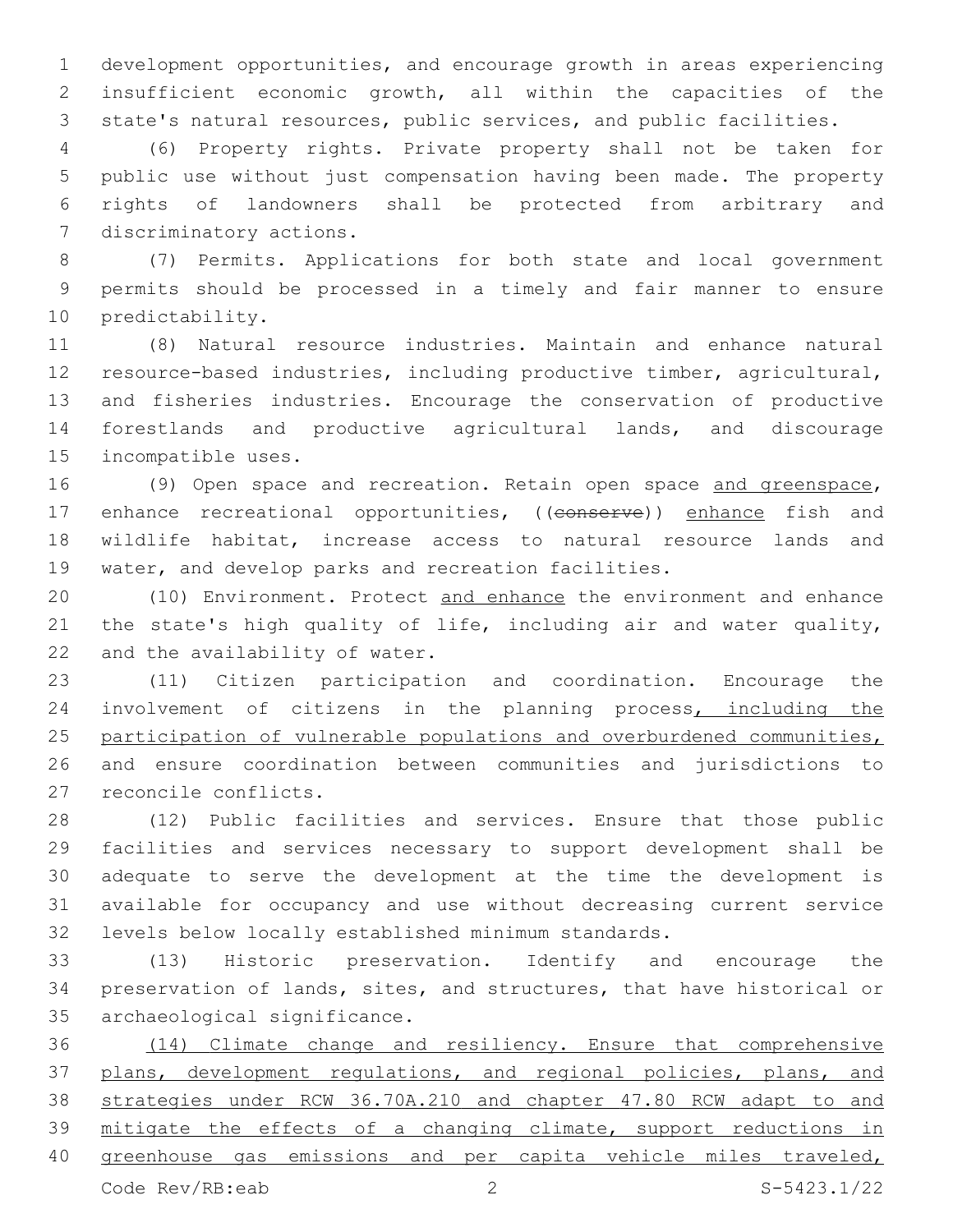|            |  |  |  | 1 prepare for climate impact scenarios, foster resiliency to climate |  |
|------------|--|--|--|----------------------------------------------------------------------|--|
|            |  |  |  | 2 impacts and natural hazards, protect and enhance environmental,    |  |
|            |  |  |  | 3 economic, and human health and safety, and advance environmental   |  |
| 4 justice. |  |  |  |                                                                      |  |

 **Sec. 2.** RCW 36.70A.480 and 2010 c 107 s 2 are each amended to read as follows:6

 (1) For shorelines of the state, the goals and policies of the shoreline management act as set forth in RCW 90.58.020 are added as one of the goals of this chapter as set forth in RCW 36.70A.020 10 without creating an order of priority among the ((fourteen)) 15 goals. The goals and policies of a shoreline master program for a county or city approved under chapter 90.58 RCW shall be considered 13 an element of the county or city's comprehensive plan. All other portions of the shoreline master program for a county or city adopted under chapter 90.58 RCW, including use regulations, shall be considered a part of the county or city's development regulations.

 (2) The shoreline master program shall be adopted pursuant to the procedures of chapter 90.58 RCW rather than the goals, policies, and procedures set forth in this chapter for the adoption of a 20 comprehensive plan or development regulations.

 (3)(a) The policies, goals, and provisions of chapter 90.58 RCW and applicable guidelines shall be the sole basis for determining compliance of a shoreline master program with this chapter except as the shoreline master program is required to comply with the internal consistency provisions of RCW 36.70A.070, 36.70A.040(4), 35.63.125, 26 and 35A.63.105.

 (b) Except as otherwise provided in (c) of this subsection, development regulations adopted under this chapter to protect critical areas within shorelines of the state apply within shorelines of the state until the department of ecology approves one of the following: A comprehensive master program update, as defined in RCW 90.58.030; a segment of a master program relating to critical areas, as provided in RCW 90.58.090; or a new or amended master program approved by the department of ecology on or after March 1, 2002, as provided in RCW 90.58.080. The adoption or update of development regulations to protect critical areas under this chapter prior to department of ecology approval of a master program update as provided in this subsection is not a comprehensive or segment update to the master program.39

Code Rev/RB:eab 3 S-5423.1/22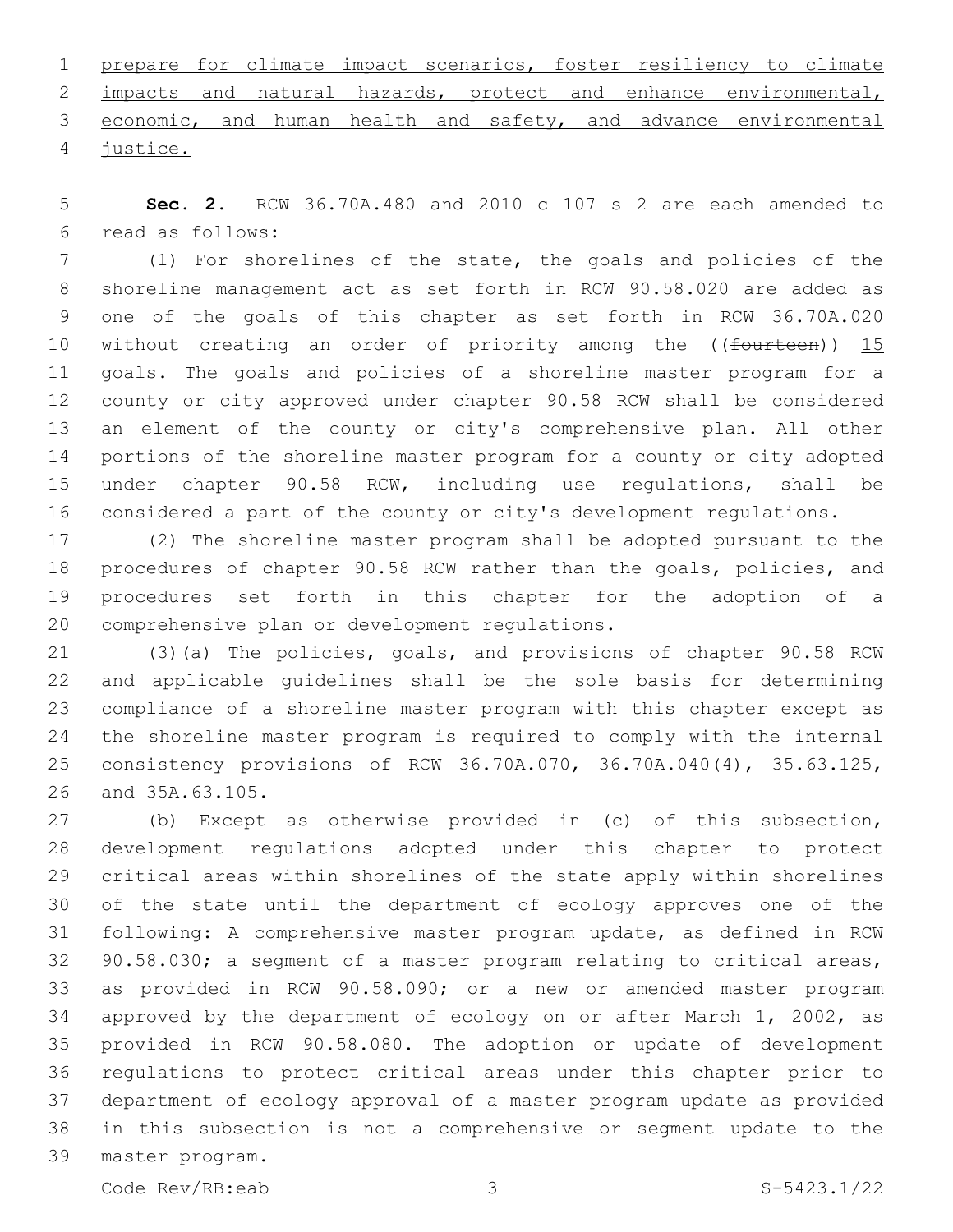(c)(i) Until the department of ecology approves a master program or segment of a master program as provided in (b) of this subsection, a use or structure legally located within shorelines of the state that was established or vested on or before the effective date of the local government's development regulations to protect critical areas may continue as a conforming use and may be redeveloped or modified if: (A) The redevelopment or modification is consistent with the local government's master program; and (B) the local government determines that the proposed redevelopment or modification will result in no net loss of shoreline ecological functions. The local government may waive this requirement if the redevelopment or modification is consistent with the master program and the local government's development regulations to protect critical areas.

 (ii) For purposes of this subsection (3)(c), an agricultural activity that does not expand the area being used for the agricultural activity is not a redevelopment or modification. "Agricultural activity," as used in this subsection (3)(c), has the 18 same meaning as defined in RCW 90.58.065.

 (d) Upon department of ecology approval of a shoreline master program or critical area segment of a shoreline master program, critical areas within shorelines of the state are protected under chapter 90.58 RCW and are not subject to the procedural and substantive requirements of this chapter, except as provided in subsection (6) of this section. Nothing in chapter 321, Laws of 2003 or chapter 107, Laws of 2010 is intended to affect whether or to what extent agricultural activities, as defined in RCW 90.58.065, are 27 subject to chapter 36.70A RCW.

 (e) The provisions of RCW 36.70A.172 shall not apply to the adoption or subsequent amendment of a local government's shoreline master program and shall not be used to determine compliance of a local government's shoreline master program with chapter 90.58 RCW and applicable guidelines. Nothing in this section, however, is intended to limit or change the quality of information to be applied in protecting critical areas within shorelines of the state, as required by chapter 90.58 RCW and applicable guidelines.

 (4) Shoreline master programs shall provide a level of protection to critical areas located within shorelines of the state that assures no net loss of shoreline ecological functions necessary to sustain shoreline natural resources as defined by department of ecology 40 quidelines adopted pursuant to RCW 90.58.060.

Code Rev/RB:eab 4 S-5423.1/22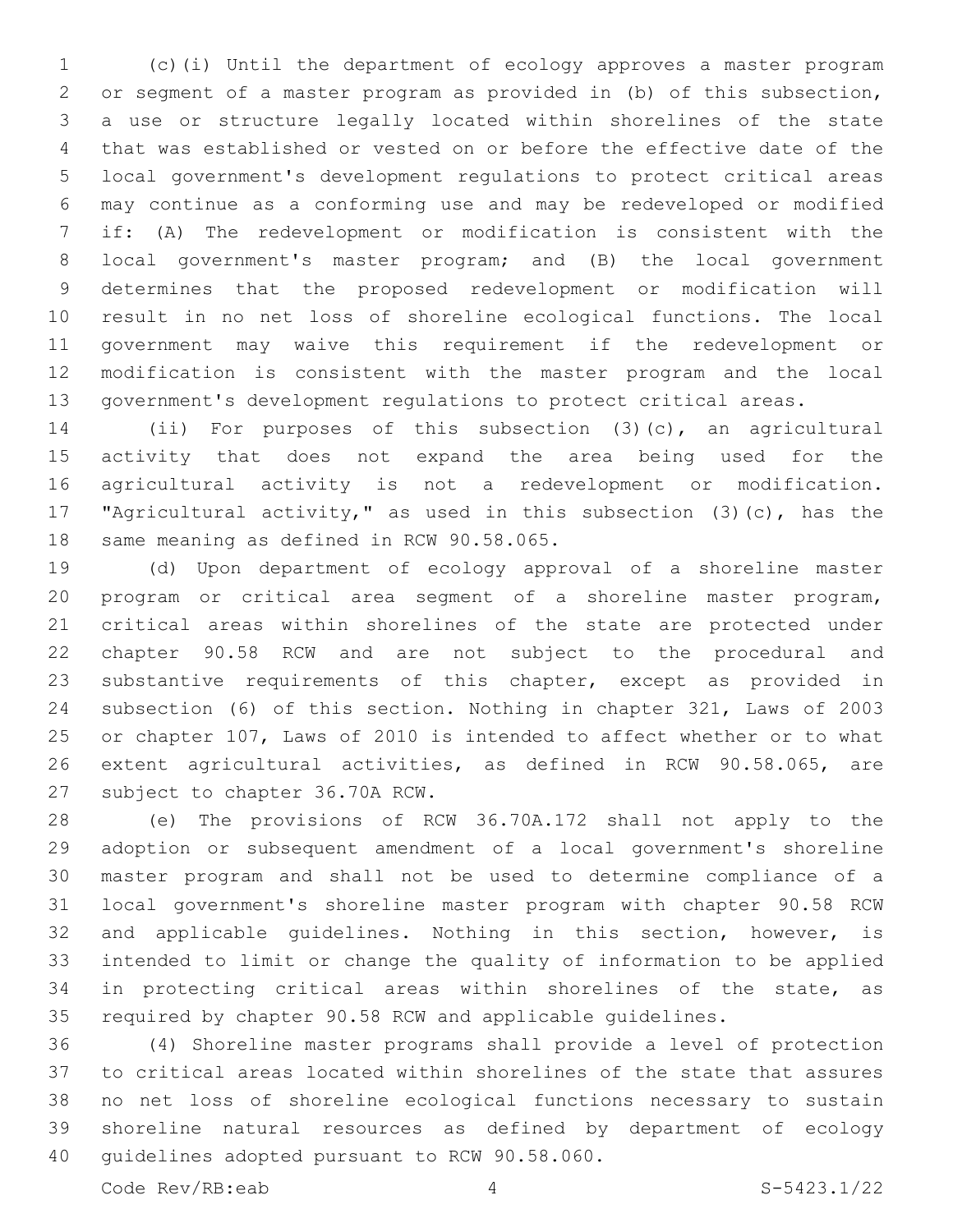(5) Shorelines of the state shall not be considered critical areas under this chapter except to the extent that specific areas located within shorelines of the state qualify for critical area designation based on the definition of critical areas provided by RCW 5 36.70A.030( $(\overline{+5})$ )  $\underline{6}$  and have been designated as such by a local 6 government pursuant to RCW  $36.70A.060(2)$ .

 (6) If a local jurisdiction's master program does not include land necessary for buffers for critical areas that occur within 9 shorelines of the state, as authorized by RCW  $90.58.030(2)((\text{+f}))$  $(d)$ , then the local jurisdiction shall continue to regulate those critical areas and their required buffers pursuant to RCW 12 36.70A.060(2).

 **Sec. 3.** RCW 36.70A.070 and 2021 c 254 s 2 are each amended to read as follows:14

 The comprehensive plan of a county or city that is required or chooses to plan under RCW 36.70A.040 shall consist of a map or maps, 17 and descriptive text covering objectives, principles, and standards used to develop the comprehensive plan. The plan shall be an internally consistent document and all elements shall be consistent with the future land use map. A comprehensive plan shall be adopted and amended with public participation as provided in RCW 36.70A.140. Each comprehensive plan shall include a plan, scheme, or design for 23 each of the following:

 (1) A land use element designating the proposed general 25 distribution and general location and extent of the uses of land, where appropriate, for agriculture, timber production, housing, 27 commerce, industry, recreation, open spaces and greenspaces, general aviation airports, public utilities, public facilities, and other land uses. The land use element shall include population densities, building intensities, and estimates of future population growth. The land use element shall provide for protection of the quality and 32 quantity of groundwater used for public water supplies. The land use element must give special consideration to achieving environmental justice in its goals and policies, including efforts to avoid creating or worsening environmental health disparities. Wherever possible, the land use element should consider utilizing urban 37 planning approaches that promote physical activity and reduce per capita vehicle miles traveled within the jurisdiction, but without increasing greenhouse gas emissions elsewhere in the state. Where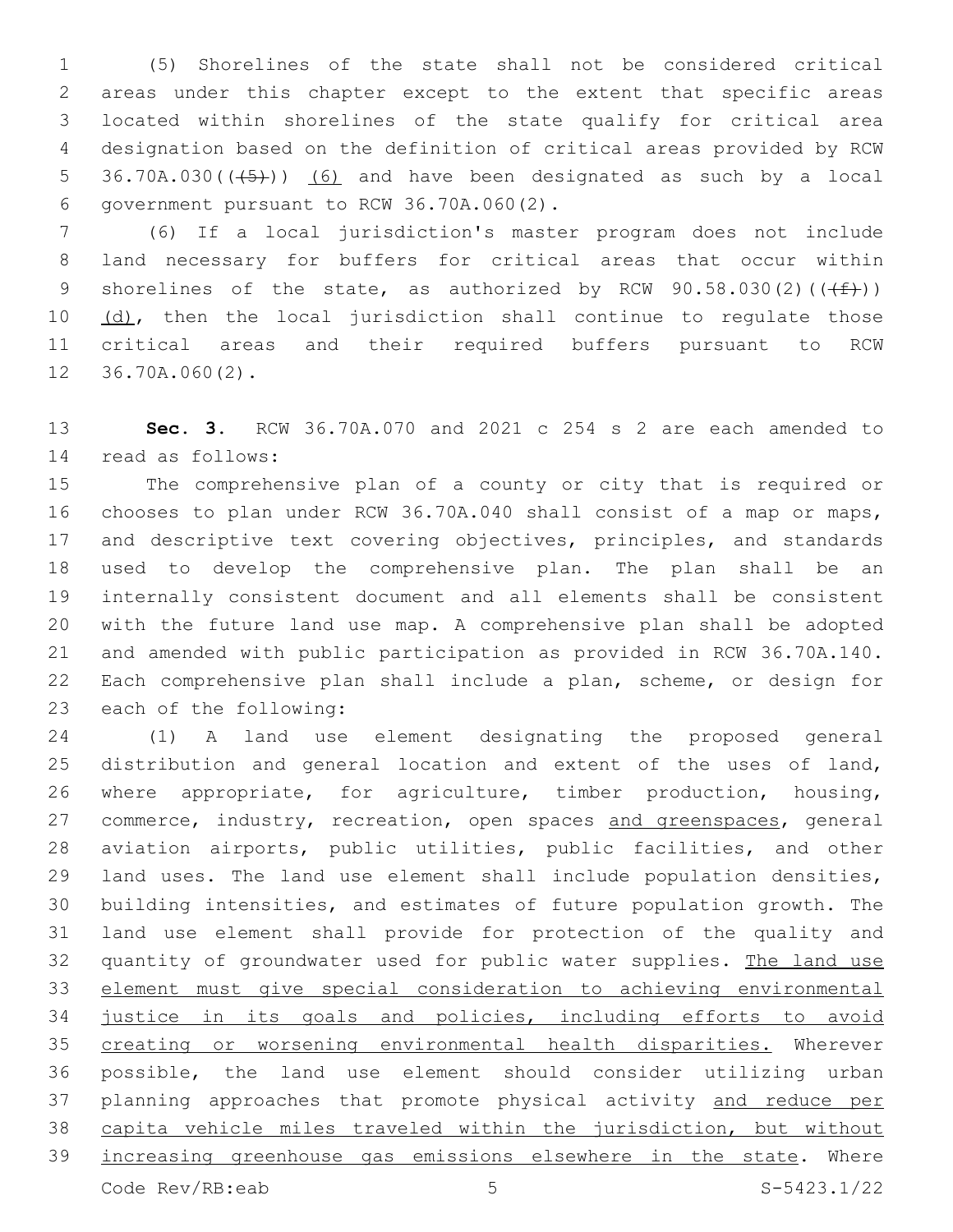applicable, the land use element shall review drainage, flooding, and stormwater runoff in the area and nearby jurisdictions and provide guidance for corrective actions to mitigate or cleanse those discharges that pollute waters of the state, including Puget Sound or waters entering Puget Sound. The land use element must reduce and mitigate the risk to lives and property posed by wildfires by using land use planning tools, which may include, but are not limited to, reducing residential development pressure in the wildland urban interface area, creating open space buffers between human development and wildfire-prone landscapes, and protecting existing residential development through community wildfire preparedness and fire adaptation measures.

 (2) A housing element ensuring the vitality and character of 14 established residential neighborhoods that:

 (a) Includes an inventory and analysis of existing and projected housing needs that identifies the number of housing units necessary to manage projected growth, as provided by the department of 18 commerce, including:

 (i) Units for moderate, low, very low, and extremely low-income 20 households; and

 (ii) Emergency housing, emergency shelters, and permanent 22 supportive housing;

 (b) Includes a statement of goals, policies, objectives, and mandatory provisions for the preservation, improvement, and development of housing, including single-family residences, and within an urban growth area boundary, moderate density housing 27 options including( $(\frac{1}{t},\frac{1}{t})$ ), but not limited to, duplexes, triplexes, 28 and townhomes;

 (c) Identifies sufficient capacity of land for housing including, but not limited to, government-assisted housing, housing for moderate, low, very low, and extremely low-income households, manufactured housing, multifamily housing, group homes, foster care facilities, emergency housing, emergency shelters, permanent supportive housing, and within an urban growth area boundary, consideration of duplexes, triplexes, and townhomes;

 (d) Makes adequate provisions for existing and projected needs of all economic segments of the community, including:

 (i) Incorporating consideration for low, very low, extremely low, 39 and moderate-income households;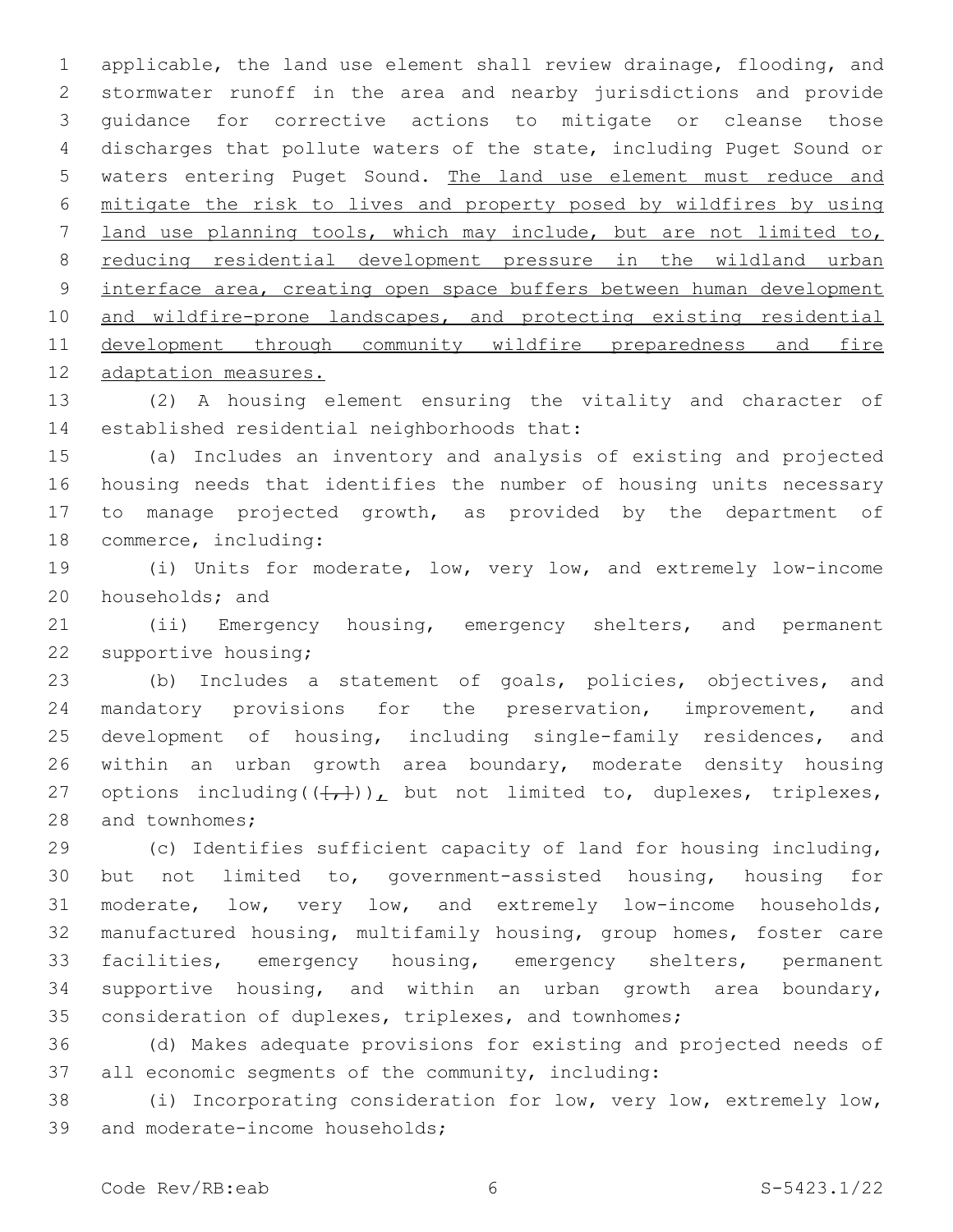(ii) Documenting programs and actions needed to achieve housing availability including gaps in local funding, barriers such as 3 development regulations, and other limitations;

 (iii) Consideration of housing locations in relation to 5 employment location; and

 (iv) Consideration of the role of accessory dwelling units in 7 meeting housing needs;

 (e) Identifies local policies and regulations that result in racially disparate impacts, displacement, and exclusion in housing, 10 including:

(i) Zoning that may have a discriminatory effect;

12 (ii) Disinvestment; and

13 (iii) Infrastructure availability;

 (f) Identifies and implements policies and regulations to address 15 and begin to undo racially disparate impacts, displacement, and exclusion in housing caused by local policies, plans, and actions;

 (g) Identifies areas that may be at higher risk of displacement from market forces that occur with changes to zoning development 19 regulations and capital investments; and

 (h) Establishes antidisplacement policies, with consideration given to the preservation of historical and cultural communities as well as investments in low, very low, extremely low, and moderate- income housing; equitable development initiatives; inclusionary 24 zoning; community planning requirements; tenant protections; land disposition policies; and consideration of land that may be used for 26 affordable housing.

 In counties and cities subject to the review and evaluation requirements of RCW 36.70A.215, any revision to the housing element shall include consideration of prior review and evaluation reports and any reasonable measures identified. The housing element should link jurisdictional goals with overall county goals to ensure that 32 the housing element goals are met.

 (3) A capital facilities plan element consisting of: (a) An inventory of existing capital facilities owned by public entities, 35 including green infrastructure, showing the locations and capacities of the capital facilities; (b) a forecast of the future needs for such capital facilities; (c) the proposed locations and capacities of expanded or new capital facilities; (d) at least a six-year plan that will finance such capital facilities within projected funding capacities and clearly identifies sources of public money for such Code Rev/RB:eab 7 S-5423.1/22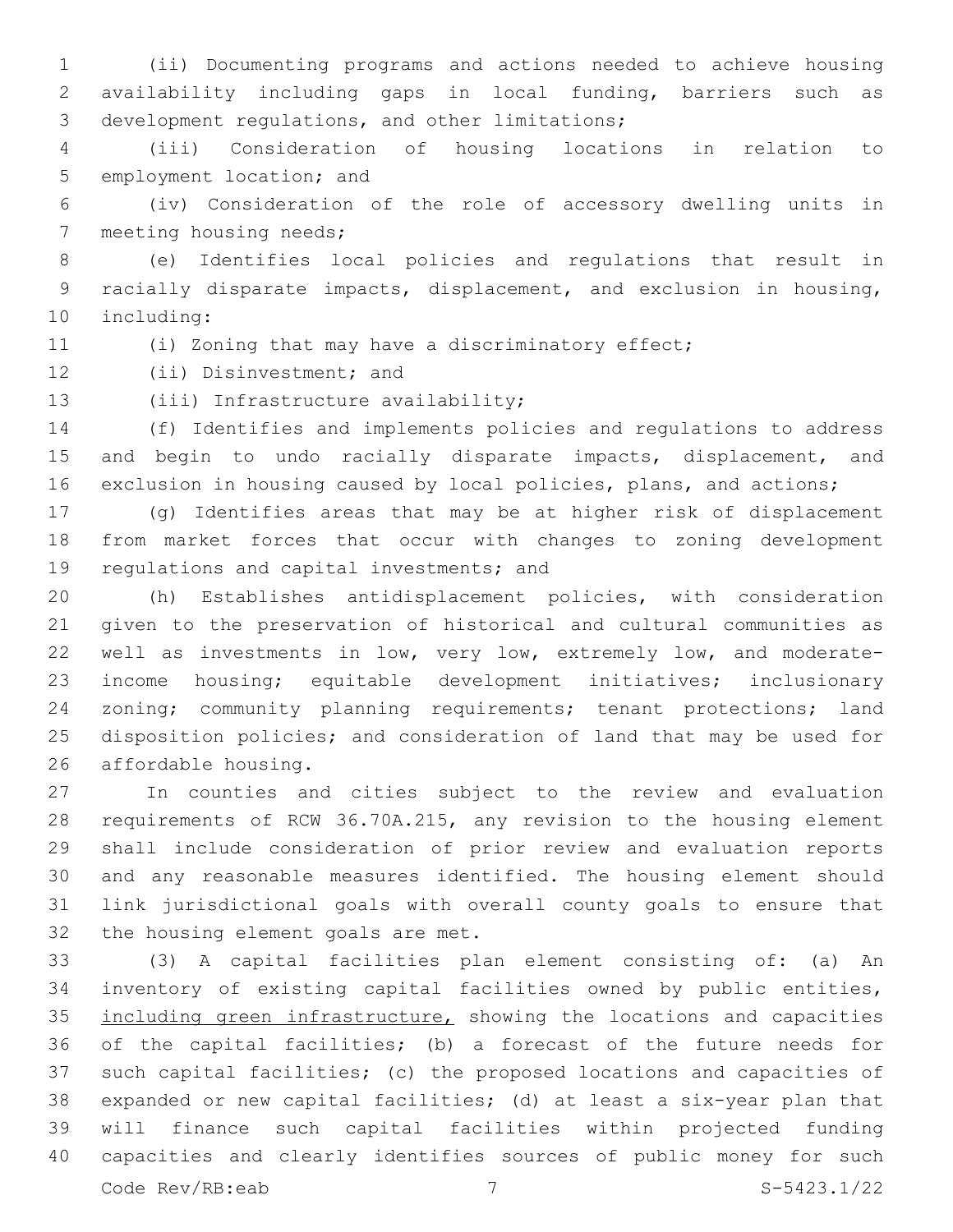purposes; and (e) a requirement to reassess the land use element if probable funding falls short of meeting existing needs and to ensure that the land use element, capital facilities plan element, and financing plan within the capital facilities plan element are coordinated and consistent. Park and recreation facilities shall be included in the capital facilities plan element.6

 (4) A utilities element consisting of the general location, proposed location, and capacity of all existing and proposed utilities, including, but not limited to, components of drinking 10 water, stormwater, wastewater, electrical ((lines)), 11 telecommunications ((<del>lines</del>)), and natural gas ((<del>lines</del>)) systems.

 (5) Rural element. Counties shall include a rural element including lands that are not designated for urban growth, agriculture, forest, or mineral resources. The following provisions 15 shall apply to the rural element:

 (a) Growth management act goals and local circumstances. Because circumstances vary from county to county, in establishing patterns of rural densities and uses, a county may consider local circumstances, but shall develop a written record explaining how the rural element harmonizes the planning goals in RCW 36.70A.020 and meets the 21 requirements of this chapter.

 (b) Rural development. The rural element shall permit rural development, forestry, and agriculture in rural areas. The rural element shall provide for a variety of rural densities, uses, essential public facilities, and rural governmental services needed to serve the permitted densities and uses. To achieve a variety of rural densities and uses, counties may provide for clustering, 28 density transfer, design guidelines, conservation easements, and other innovative techniques that will accommodate appropriate rural economic advancement, densities, and uses that are not characterized by urban growth and that are consistent with rural character.

 (c) Measures governing rural development. The rural element shall include measures that apply to rural development and protect the rural character of the area, as established by the county, by:

(i) Containing or otherwise controlling rural development;

 (ii) Assuring visual compatibility of rural development with the 37 surrounding rural area;

 (iii) Reducing the inappropriate conversion of undeveloped land into sprawling, low-density development in the rural area;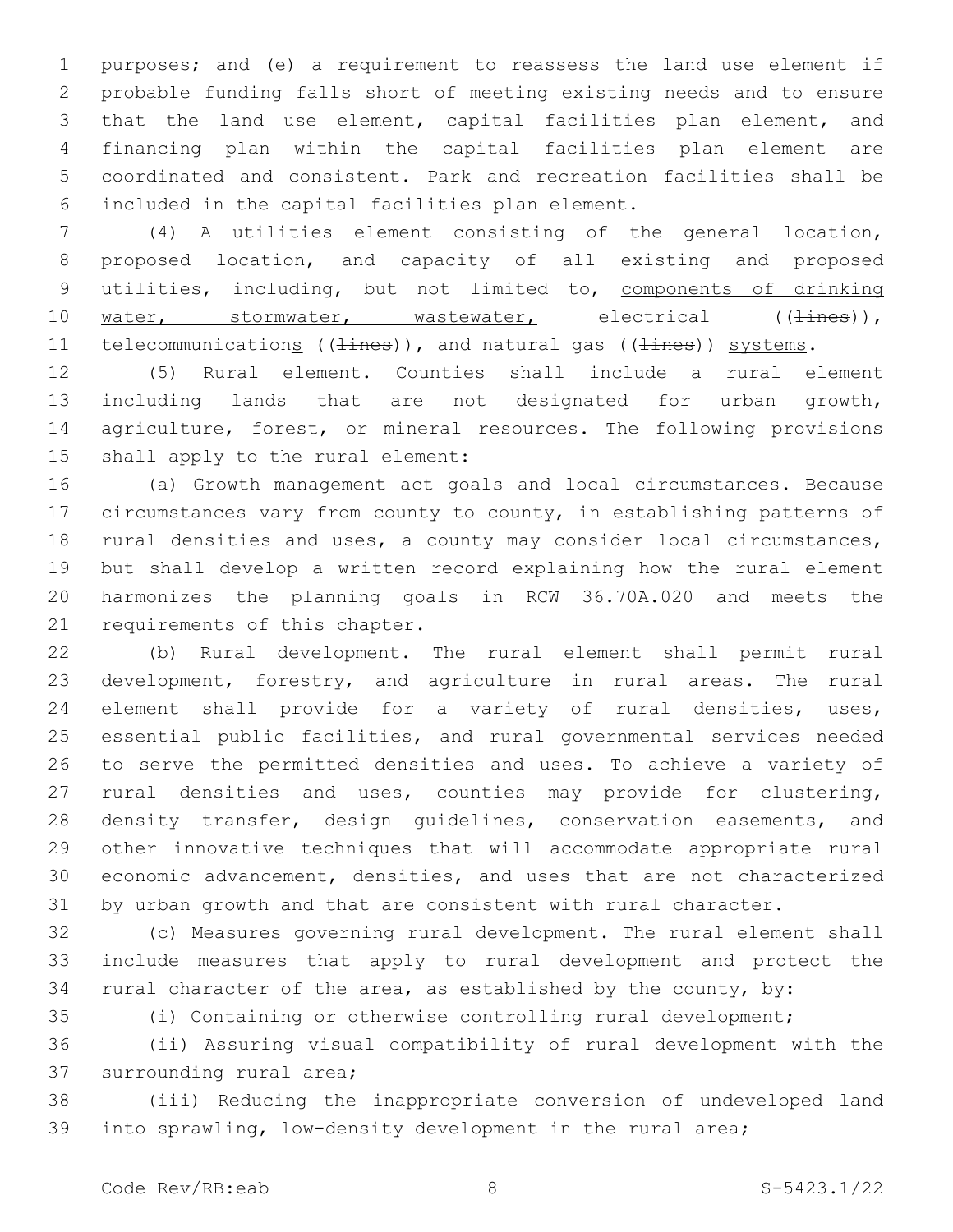(iv) Protecting critical areas, as provided in RCW 36.70A.060, 2 and surface water and groundwater resources; and

 (v) Protecting against conflicts with the use of agricultural, forest, and mineral resource lands designated under RCW 36.70A.170.

 (d) Limited areas of more intensive rural development. Subject to the requirements of this subsection and except as otherwise 7 specifically provided in this subsection (5)(d), the rural element may allow for limited areas of more intensive rural development, including necessary public facilities and public services to serve 10 the limited area as follows:

 (i) Rural development consisting of the infill, development, or redevelopment of existing commercial, industrial, residential, or mixed-use areas, whether characterized as shoreline development, villages, hamlets, rural activity centers, or crossroads 15 developments.

 (A) A commercial, industrial, residential, shoreline, or mixed- use area are subject to the requirements of (d)(iv) of this subsection, but are not subject to the requirements of (c)(ii) and 19 (iii) of this subsection.

 (B) Any development or redevelopment other than an industrial area or an industrial use within a mixed-use area or an industrial area under this subsection (5)(d)(i) must be principally designed to serve the existing and projected rural population.

 (C) Any development or redevelopment in terms of building size, 25 scale, use, or intensity shall be consistent with the character of the existing areas. Development and redevelopment may include changes in use from vacant land or a previously existing use so long as the 28 new use conforms to the requirements of this subsection  $(5)$ ;

 (ii) The intensification of development on lots containing, or new development of, small-scale recreational or tourist uses, including commercial facilities to serve those recreational or tourist uses, that rely on a rural location and setting, but that do not include new residential development. A small-scale recreation or tourist use is not required to be principally designed to serve the existing and projected rural population. Public services and public facilities shall be limited to those necessary to serve the recreation or tourist use and shall be provided in a manner that does 38 not permit low-density sprawl;

 (iii) The intensification of development on lots containing isolated nonresidential uses or new development of isolated cottage Code Rev/RB:eab  $5-5423.1/22$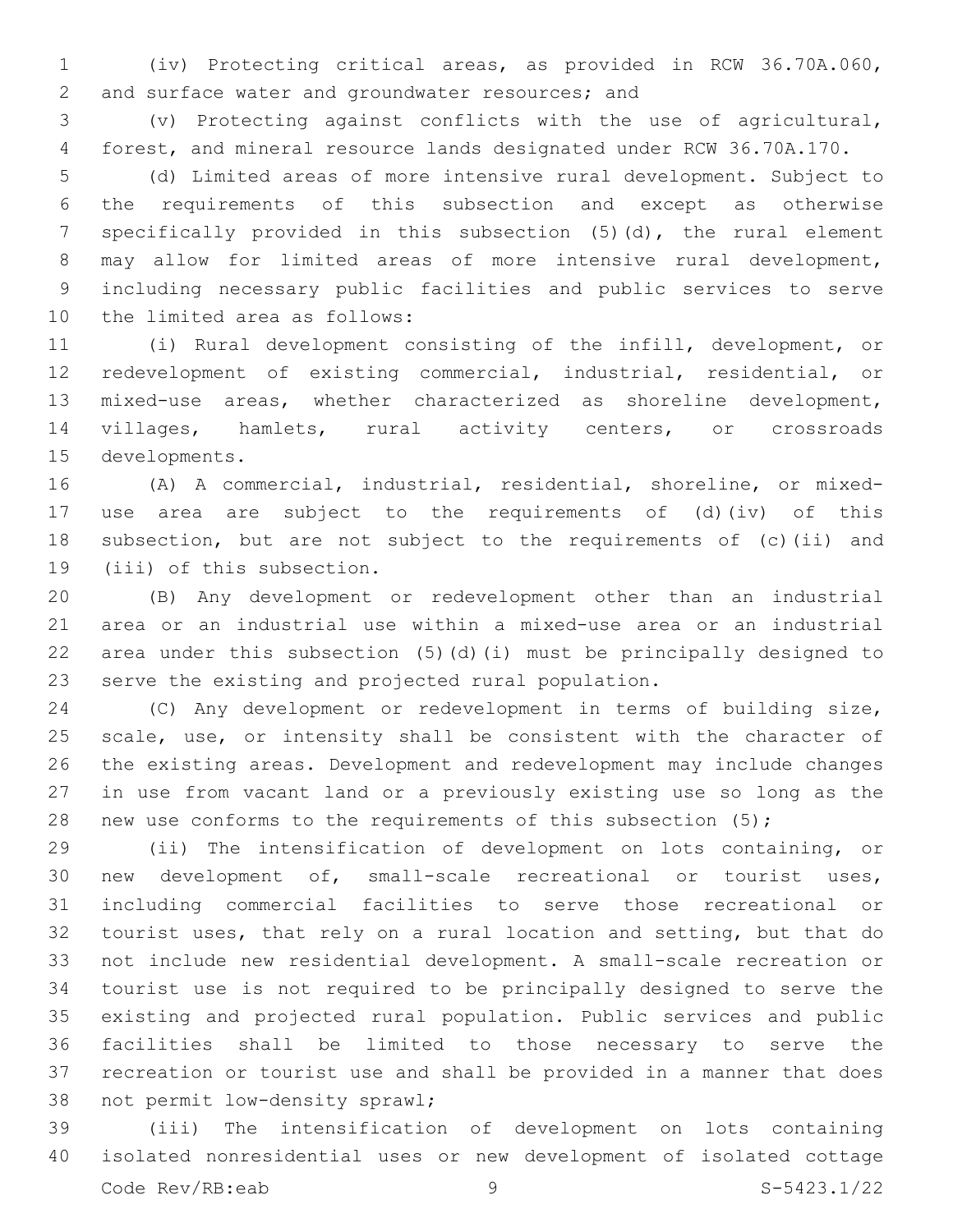industries and isolated small-scale businesses that are not principally designed to serve the existing and projected rural population and nonresidential uses, but do provide job opportunities for rural residents. Rural counties may allow the expansion of small- scale businesses as long as those small-scale businesses conform with the rural character of the area as defined by the local government according to RCW 36.70A.030(23). Rural counties may also allow new small-scale businesses to utilize a site previously occupied by an existing business as long as the new small-scale business conforms to the rural character of the area as defined by the local government according to RCW 36.70A.030(23). Public services and public facilities shall be limited to those necessary to serve the isolated nonresidential use and shall be provided in a manner that does not 14 permit low-density sprawl;

 (iv) A county shall adopt measures to minimize and contain the existing areas or uses of more intensive rural development, as appropriate, authorized under this subsection. Lands included in such existing areas or uses shall not extend beyond the logical outer boundary of the existing area or use, thereby allowing a new pattern of low-density sprawl. Existing areas are those that are clearly identifiable and contained and where there is a logical boundary delineated predominately by the built environment, but that may also include undeveloped lands if limited as provided in this subsection. The county shall establish the logical outer boundary of an area of more intensive rural development. In establishing the logical outer boundary, the county shall address (A) the need to preserve the character of existing natural neighborhoods and communities, (B) physical boundaries, such as bodies of water, streets and highways, and land forms and contours, (C) the prevention of abnormally irregular boundaries, and (D) the ability to provide public facilities and public services in a manner that does not permit low-32 density sprawl;

 (v) For purposes of (d) of this subsection, an existing area or 34 existing use is one that was in existence:

 (A) On July 1, 1990, in a county that was initially required to 36 plan under all of the provisions of this chapter;

 (B) On the date the county adopted a resolution under RCW 36.70A.040(2), in a county that is planning under all of the provisions of this chapter under RCW 36.70A.040(2); or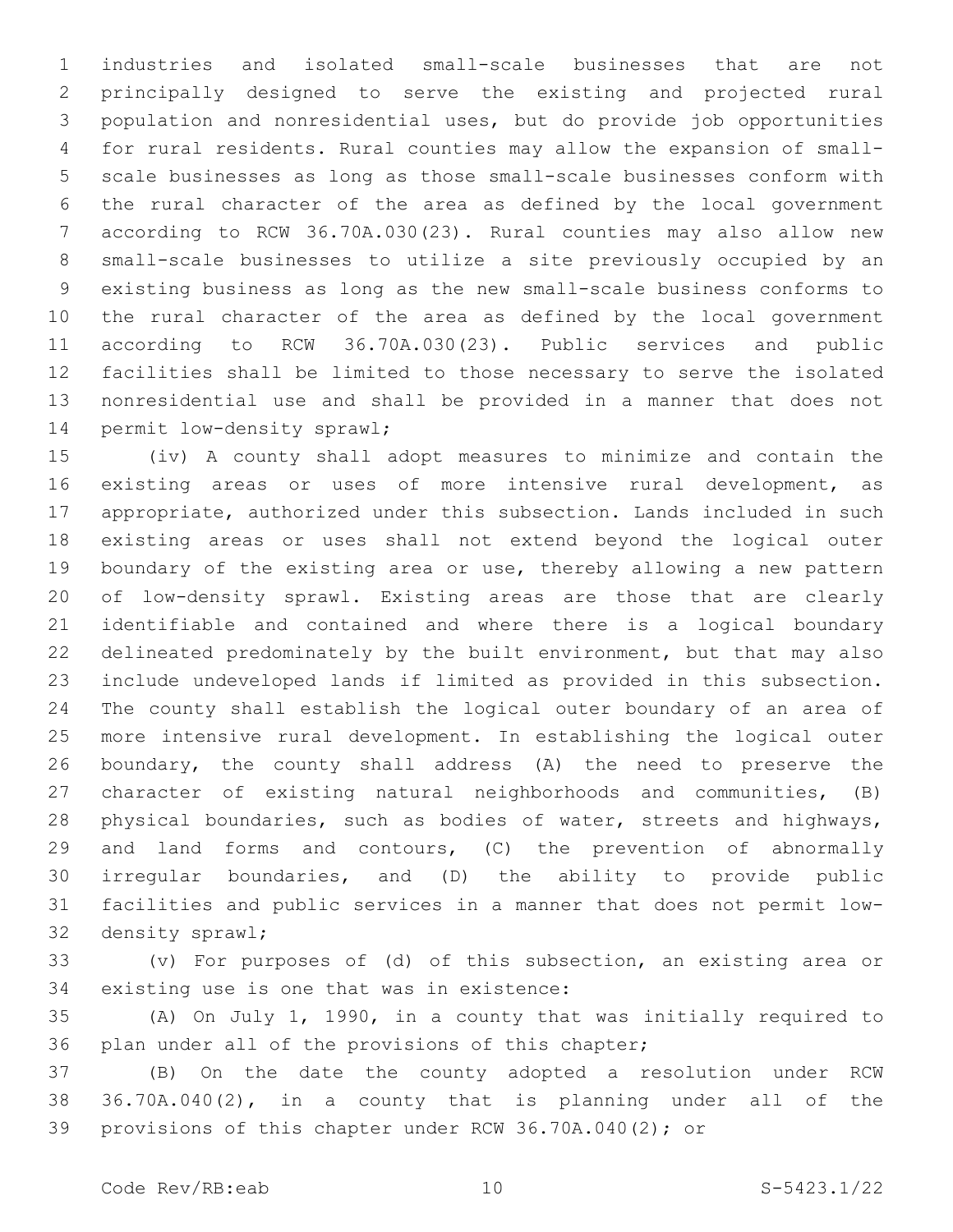(C) On the date the office of financial management certifies the county's population as provided in RCW 36.70A.040(5), in a county that is planning under all of the provisions of this chapter pursuant to RCW 36.70A.040(5).4

 (e) Exception. This subsection shall not be interpreted to permit in the rural area a major industrial development or a master planned resort unless otherwise specifically permitted under RCW 36.70A.360 8 and 36.70A.365.

 (6) A transportation element that implements, and is consistent 10 with, the land use element.

 (a) The transportation element shall include the following 12 subelements:

(i) Land use assumptions used in estimating travel;

 (ii) Estimated traffic impacts to state-owned transportation 15 facilities resulting from land use assumptions to assist ((the 16 department of transportation)) in monitoring the performance of state facilities, to plan improvements for the facilities, and to assess the impact of land-use decisions on state-owned transportation 19 facilities:

(iii) Facilities and services needs, including:

 (A) An inventory of air, water, and ground transportation 22 facilities and services, including transit alignments, active transportation facilities, and general aviation airport facilities, 24 to define existing capital facilities and travel levels ((as a basis 25 for)) to inform future planning. This inventory must include state- owned transportation facilities within the city or county's 27 jurisdictional boundaries;

 (B) Level of service standards for all locally owned arterials 29 ((and)), locally and regionally operated transit routes that serve 30 urban growth areas, state-owned or operated transit routes that serve urban areas if the department of transportation has prepared such standards, and active transportation facilities to serve as a gauge to judge performance of the system and success in helping to achieve the goals of this chapter consistent with environmental justice. 35 These standards should be regionally coordinated;

 (C) For state-owned transportation facilities, level of service standards for highways, as prescribed in chapters 47.06 and 47.80 RCW, to gauge the performance of the system. The purposes of reflecting level of service standards for state highways in the local comprehensive plan are to monitor the performance of the system, to Code Rev/RB:eab 11 S-5423.1/22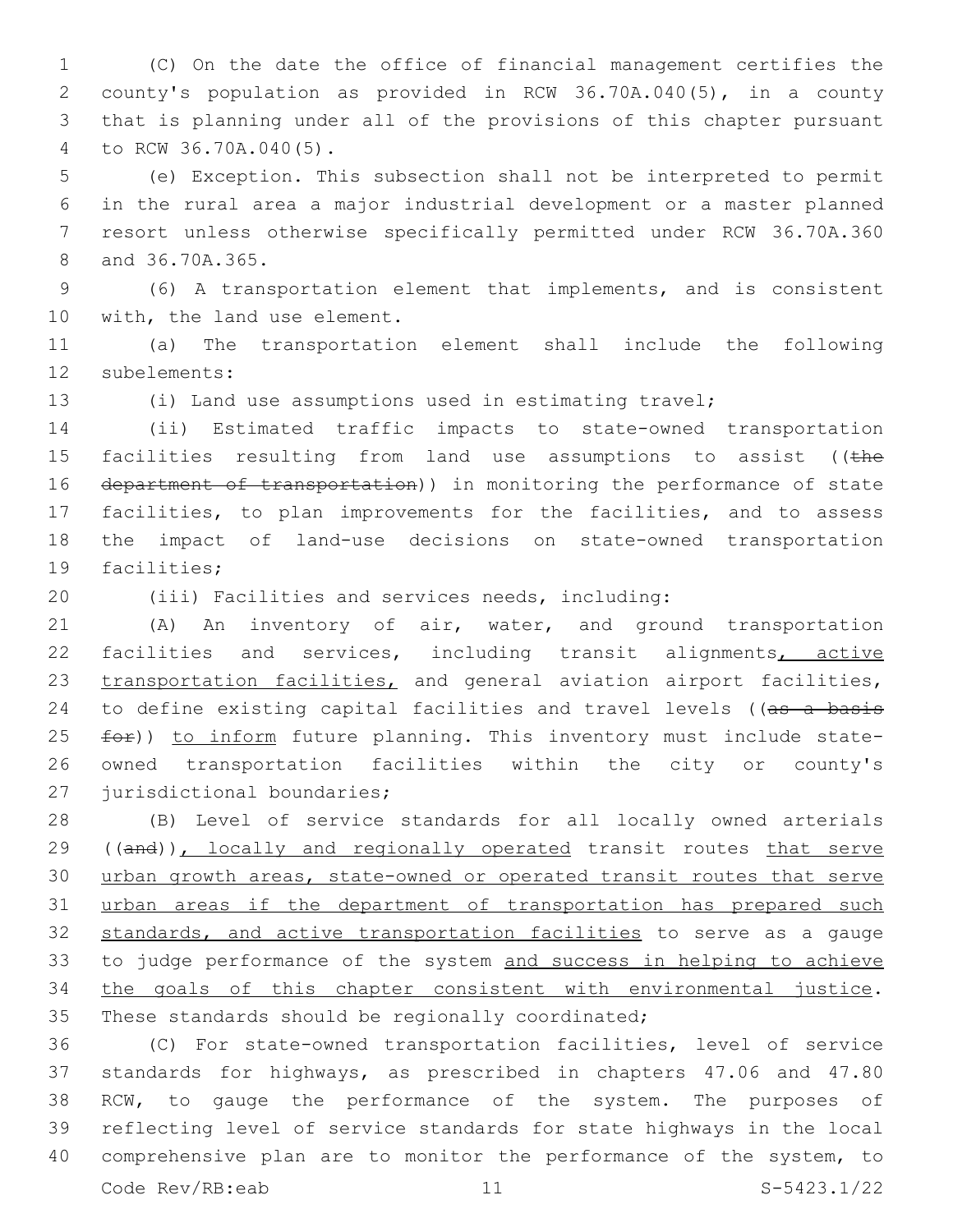evaluate improvement strategies, and to facilitate coordination 2 between the county's or city's six-year street, road, active 3 transportation, or transit program and the office of financial management's ten-year investment program. The concurrency requirements of (b) of this subsection do not apply to transportation facilities and services of statewide significance except for counties consisting of islands whose only connection to the mainland are state highways or ferry routes. In these island counties, state highways and ferry route capacity must be a factor in meeting the concurrency 10 requirements in (b) of this subsection;

11 (D) Specific actions and requirements for bringing into 12 compliance ((locally owned)) transportation facilities or services 13 that are below an established level of service standard;

14 (E) Forecasts of ((traffie)) multimodal transportation demand and 15 needs within cities and urban growth areas, and forecasts of traffic 16 demand and needs outside of cities and urban growth areas, for at 17 least ten years based on the adopted land use plan to ((provide 18 information on the location, timing, and capacity needs of future 19 growth)) inform the development of a transportation element that 20 balances transportation system safety and convenience to accommodate 21 all users of the transportation system to safely, reliably, and 22 efficiently provide access and mobility to people and goods;

23 (F) Identification of state and local system needs to equitably meet current and future demands. Identified needs on state-owned transportation facilities must be consistent with the statewide multimodal transportation plan required under chapter 47.06 RCW. Local system needs should reflect the regional transportation system, local goals, and strive to equitably implement the multimodal

29 network;

(iv) Finance, including:30

31 (A) An analysis of funding capability to judge needs against 32 probable funding resources;

 (B) A multiyear financing plan based on the needs identified in the comprehensive plan, the appropriate parts of which shall serve as the basis for the six-year street, road, or transit program required by RCW 35.77.010 for cities, RCW 36.81.121 for counties, and RCW 35.58.2795 for public transportation systems. The multiyear financing plan should be coordinated with the ten-year investment program developed by the office of financial management as required by RCW 47.05.030;40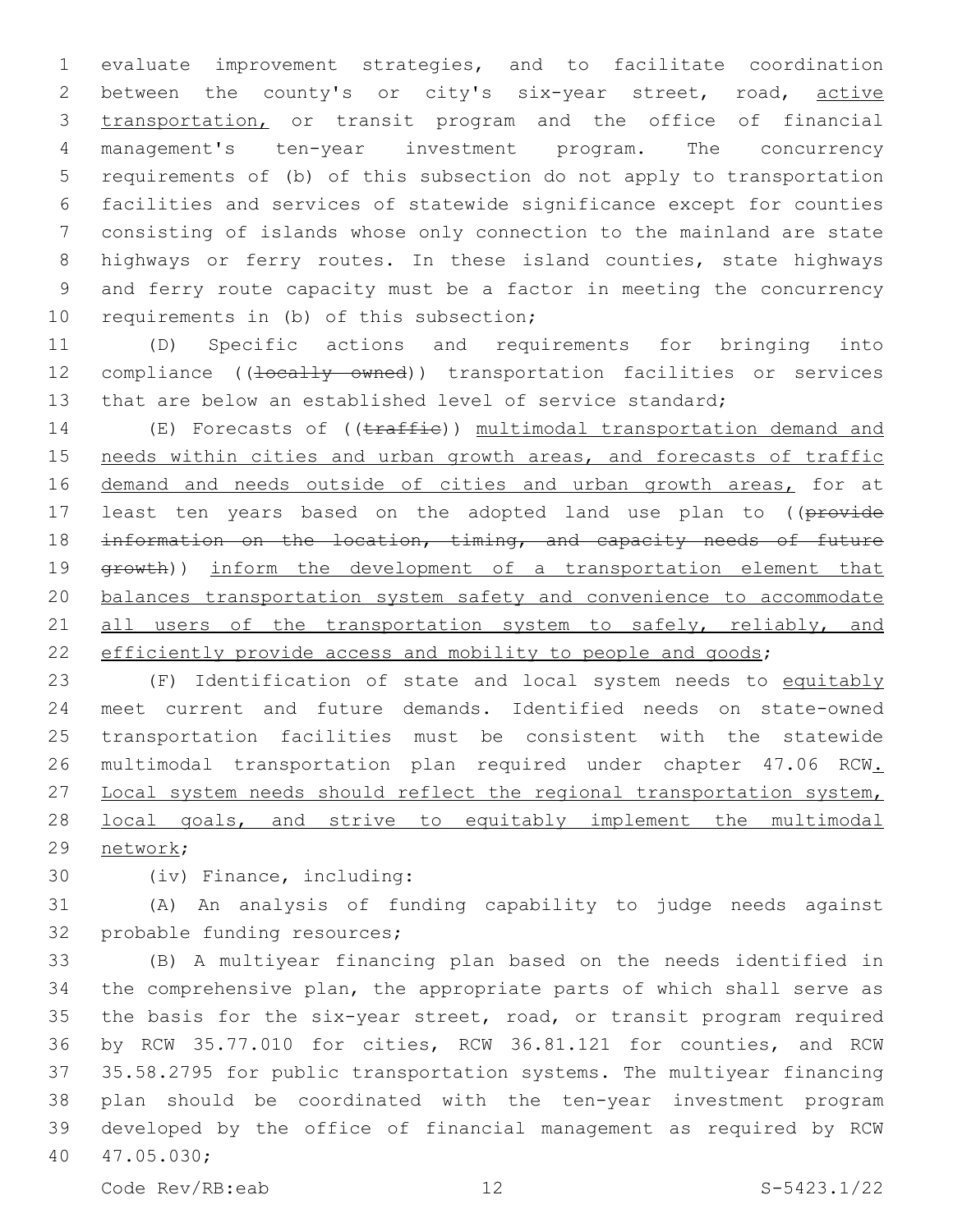(C) If probable funding falls short of meeting the identified needs of the transportation system, including state transportation facilities, a discussion of how additional funding will be raised, or how land use assumptions will be reassessed to ensure that level of 5 service standards will be met;

 (v) Intergovernmental coordination efforts, including an assessment of the impacts of the transportation plan and land use 8 assumptions on the transportation systems of adjacent jurisdictions;

9 (vi) Demand-management strategies;

10 (vii) ((Pedestrian and bicycle)) Active transportation component to include collaborative efforts to identify and designate planned 12 improvements for ((pedestrian and bicycle)) active transportation facilities and corridors that address and encourage enhanced 14 community access and promote healthy lifestyles.

 (b) After adoption of the comprehensive plan by jurisdictions required to plan or who choose to plan under RCW 36.70A.040, local jurisdictions must adopt and enforce ordinances which prohibit development approval if the development causes the level of service 19 on a locally owned or locally or regionally operated transportation facility to decline below the standards adopted in the transportation element of the comprehensive plan, unless transportation improvements or strategies to accommodate the impacts of development are made 23 concurrent with the development. These strategies may include active 24 transportation facility improvements, increased or enhanced public transportation service, ride-sharing programs, demand management, and other transportation systems management strategies. For the purposes of this subsection (6), "concurrent with the development" means that improvements or strategies are in place at the time of development, or that a financial commitment is in place to complete the improvements or strategies within six years. If the collection of impact fees is delayed under RCW 82.02.050(3), the six-year period required by this subsection (6)(b) must begin after full payment of 33 all impact fees is due to the county or city. If it is possible to provide for the transportation needs of a development through active 35 transportation facility improvements, increased or enhanced public transportation service, ride-sharing programs, demand management, or other transportation systems management strategies funded by the development, a development approval may not be denied because it fails to meet traffic level of service standards.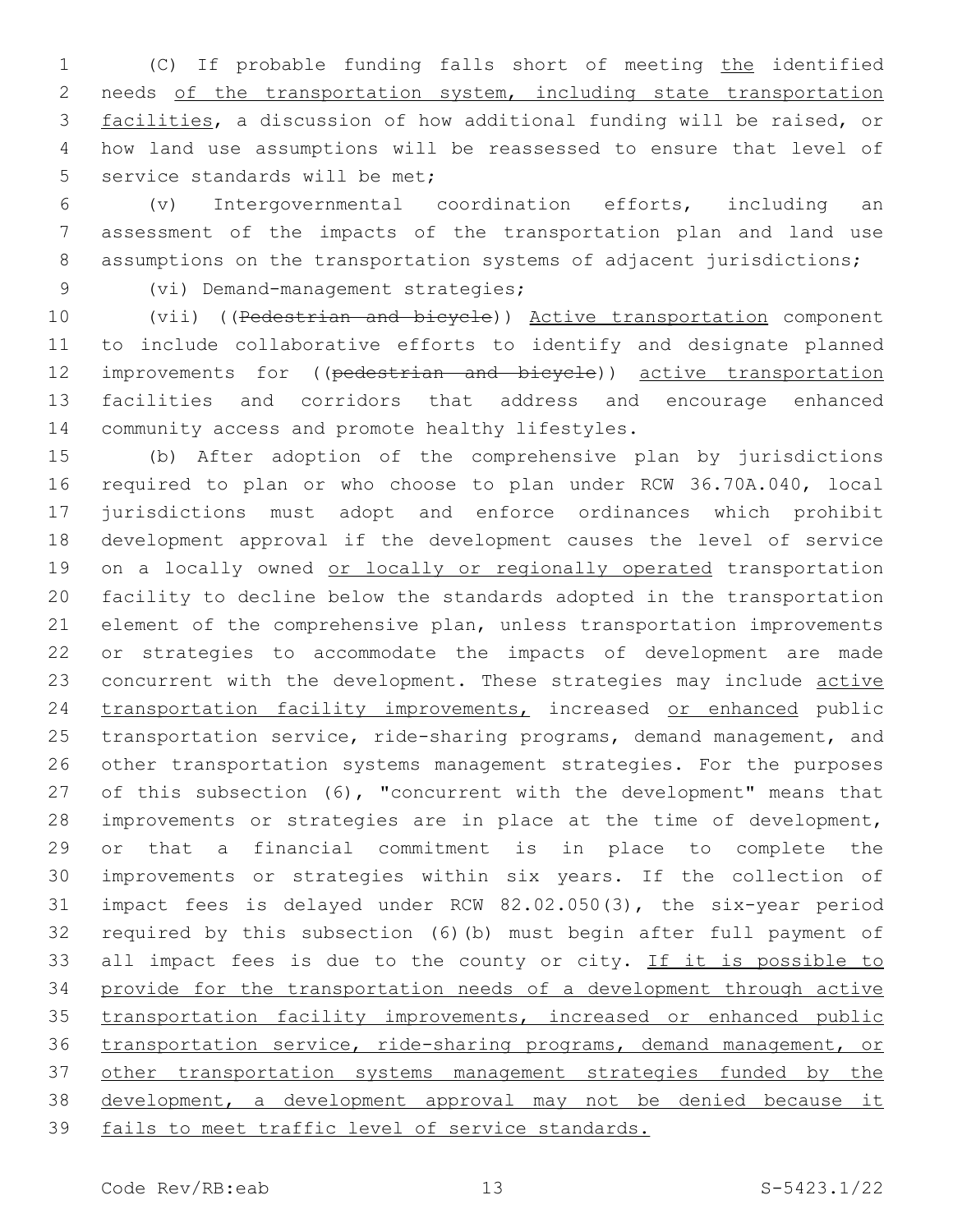(c) The transportation element described in this subsection (6), the six-year plans required by RCW 35.77.010 for cities, RCW 36.81.121 for counties, and RCW 35.58.2795 for public transportation systems, and the ten-year investment program required by RCW 5 47.05.030 for the state, must be consistent.

 (7) An economic development element establishing local goals, policies, objectives, and provisions for economic growth and vitality and a high quality of life. A city that has chosen to be a residential community is exempt from the economic development element 10 requirement of this subsection.

 (8) A park and recreation element that implements, and is consistent with, the capital facilities plan element as it relates to park and recreation facilities. The element shall include: (a) Estimates of park and recreation demand for at least a ten-year period; (b) an evaluation of facilities and service needs; and (c) an evaluation of intergovernmental coordination opportunities to provide regional approaches for meeting park and recreational demand.

 (9) A climate change and resiliency element that is designed to 19 result in reductions in overall greenhouse gas emissions and that must enhance resiliency to and avoid the adverse impacts of climate change, which must include efforts to reduce localized greenhouse gas emissions and avoid creating or worsening localized climate impacts 23 to vulnerable populations and overburdened communities. The greenhouse gas emissions reduction subelement of the climate change and resiliency element is mandatory for the jurisdictions specified in section 4(1) of this act and is encouraged for all other jurisdictions, including those planning under RCW 36.70A.040 and those planning under chapter 36.70 RCW. The resiliency subelement of the climate change and resiliency element is mandatory for all jurisdictions planning under RCW 36.70A.040 and is encouraged for those jurisdictions planning under chapter 36.70 RCW.

 (a)(i) The greenhouse gas emissions reduction subelement of the 33 comprehensive plan, and its related development regulations, must identify the actions the jurisdiction will take during the planning 35 cycle consistent with the quidelines published by the department pursuant to section 5 of this act that will:

 (A) Result in reductions in overall greenhouse gas emissions generated by transportation and land use within the jurisdiction but without increasing greenhouse gas emissions elsewhere in the state;

and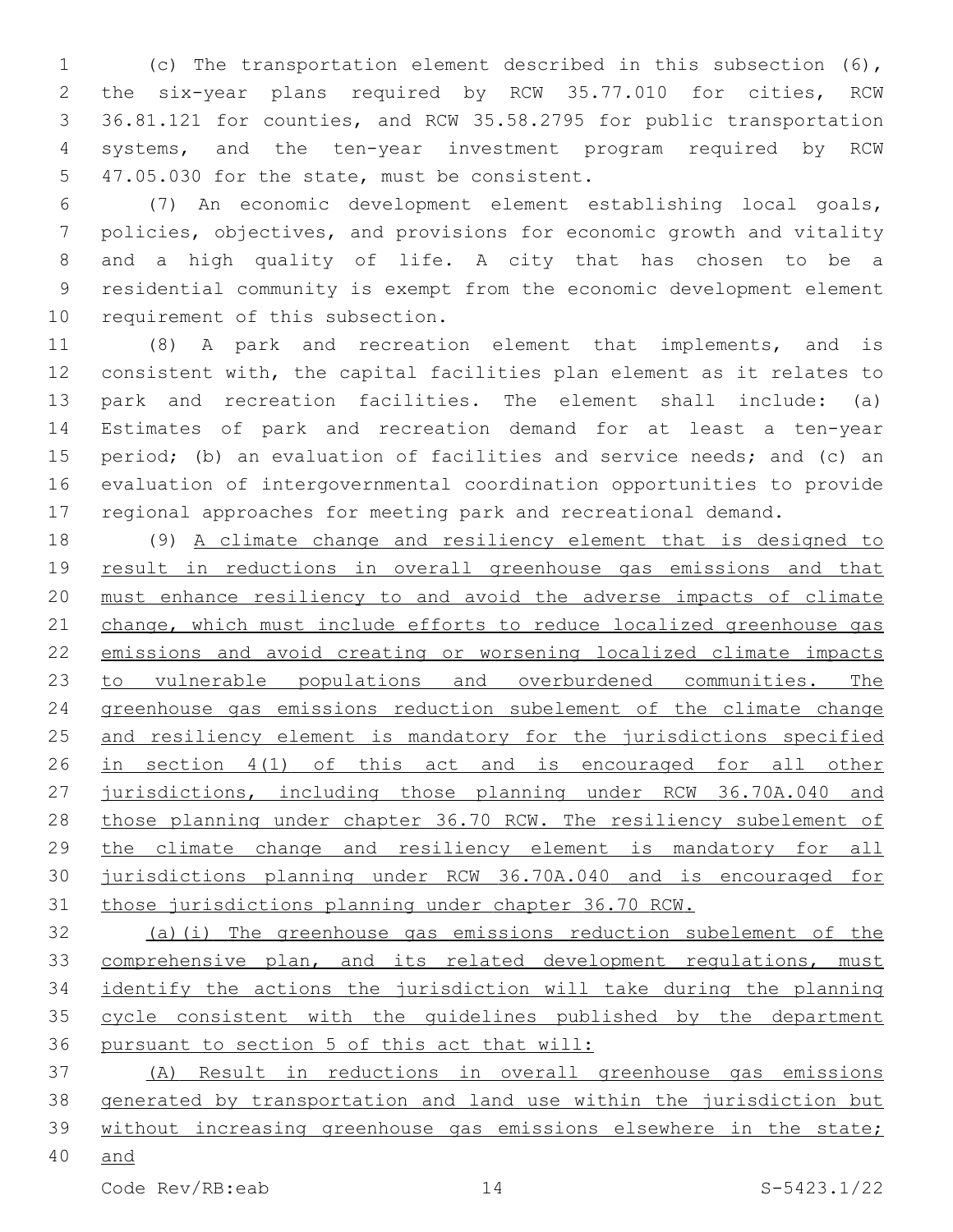(B) Result in reductions in per capita vehicle miles traveled within the jurisdiction but without increasing greenhouse gas 3 emissions elsewhere in the state; and

 (C) Prioritize reductions in overburdened communities in order to maximize the cobenefits of reduced air pollution and environmental justice consistent with chapter 70A.02 RCW.

 (ii) Actions not specifically identified in the guidelines developed by the department pursuant to section 5 of this act may be considered to be consistent with these guidelines only if:

 (A) They are projected to achieve greenhouse gas emissions reductions or per capita vehicle miles traveled reductions equivalent to what would be required of the jurisdiction under the guidelines 13 adopted by the department; and

 (B) They are supported by scientifically credible projections and scenarios that indicate their adoption is likely to result in 16 reductions of greenhouse gas emissions or per capita vehicle miles traveled.

 (iii) A jurisdiction may not restrict population growth or limit population allocation in order to achieve the requirements set forth in this subsection (9)(a).

 (iv)(A)(I) Until December 31, 2034, actions not specifically identified in the guidelines developed by the department pursuant to 23 section 5 of this act, or considered to be consistent with those 24 guidelines according to the process established in (a)(ii) of this subsection (9), must still be considered to be sufficient to meet the requirements of the greenhouse gas emissions reduction subelement and must be approved by the department pursuant to section 5 of this act, if the actions provide for the authorization of the development of middle housing types within one-quarter mile of major transit stops within urban growth areas.

## (II) A city planning under RCW 36.70A.040 may be considered to be 32 consistent with the quidelines of this subsection  $(9)$  (a)(iv) if:

 (1) The jurisdiction authorizes the development of no fewer than four residential units on all lots zoned for residential use within one-quarter mile of a major transit stop; or

 (2) The jurisdiction alters local zoning to allow for an average minimum net density equivalent to no less than 33 dwelling units per acre within one-quarter mile of a major transit stop.

 (B) Nothing in this subsection (9)(a)(iv) prohibits the authorization of the development of single-family residences.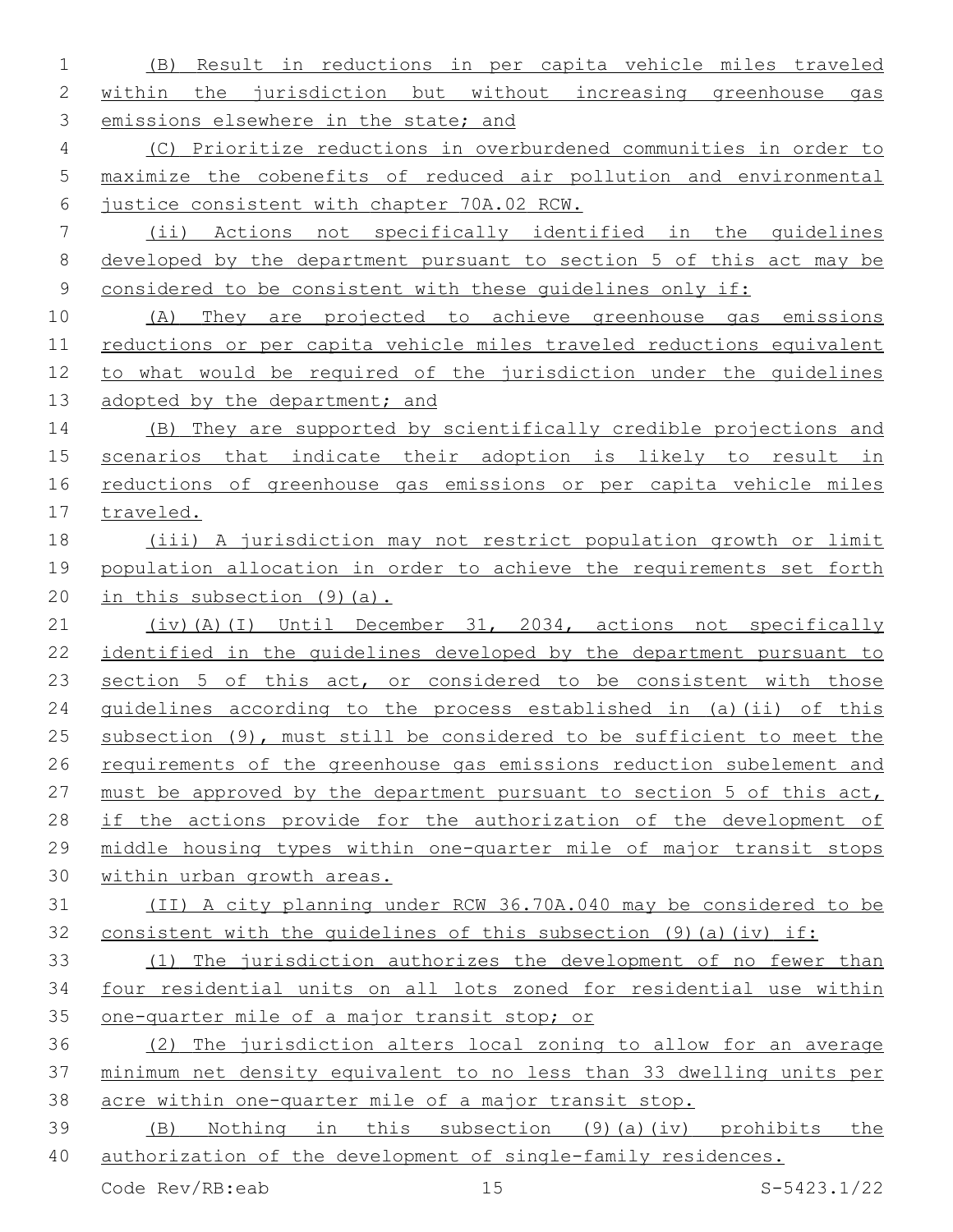(b)(i) The resiliency subelement must equitably enhance resiliency to, and avoid or substantially reduce the adverse impacts 3 of, climate change in human communities and ecological systems through goals, policies, and programs consistent with the best available science and scientifically credible climate projections and impact scenarios that moderate or avoid harm, enhance the resiliency of natural and human systems, and enhance beneficial opportunities. The resiliency subelement must prioritize actions in overburdened communities as defined in chapter 70A.02 RCW that will disproportionately suffer from compounding environmental impacts and will be most impacted by natural hazards due to climate change. Specific goals, policies, and programs of the resiliency subelement 13 must include, but are not limited to, those designed to:

 (A) Identify, protect, and enhance natural areas to foster resiliency to climate impacts, as well as areas of vital habitat for 16 safe passage and species migration;

 (B) Identify, protect, and enhance community resiliency to climate change impacts, including social, economic, and built factors, that support adaptation to climate impacts consistent with environmental justice; and

 (C) Address natural hazards created or aggravated by climate change, including sea level rise, landslides, flooding, drought, heat, smoke, wildfire, and other effects of changes to temperature and precipitation patterns.

 (ii) A natural hazard mitigation plan or similar plan that is guided by RCW 36.70A.020(14), that prioritizes actions in overburdened communities as defined in RCW 70A.02.010, and that complies with the applicable requirements of this chapter, including the requirements set forth in this subsection (9)(b), may be adopted 30 by reference to satisfy these requirements, except that to the extent any of the substantive requirements of this subsection (9)(b) are not addressed, or are inadequately addressed, in the referenced natural hazard mitigation plan, a county or city must supplement the natural hazard mitigation plan accordingly so that the adopted resiliency subelement complies fully with the substantive requirements of this subsection (9)(b).

 (A) If a county or city intends to adopt by reference a federal emergency management agency natural hazard mitigation plan in order to meet all or part of the substantive requirements set forth in this subsection (9)(b), and the most recently adopted federal emergency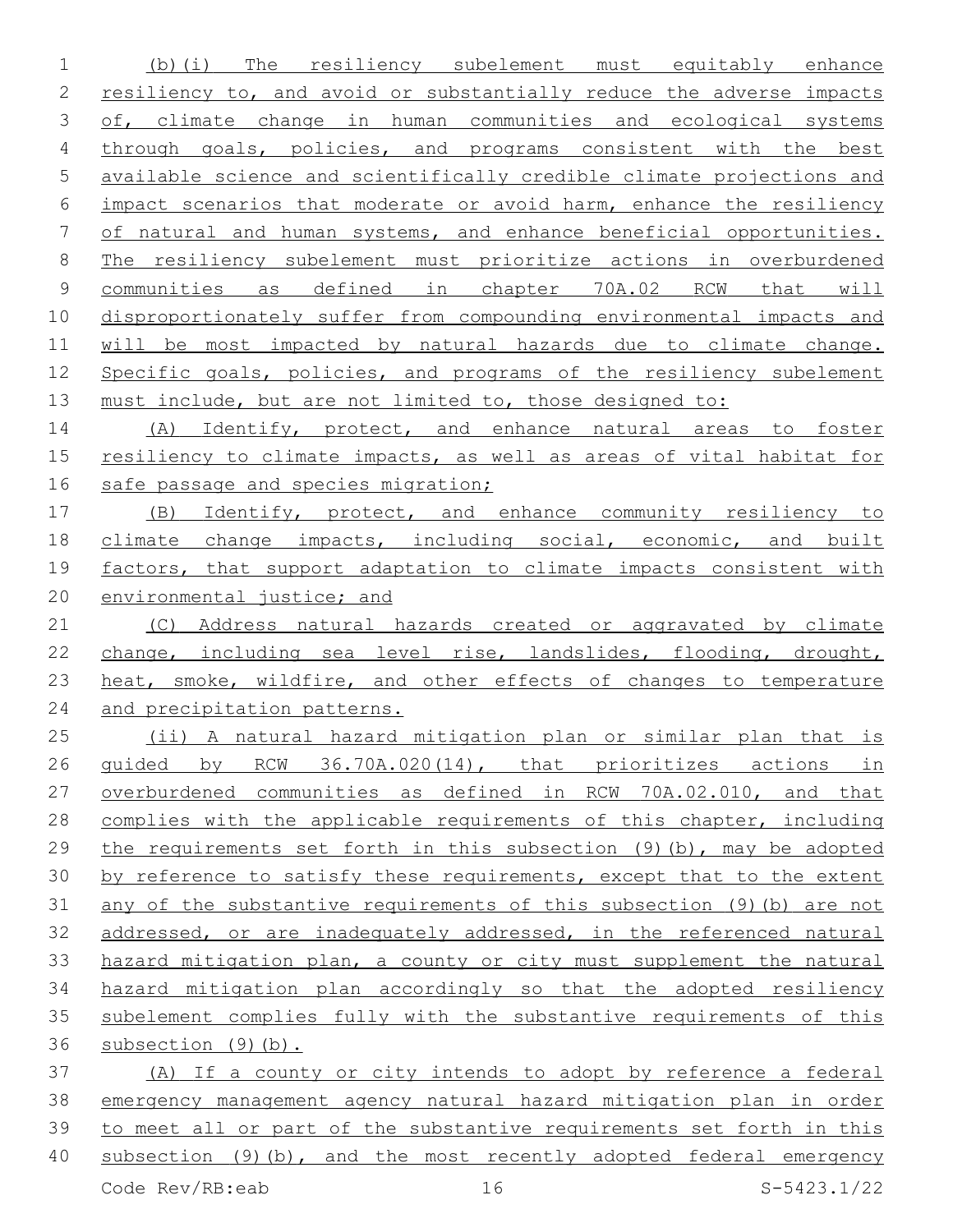management agency natural hazard mitigation plan does not comply with 2 the requirements of this subsection (9)(b), the department may grant 3 the county or city an extension of time in which to submit a natural 4 hazard mitigation plan.

 (B) Eligibility for an extension under this subsection prior to July 1, 2027, is limited to a city or county required to review and, if needed, revise its comprehensive plan on or before June 30, 2025, as provided in RCW 36.70A.130, or for a city or county with an existing, unexpired federal emergency management agency natural hazard mitigation plan scheduled to expire before December 31, 2024.

 (C) Extension requests after July 1, 2027, may be granted if requirements for the resiliency subelement are amended or added by 13 the legislature or if the department finds other circumstances that may result in a potential finding of noncompliance with a jurisdiction's existing and approved federal emergency management agency natural hazard mitigation plan.

 (D) A city or county that wishes to request an extension of time must submit a request in writing to the department no later than the date on which the city or county is required to review and, if needed, revise its comprehensive plan as provided in RCW 36.70A.130.

 (E) Upon the submission of such a request to the department, the city or county may have an additional 48 months from the date provided in RCW 36.70A.130 in which to either adopt by reference an updated federal emergency management agency natural hazard mitigation plan or adopt its own natural hazard mitigation plan, and to then submit that plan to the department.

 (c) For the jurisdictions set forth in section 4 of this act, updates to comprehensive plans and related development regulations made during the update cycle that begins in 2024 must adopt measures identified by the department pursuant to section 5 of this act that are likely to result in reductions of greenhouse gas emissions and per capita vehicle miles traveled.

 (d) The adoption of ordinances, amendments to comprehensive plans, amendments to development regulations, and other nonproject actions taken by a county or city pursuant to (a) or (c) of this subsection in order to implement measures specified by the department pursuant to section 5 of this act are not subject to administrative or judicial appeal under chapter 43.21C RCW.

39 (10) It is the intent that new or amended elements required after January 1, 2002, be adopted concurrent with the scheduled update Code Rev/RB:eab 17 S-5423.1/22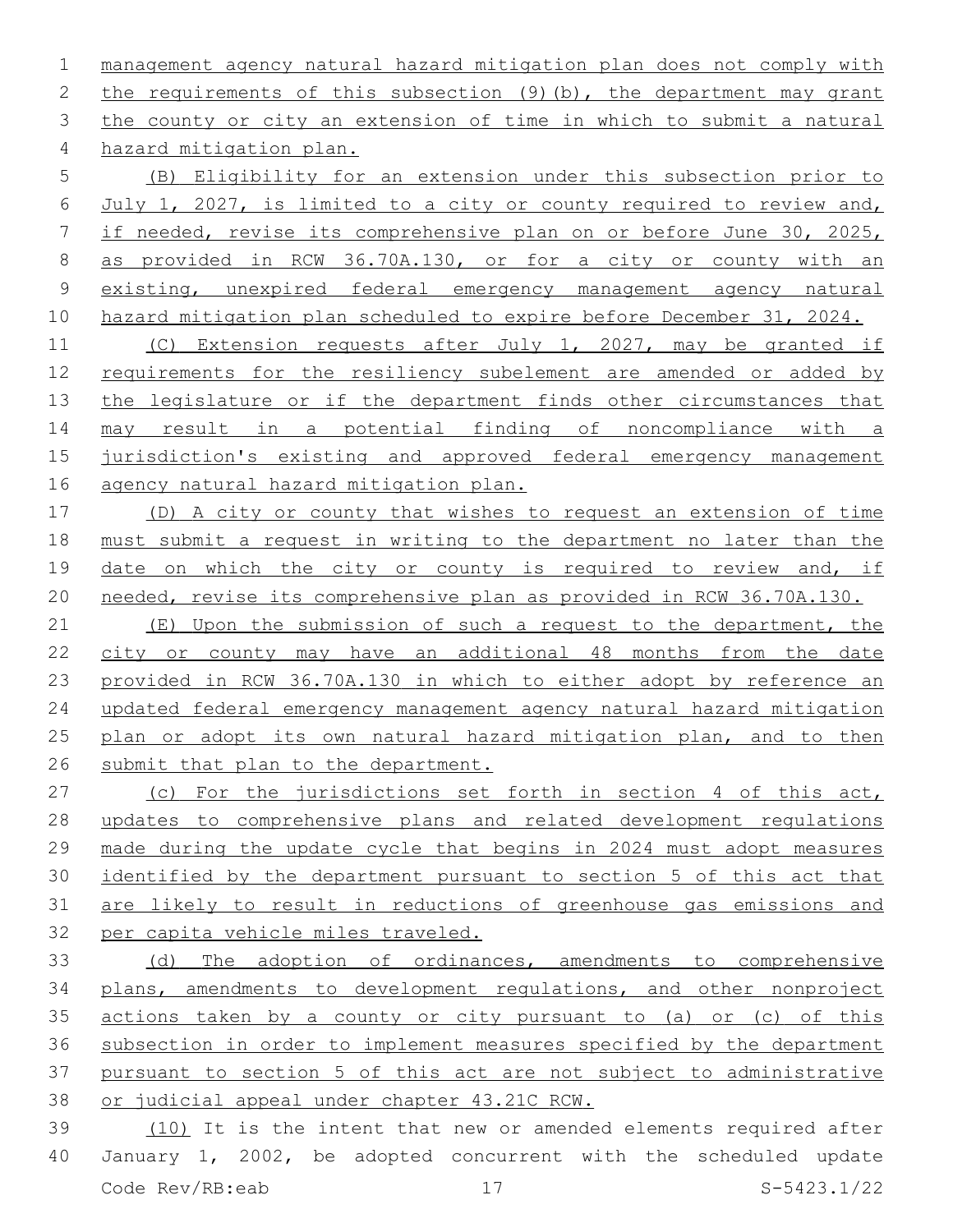provided in RCW 36.70A.130. Requirements to incorporate any such new or amended elements shall be null and void until funds sufficient to cover applicable local government costs are appropriated and distributed by the state at least two years before local government must update comprehensive plans as required in RCW 36.70A.130.

 NEW SECTION. **Sec. 4.** A new section is added to chapter 36.70A 7 RCW to read as follows:

 (1) The requirements of the greenhouse gas emissions reduction subelement of the climate change and resiliency element set forth in RCW 36.70A.070(9) apply only to those counties that are required or that choose to plan under RCW 36.70A.040 and that also meet either of the criteria set forth in (a) or (b) of this subsection (1) on or after April 1, 2021, and the cities with populations greater than 14 6,000 as of April 1, 2021, within those counties:

 (a) A county with a population density of at least 100 people per square mile and a population of at least 200,000; or

 (b) A county with a population density of at least 75 people per square mile and an annual growth rate of at least 1.75 percent as 19 determined by the office of financial management.

 (2) The requirements of the amendments to the transportation element of RCW 36.70A.070 set forth in this act apply only to: (a) Counties and cities that meet the population criteria set forth in subsection (1) of this section; and (b) cities with populations of 6,000 or greater as of April 1, 2021, that are located in a county that is required or that chooses to plan under RCW 36.70A.040.

 (3) The requirements of the amendments to the land use element of RCW 36.70A.070 set forth in this act apply only to: (a) Counties and cities that meet the population criteria set forth in subsection (1) or (2) of this section; and (b) counties that have a population of 20,000 or greater as of April 1, 2021, and that are required or that 31 choose to plan under RCW 36.70A.040.

 (4) The requirements of the amendments to the rural element of RCW 36.70A.070 set forth in this act apply only to counties that are required or that choose to plan under RCW 36.70A.040 and that have a population of 20,000 or greater as of April 1, 2021.

 (5) Once a county meets either of the sets of criteria set forth in subsection (1) of this section, the requirement to conform with the greenhouse gas emissions reduction subelement of the climate change and resiliency element set forth in RCW 36.70A.070 remains in Code Rev/RB:eab 18 S-5423.1/22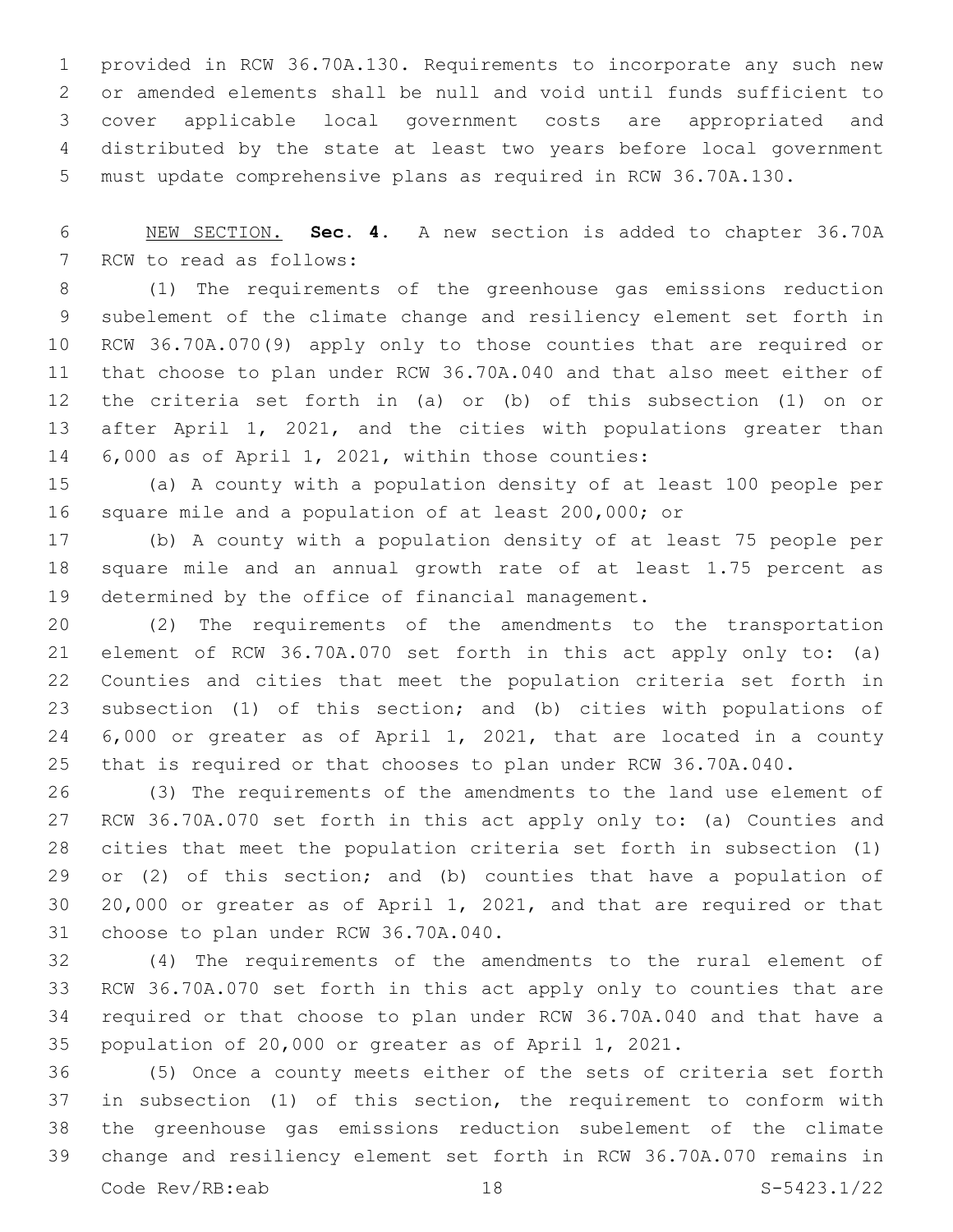effect, even if the county no longer meets one of these sets of 2 criteria.

 (6) If the population of a county that previously had not been required to conform with the greenhouse gas emissions reduction subelement of the climate change and resiliency element set forth in RCW 36.70A.070 changes sufficiently to meet either of the sets of criteria set forth in subsection (1) of this section, the county, and the cities with populations greater than 6,000 as of April 1, 2021, within that county, shall adopt a greenhouse gas emissions reduction subelement of the climate change and resiliency element set forth in RCW 36.70A.070 at the next scheduled update of the comprehensive plan 12 as set forth in RCW 36.70A.130.

 (7) The population criteria used in this section must be based on population data as determined by the office of financial management.

 NEW SECTION. **Sec. 5.** A new section is added to chapter 70A.45 16 RCW to read as follows:

 (1) The department of commerce, in consultation with the department of ecology, the department of health, and the department of transportation, shall publish guidelines that specify a set of measures counties and cities have available to them to take through updates to their comprehensive plans and development regulations that have a demonstrated ability to increase housing capacity within urban growth areas or reduce greenhouse gas emissions, allowing for consideration of the emissions reductions achieved through the adoption of statewide programs. The guidelines must prioritize reductions in overburdened communities as defined in RCW 70A.02.010, including communities that have experienced disproportionate harm due to air pollution and may draw upon the most recent health disparities data from the department of health to identify high pollution areas and disproportionately burdened communities. These guidelines must be developed using an environmental justice assessment pursuant to RCW 70A.02.060 and the guidelines must include environmental justice assessment processes. The guidelines must be based on:

 (a) The most recent greenhouse gas emissions report prepared by the department of ecology and the department of commerce pursuant to 36 RCW 70A.45.020(2);

 (b) The most recent city and county population estimates prepared by the office of financial management pursuant to RCW 43.62.035;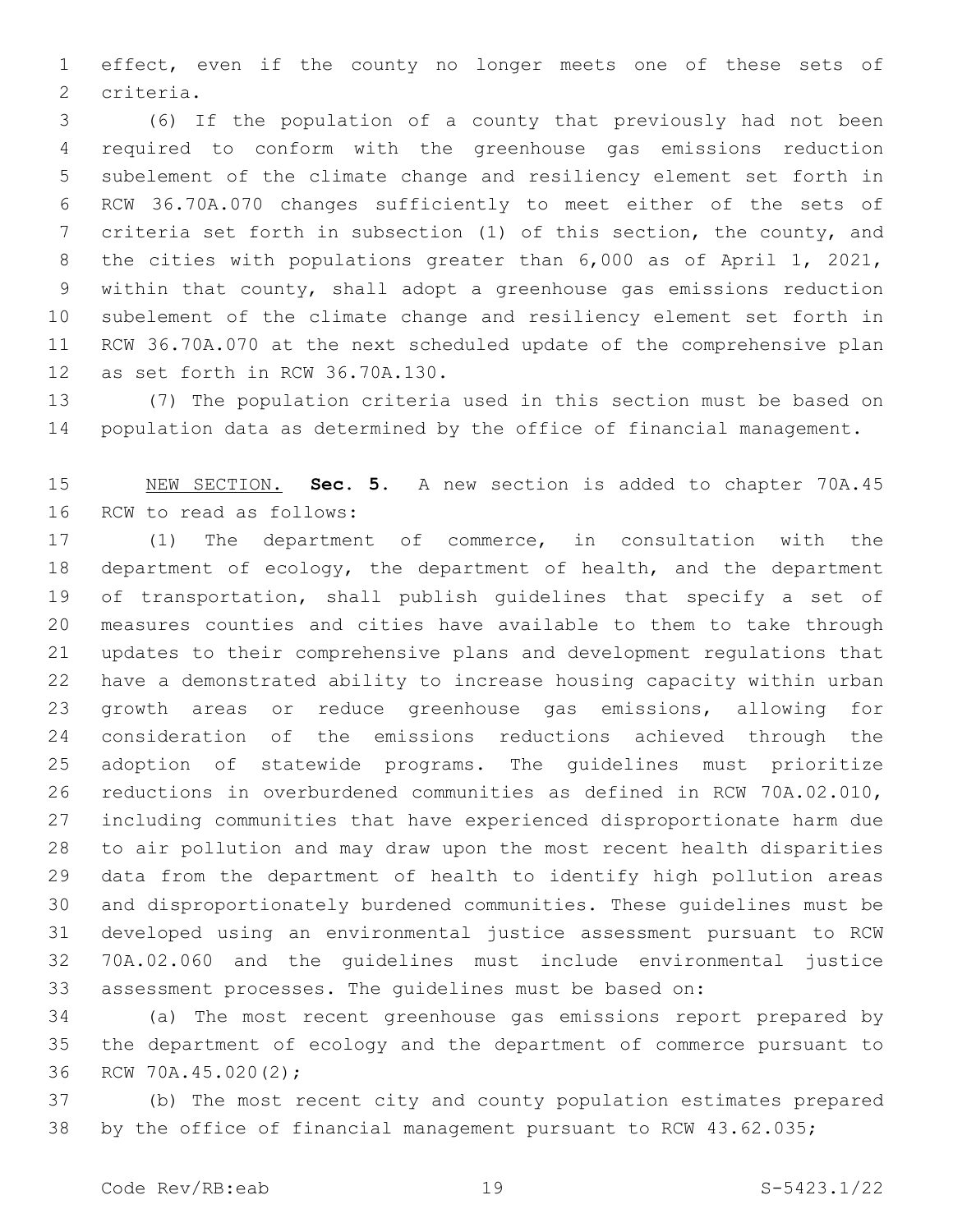(c) The locations of major employment centers and transit corridors, for the purpose of increasing housing supply in these 3 areas; and

 (d) Available environmental justice data and data regarding access to public transportation for people with disabilities and for vulnerable populations as defined in RCW 70A.02.010.

 (2)(a) The department of commerce, in consultation with the department of transportation, shall publish guidelines that specify a set of measures counties and cities may have available to them to take through updates to their comprehensive plans and development regulations that have a demonstrated ability to reduce per capita vehicle miles traveled, including measures that are designed to be achievable throughout the state, including in small cities and rural 14 cities.

15 (b) The quidelines must be based on:

 (i) The most recent greenhouse gas emissions report prepared by the department of ecology and the department of commerce pursuant to 18 RCW 70A.45.020(2);

 (ii) The most recent city and county population estimates prepared by the office of financial management pursuant to RCW 21 43.62.035; and

 (iii) The most recent summary of per capita vehicle miles traveled as compiled by the department of transportation.

 (3) The department of commerce shall first publish the full set of guidelines described in subsections (1) and (2) of this section no later than December 31, 2025. The department of commerce shall update these guidelines at least every four years thereafter based on the most recently available data, and shall provide for a process for local governments and other parties to submit alternative actions for consideration for inclusion into the guidelines at least once per year. The department of commerce shall publish an intermediate set of guidelines no later than December 31, 2022, in order to be available for use by jurisdictions whose periodic updates are required by RCW 36.70A.130(5) to occur prior to December 31, 2025.

 (4)(a) In any updates to the guidelines published after 2025, the department of commerce shall include an evaluation of the impact that locally adopted climate change and resiliency elements have had on local greenhouse gas emissions and per capita vehicle miles traveled reduction goals. The evaluation must also address the impact that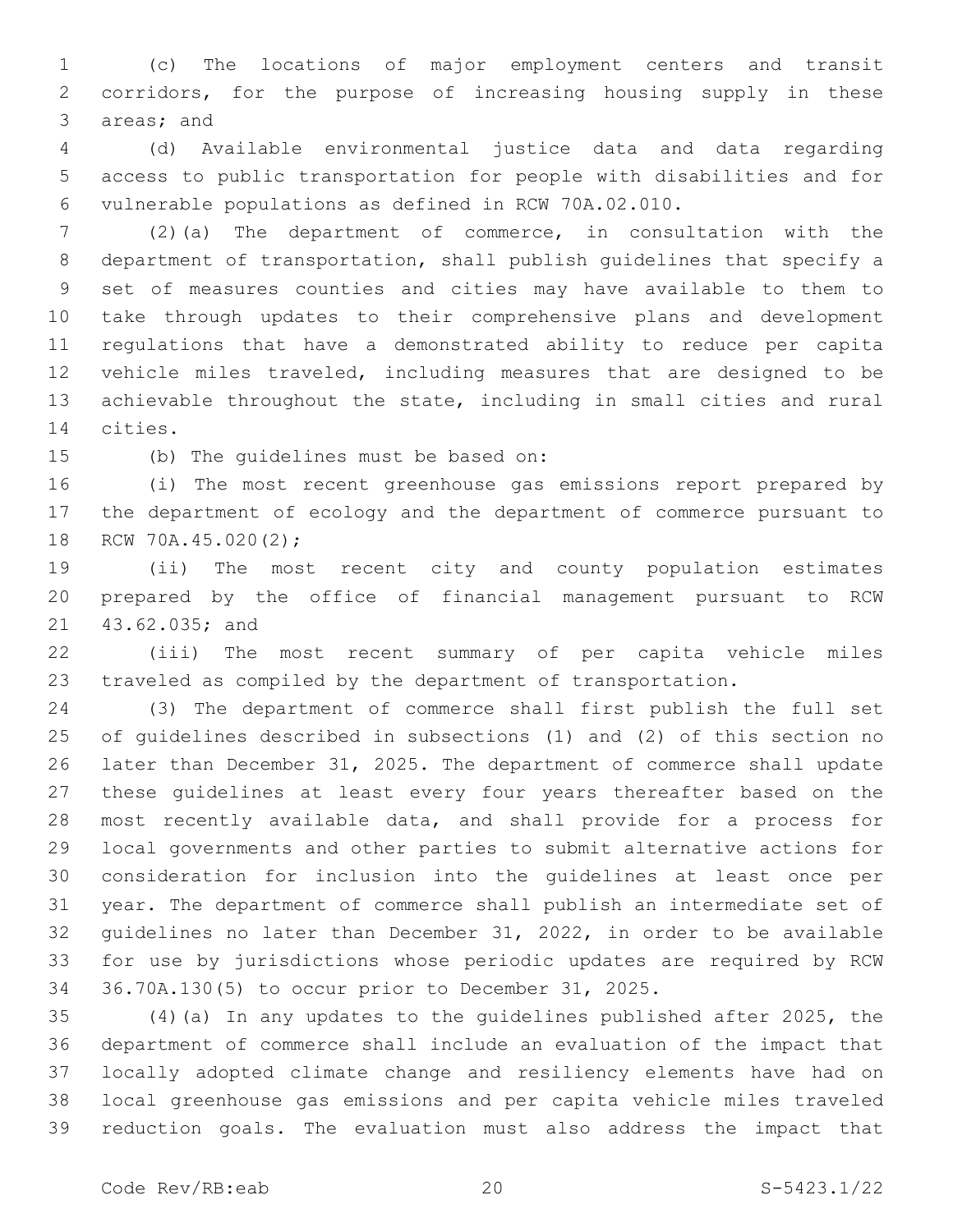locally adopted greenhouse gas emissions reduction subelements have 2 had on zoned housing capacity.

 (b) The updates must also include an estimate of the impacts that locally adopted climate change and resiliency elements will have on achieving local greenhouse gas emissions and per capita vehicle miles traveled reduction goals. The evaluation must also include an estimate of the impact that locally adopted greenhouse gas emissions reduction subelements will have on zoned housing capacity.

 (c) The department may include in the specified guidelines what additional measures cities and counties should take to make additional progress on local reduction goals, including any measures that increase housing capacity and middle housing capacity, within 13 urban growth areas.

 (5) The department of commerce may not propose or adopt any guidelines that would include any form of a road usage charge or any fees or surcharges related to vehicle miles traveled.

 (6) The department of commerce may not propose or adopt any guidelines that would direct or require local governments to regulate or tax, in any form, transportation service providers, delivery 20 vehicles, or passenger vehicles.

 (7) The department of commerce, in the course of implementing this section, shall provide and prioritize options that support housing diversity and that assist counties and cities in meeting greenhouse gas emissions reduction and other requirements established 25 under this chapter.

 (8) The provisions of this section as applied to the department of transportation are subject to the availability of amounts 28 appropriated for this specific purpose.

 NEW SECTION. **Sec. 6.** A new section is added to chapter 36.70A 30 RCW to read as follows:

 (1) A county or city required to complete a greenhouse gas emissions reduction subelement may submit the subelement to the department for approval. When submitted to the department for approval, the subelement becomes effective when approved by the department as provided in this section. If a county or city does not seek department approval of the subelement, the effective date of the subelement is the date on which the comprehensive plan is adopted by 38 the county or city.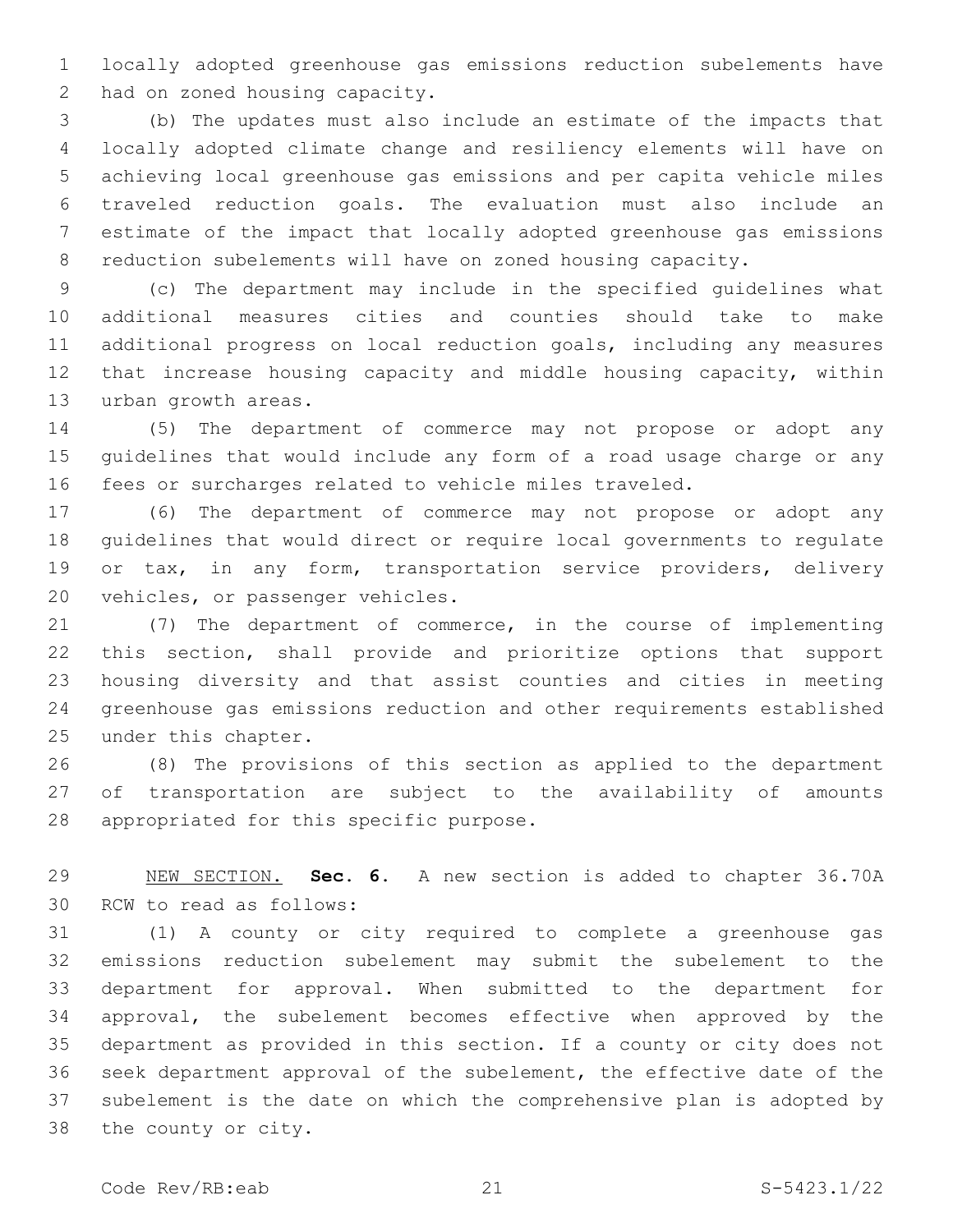(2) The department shall strive to achieve final action on a submitted greenhouse gas emissions reduction subelement within 180 days of receipt and shall post an annual assessment related to this 4 performance benchmark on the agency website.

 (3) Upon receipt of a proposed greenhouse gas emissions reduction 6 subelement, the department shall:

 (a) Provide notice to and opportunity for written comment by all interested parties of record as a part of the local government review process for the proposal and to all persons, groups, and agencies that have requested in writing notice of proposed greenhouse gas emissions reduction subelements. The comment period shall be at least 30 days, unless the department determines that the level of 13 complexity or controversy involved supports a shorter period;

 (b) In the department's discretion, conduct a public hearing during the 30-day comment period in the jurisdiction proposing the 16 greenhouse gas emissions reduction subelement;

 (c) Within 15 days after the close of public comment, request the local government to review the issues identified by the public, interested parties, groups, and agencies and provide a written response as to how the proposal addresses the identified issues;

 (d) Within 30 days after receipt of the local government response pursuant to (c) of this subsection, make written findings and conclusions regarding the consistency of the proposal with the policy of RCW 36.70A.070 and, after they are adopted, the applicable guidelines adopted by the department pursuant to section 5 of this act and any reduction allocations made pursuant to RCW 36.70A.100, provide a response to the issues identified in (c) of this subsection, and either approve the greenhouse gas emissions reduction subelement as submitted, recommend specific changes necessary to make the greenhouse gas emissions reduction subelement approvable, or deny approval of the greenhouse gas emissions reduction subelement in those instances where no alteration of the greenhouse gas emissions reduction subelement appears likely to be consistent with the policy of RCW 36.70A.070 and the applicable guidelines. The written findings and conclusions shall be provided to the local government, and made available to all interested persons, parties, groups, and agencies of 37 record on the proposal;

 (e) If the department recommends changes to the proposed greenhouse gas emissions reduction subelement, within 90 days after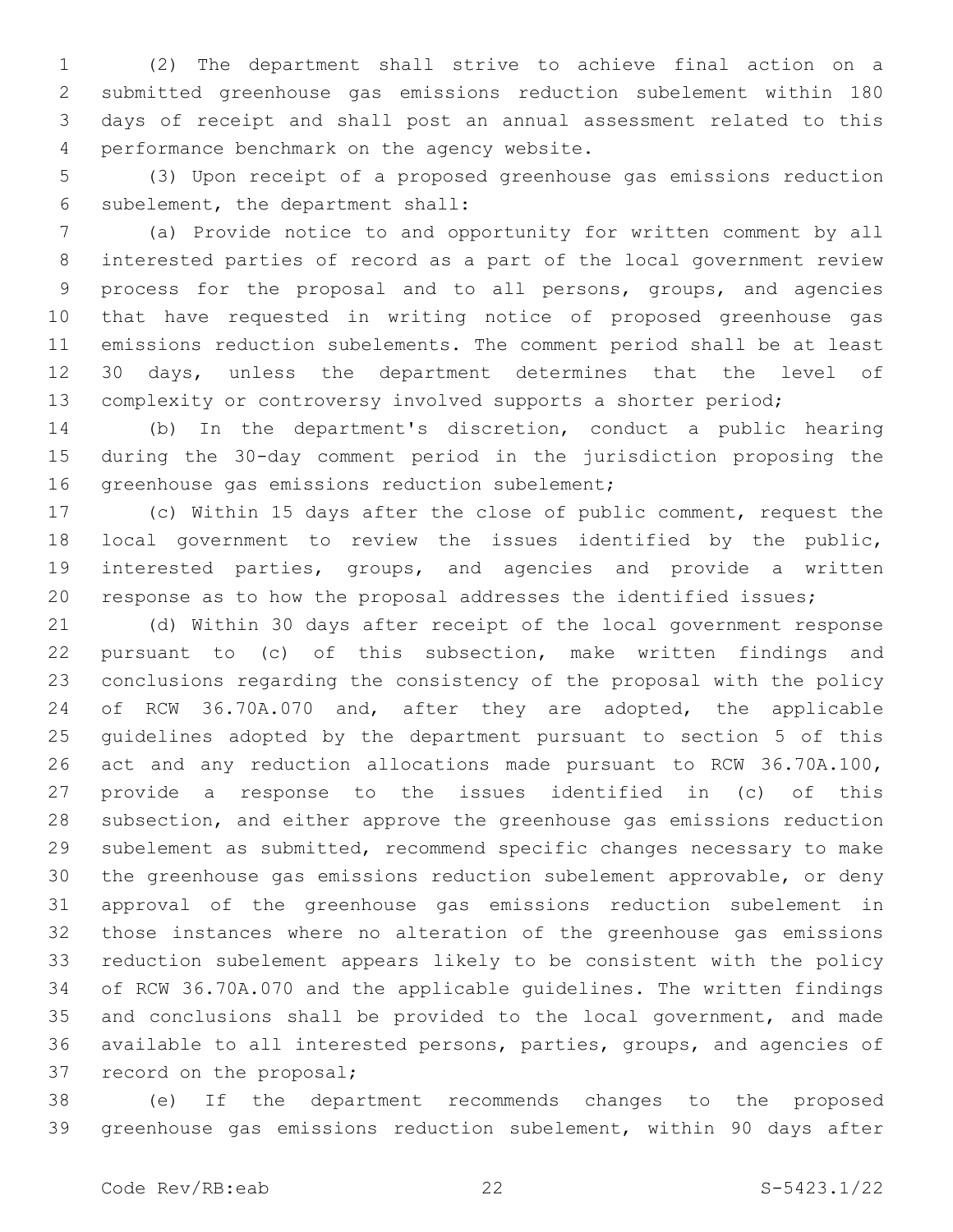the department mails the written findings and conclusions to the 2 local government, require the local government to:

 (i) Agree to the proposed changes by written notice to the 4 department; or

 (ii) Submit an alternative greenhouse gas emissions reduction subelement. If, in the opinion of the department, the alternative is consistent with the purpose and intent of the changes originally submitted by the department and with this chapter it shall approve the changes and provide notice to all recipients of the written findings and conclusions. If the department determines the proposed greenhouse gas emissions reduction subelement is not consistent with the purpose and intent of the changes proposed by the department, the department may resubmit the proposed greenhouse gas emissions reduction subelement for public and agency review pursuant to this section or reject the proposed greenhouse gas emissions reduction 16 subelement.

 (4) The department shall approve a proposed greenhouse gas emissions reduction subelement unless it determines that the proposed greenhouse gas emissions reduction subelement is not consistent with the policy of RCW 36.70A.070 and, after they are adopted, the 21 applicable quidelines.

 (5) A greenhouse gas emissions reduction subelement takes effect when and in such form as approved or adopted by the department. The effective date is 14 days from the date of the department's written notice of final action to the local government stating the department has approved or rejected the proposed greenhouse gas emissions reduction subelement. The department's written notice to the local government must conspicuously and plainly state that it is the department's final decision and that there will be no further modifications to the proposed greenhouse gas emissions reduction subelement. The department shall maintain a record of each greenhouse gas emissions reduction subelement, the action taken on any proposed greenhouse gas emissions reduction subelement, and any appeal of the department's action. The department's approved document of record constitutes the official greenhouse gas emissions reduction 36 subelement.

 (6) Promptly after approval or disapproval of a local government's greenhouse gas emissions reduction subelement, the department shall publish a notice consistent with RCW 36.70A.290 that the greenhouse gas emissions reduction subelement has been approved Code Rev/RB:eab 23 S-5423.1/22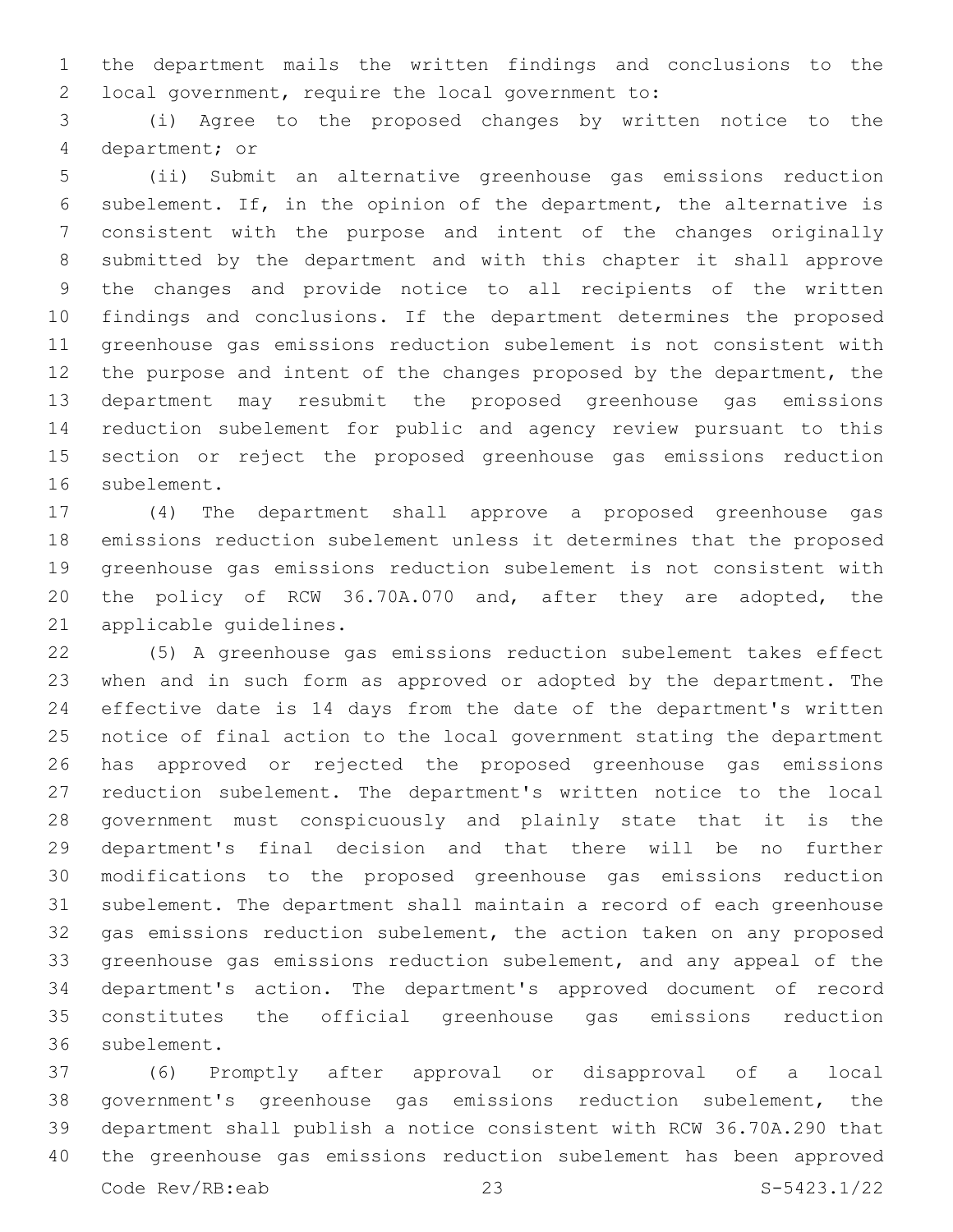or disapproved. This notice must be filed for all greenhouse gas 2 emissions reduction subelements.

 (7) The department's final decision to approve or reject a proposed greenhouse gas emissions reduction subelement or amendment by a local government planning under RCW 36.70A.040 may be appealed according to the following provisions:6

 (a) The department's final decision to approve or reject a proposed greenhouse gas emissions reduction subelement or amendment by a local government planning under RCW 36.70A.040 may be appealed to the growth management hearings board by filing a petition as 11 provided in RCW 36.70A.290.

 (b) A decision of the growth management hearings board concerning an appeal of the department's final decision to approve or reject a proposed greenhouse gas emissions reduction subelement or amendment must be based solely on whether or not the adopted or amended greenhouse gas emissions reduction subelement, any adopted amendments to other elements of the comprehensive plan necessary to carry out the subelement, and any adopted or amended development regulations necessary to implement the subelement, comply with the goal set forth in RCW 36.70A.020(14) as it applies to greenhouse gas emissions reductions, RCW 36.70A.070(9) excluding RCW 36.70A.070(9)(b), the guidelines adopted under section 5 of this act applicable to the greenhouse gas emissions reduction subelement, or chapter 43.21C RCW.

 **Sec. 7.** RCW 36.70A.320 and 1997 c 429 s 20 are each amended to 25 read as follows:

26 (1) Except as provided in subsections (5) and (6) of this section, comprehensive plans and development regulations, and amendments thereto, adopted under this chapter are presumed valid 29 upon adoption.

 (2) Except as otherwise provided in subsection (4) of this section, the burden is on the petitioner to demonstrate that any action taken by a state agency, county, or city under this chapter is not in compliance with the requirements of this chapter.

 (3) In any petition under this chapter, the board, after full consideration of the petition, shall determine whether there is compliance with the requirements of this chapter. In making its determination, the board shall consider the criteria adopted by the department under RCW 36.70A.190(4). The board shall find compliance unless it determines that the action by the state agency, county, or Code Rev/RB:eab 24 S-5423.1/22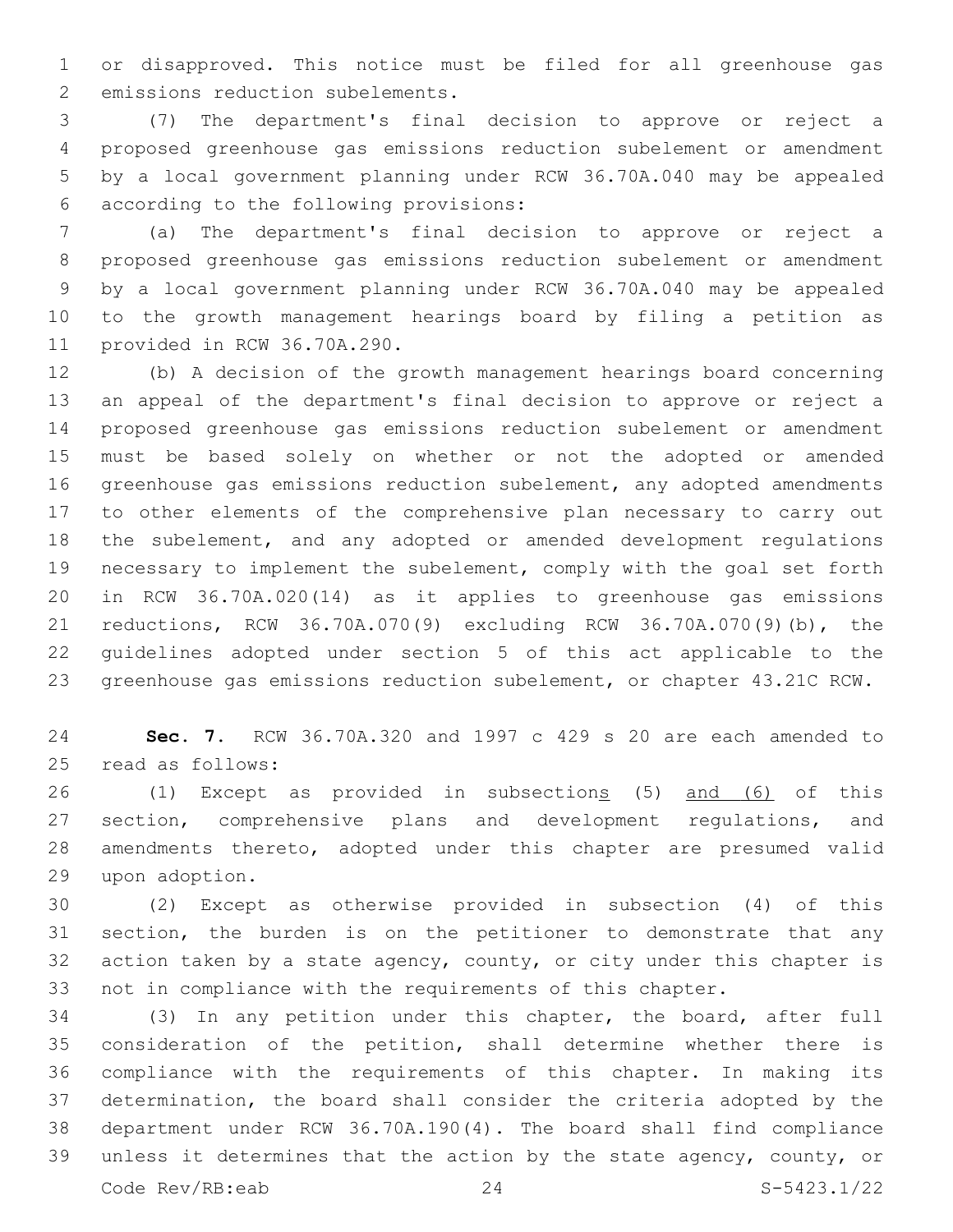city is clearly erroneous in view of the entire record before the board and in light of the goals and requirements of this chapter.

 (4) A county or city subject to a determination of invalidity made under RCW 36.70A.300 or 36.70A.302 has the burden of demonstrating that the ordinance or resolution it has enacted in response to the determination of invalidity will no longer substantially interfere with the fulfillment of the goals of this 8 chapter under the standard in RCW 36.70A.302(1).

 (5) The shoreline element of a comprehensive plan and the applicable development regulations adopted by a county or city shall 11 take effect as provided in chapter 90.58 RCW.

 (6) The greenhouse gas emissions reduction subelement required by RCW 36.70A.070 shall take effect as provided in section 6 of this act.

 **Sec. 8.** RCW 36.70A.190 and 1991 sp.s. c 32 s 3 are each amended 16 to read as follows:

 (1) The department shall establish a program of technical and financial assistance and incentives to counties and cities to encourage and facilitate the adoption and implementation of comprehensive plans and development regulations throughout the state.

 (2) The department shall develop a priority list and establish funding levels for planning and technical assistance grants both for counties and cities that plan under RCW 36.70A.040. Priority for assistance shall be based on a county's or city's population growth rates, commercial and industrial development rates, the existence and 26 quality of a comprehensive plan and development regulations, ((and 27 other relevant factors)) presence of overburdened communities, and other relevant factors. The department shall establish funding levels for grants to community-based organizations for the specific purpose of advancing participation of vulnerable populations and overburdened 31 communities in the planning process.

 (3) The department shall develop and administer a grant program to provide direct financial assistance to counties and cities for the preparation of comprehensive plans under this chapter. The department may establish provisions for county and city matching funds to conduct activities under this subsection. Grants may be expended for any purpose directly related to the preparation of a county or city comprehensive plan as the county or city and the department may agree, including, without limitation, the conducting of surveys, Code Rev/RB:eab 25 S-5423.1/22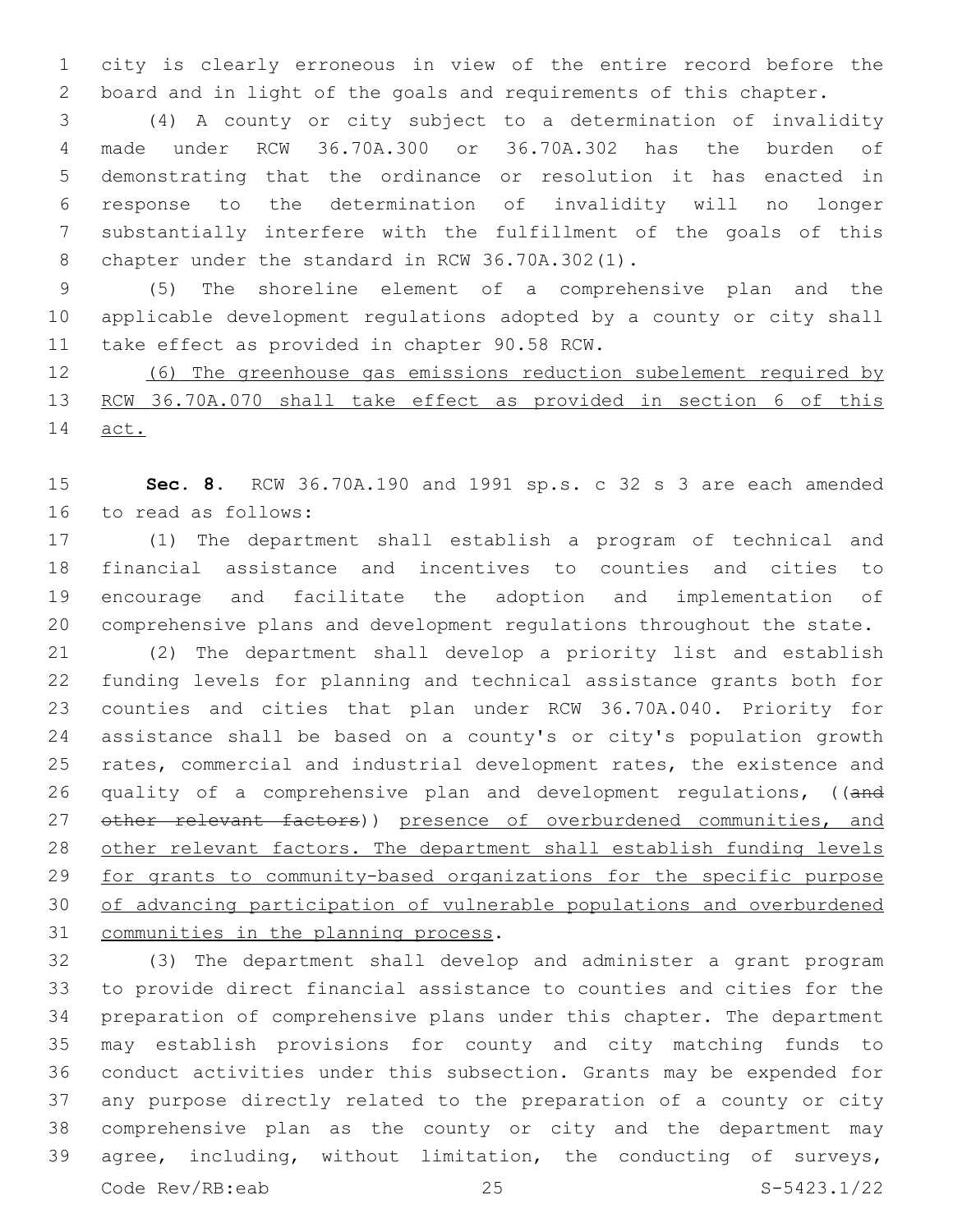inventories and other data gathering and management activities, the retention of planning consultants, contracts with regional councils for planning and related services, and other related purposes.

 (4) The department shall establish a program of technical 5 assistance:

 (a) Utilizing department staff, the staff of other state agencies, and the technical resources of counties and cities to help in the development of comprehensive plans required under this chapter. The technical assistance may include, but not be limited to, model land use ordinances, regional education and training programs, and information for local and regional inventories; and

 (b) Adopting by rule procedural criteria to assist counties and cities in adopting comprehensive plans and development regulations that meet the goals and requirements of this chapter. These criteria shall reflect regional and local variations and the diversity that exists among different counties and cities that plan under this 17 chapter.

 (5) The department shall provide mediation services to resolve disputes between counties and cities regarding, among other things, coordination of regional issues and designation of urban growth 21 areas.

 (6) The department shall provide planning grants to enhance 23 citizen participation under RCW 36.70A.140.

 (7) The department shall develop, in collaboration with the 25 department of ecology, the department of fish and wildlife, the 26 department of natural resources, the department of health, the 27 emergency management division of the military department, as well as 28 any federally recognized tribe who chooses to voluntarily participate, and adopt by rule guidance that creates a model climate 30 change and resiliency element that may be used by counties, cities, and multiple-county planning regions for developing and implementing climate change and resiliency plans and policies required by RCW 33 36.70A.070(9), subject to the following provisions:

 (a) The model element must establish minimum requirements, and may include model options or voluntary cross-jurisdictional strategies, or both, for fulfilling the requirements of RCW 36.70A.070(9);

 (b) The model element should provide guidance on identifying, designing, and investing in infrastructure that supports community resilience to climate impacts, including the protection, restoration,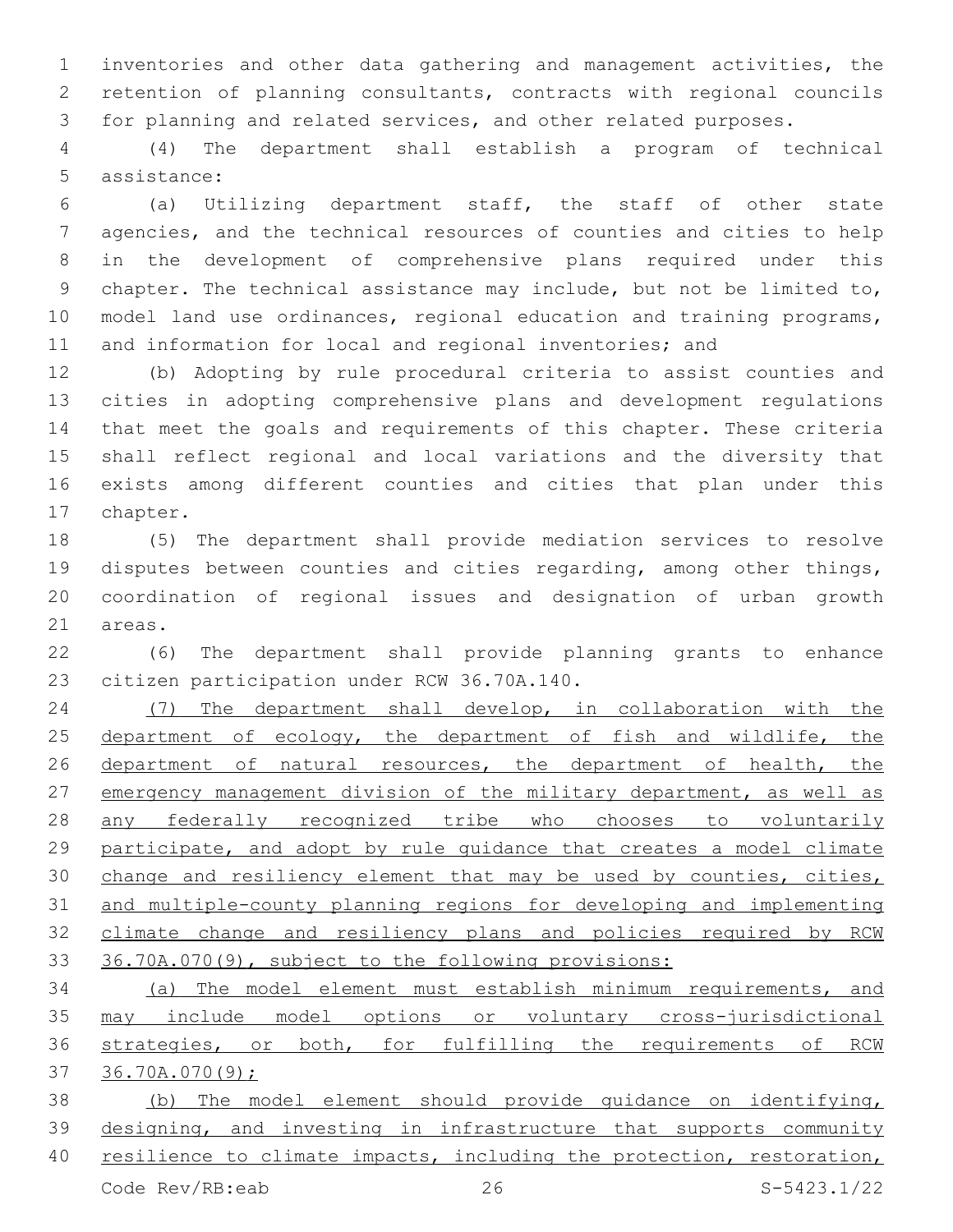and enhancement of natural infrastructure as well as traditional infrastructure and protecting and enhancing natural areas to foster resiliency to climate impacts, as well as areas of vital habitat for 4 safe passage and species migration;

 (c) The model element should provide guidance on identifying and addressing natural hazards created or aggravated by climate change, including sea level rise, landslides, flooding, drought, heat, smoke, wildfires, and other effects of reasonably anticipated changes to 9 temperature and precipitation patterns; and

 (d) The rule must recognize and promote as many cobenefits of 11 climate resilience as possible such as climate change mitigation, 12 salmon recovery, forest health, ecosystem services, and socioeconomic health and resilience.

 NEW SECTION. **Sec. 9.** A new section is added to chapter 47.80 15 RCW to read as follows:

 The department shall compile, maintain, and publish a summary of the per capita vehicle miles traveled annually in each city in the state, and in the unincorporated portions of each county in the 19 state.

 NEW SECTION. **Sec. 10.** A new section is added to chapter 90.58 21 RCW to read as follows:

 The department shall update its shoreline master program guidelines to require shoreline master programs to address the impact of sea level rise and increased storm severity on people, property, and shoreline natural resources and the environment.

 **Sec. 11.** RCW 86.12.200 and 1991 c 322 s 3 are each amended to 27 read as follows:

 The county legislative authority of any county may adopt a comprehensive flood control management plan for any drainage basin that is located wholly or partially within the county.

 A comprehensive flood control management plan shall include the 32 following elements:

 (1) Designation of areas that are susceptible to periodic flooding, from inundation by bodies of water or surface water runoff, or both, including the river's meander belt or floodway;

 (2) Establishment of a comprehensive scheme of flood control protection and improvements for the areas that are subject to such Code Rev/RB:eab 27 S-5423.1/22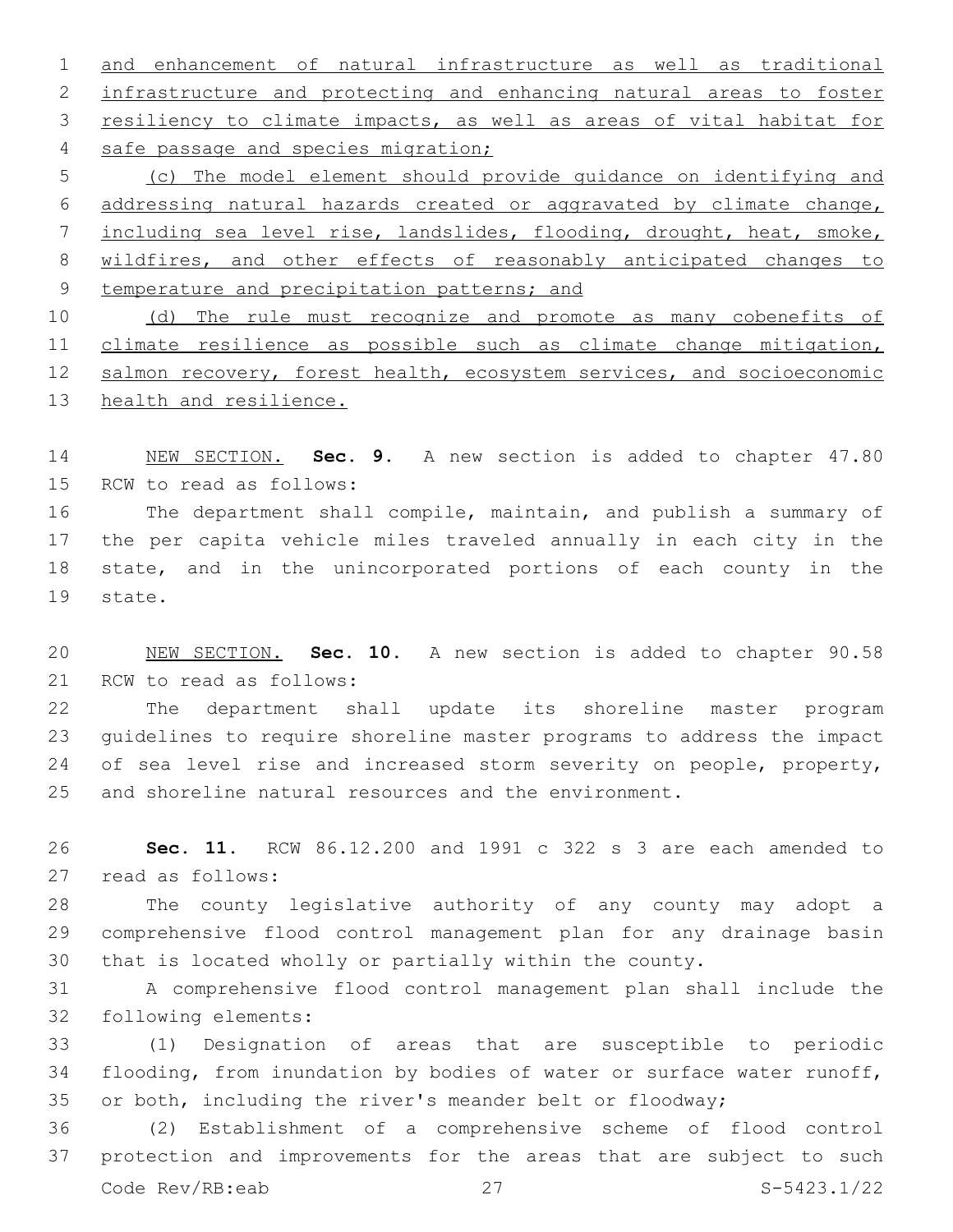periodic flooding, that includes: (a) Determining the need for, and desirable location of, flood control improvements to protect or preclude flood damage to structures, works, and improvements, based upon a cost/benefit ratio between the expense of providing and maintaining these improvements and the benefits arising from these improvements; (b) establishing the level of flood protection that each portion of the system of flood control improvements will be permitted; (c) identifying alternatives to in-stream flood control work; (d) identifying areas where flood waters could be directed during a flood to avoid damage to buildings and other structures; and (e) identifying sources of revenue that will be sufficient to finance the comprehensive scheme of flood control protection and 13 improvements;

 (3) Establishing land use regulations that preclude the location 15 of structures, works, or improvements in critical portions of such areas subject to periodic flooding, including a river's meander belt or floodway, and permitting only flood-compatible land uses in such 18 areas;

 (4) Establishing restrictions on construction activities in areas subject to periodic floods that require the flood proofing of those 21 structures that are permitted to be constructed or remodeled; ((and))

 (5) Establishing restrictions on land clearing activities and development practices that exacerbate flood problems by increasing the flow or accumulation of flood waters, or the intensity of drainage, on low-lying areas. Land clearing activities do not include 26 forest practices as defined in chapter 76.09 RCW; and

 (6) Consideration of climate change impacts, including the impact 28 of sea level rise and increased storm severity on people, property, 29 natural resources, and the environment.

 A comprehensive flood control management plan shall be subject to the minimum requirements for participation in the national flood insurance program, requirements exceeding the minimum national flood insurance program that have been adopted by the department of ecology for a specific floodplain pursuant to RCW 86.16.031, and rules adopted by the department of ecology pursuant to RCW 86.26.050 relating to floodplain management activities. When a county plans under chapter 36.70A RCW, it may incorporate the portion of its comprehensive flood control management plan relating to land use restrictions in its comprehensive plan and development regulations 40 adopted pursuant to chapter 36.70A RCW.

Code Rev/RB:eab 28 S-5423.1/22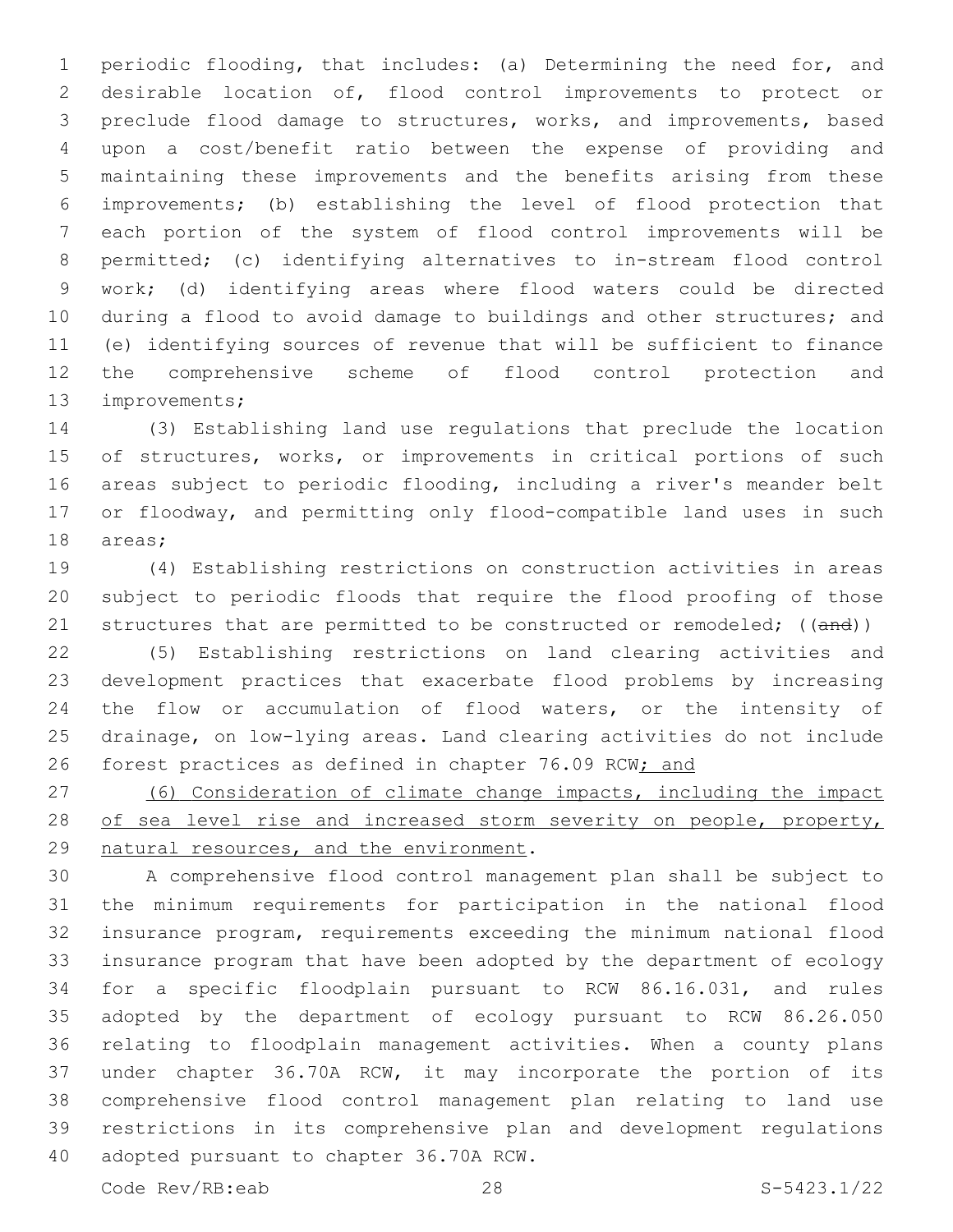NEW SECTION. **Sec. 12.** A new section is added to chapter 43.21C 2 RCW to read as follows:

 The adoption of ordinances, amendments to comprehensive plans, amendments to development regulations, and other nonproject actions taken by a county or city pursuant to RCW 36.70A.070(9) (a) or (c) in order to implement measures specified by the department of commerce pursuant to section 5 of this act are not subject to administrative 8 or judicial appeals under this chapter.

 NEW SECTION. **Sec. 13.** (1) The obligation of local governments to comply with the requirements established in: (a) The amendments to RCW 36.70A.070 set forth in this act; and (b) the updated shoreline master program guidelines adopted pursuant to section 10 of this act, is contingent on the provision of state funding to local governments for the specific purpose of complying with these requirements.

 (2) The obligation of local governments to comply with the requirements established in: (a) The amendments to RCW 36.70A.070 set 17 forth in this act; and (b) the updated shoreline master program guidelines adopted pursuant to section 10 of this act, takes effect two years after the date the legislature appropriates state funding to provide to local governments for the purpose of complying with 21 these requirements.

 **Sec. 14.** RCW 36.70A.030 and 2021 c 254 s 6 are each amended to 23 read as follows:

 Unless the context clearly requires otherwise, the definitions in 25 this section apply throughout this chapter.

 (1) "Adopt a comprehensive land use plan" means to enact a new comprehensive land use plan or to update an existing comprehensive 28 land use plan.

 (2) "Affordable housing" means, unless the context clearly indicates otherwise, residential housing whose monthly costs, including utilities other than telephone, do not exceed thirty percent of the monthly income of a household whose income is:

 (a) For rental housing, sixty percent of the median household income adjusted for household size, for the county where the household is located, as reported by the United States department of 36 housing and urban development; or

 (b) For owner-occupied housing, eighty percent of the median household income adjusted for household size, for the county where Code Rev/RB:eab 29 S-5423.1/22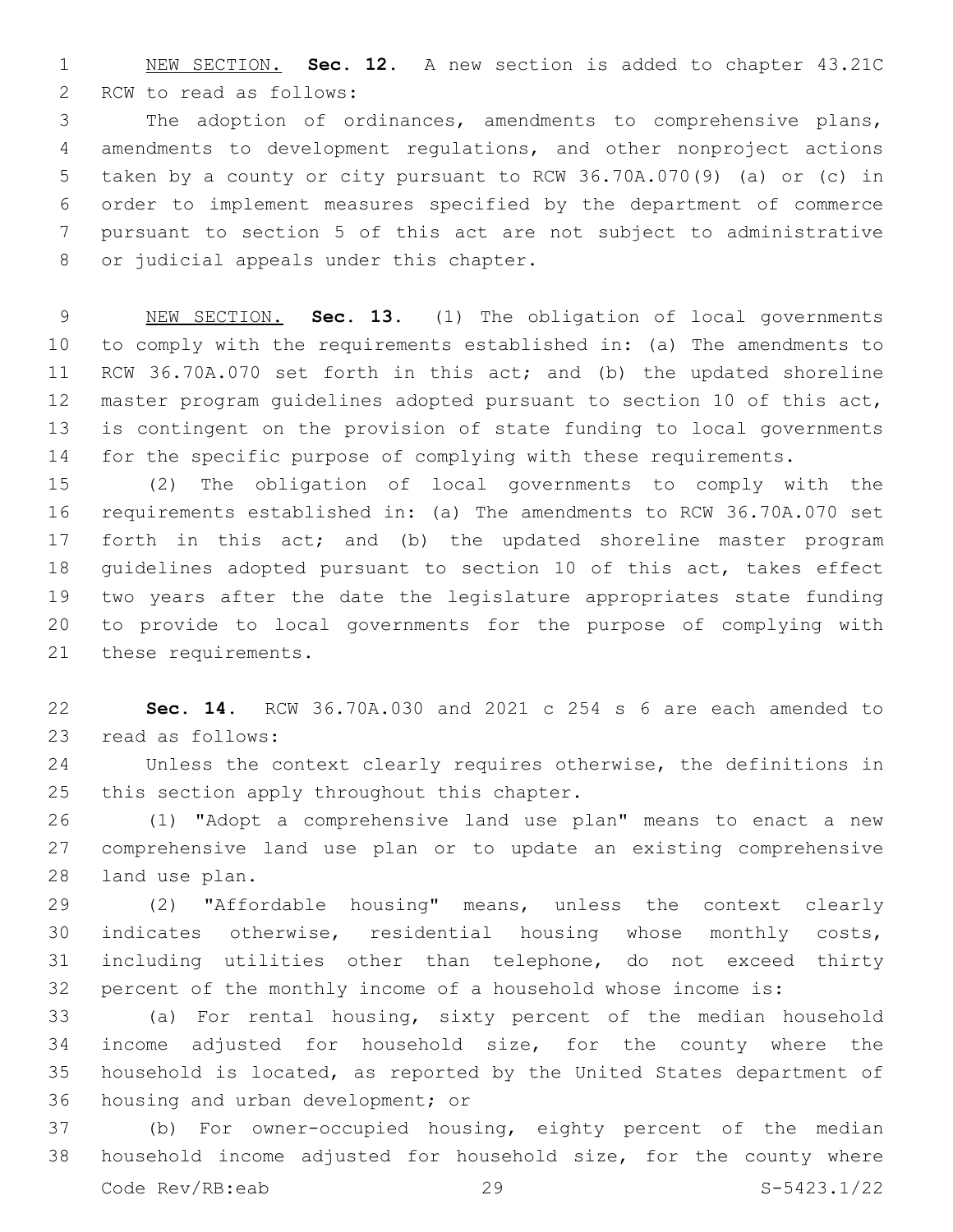the household is located, as reported by the United States department 2 of housing and urban development.

 (3) "Agricultural land" means land primarily devoted to the commercial production of horticultural, viticultural, floricultural, dairy, apiary, vegetable, or animal products or of berries, grain, hay, straw, turf, seed, Christmas trees not subject to the excise tax imposed by RCW 84.33.100 through 84.33.140, finfish in upland hatcheries, or livestock, and that has long-term commercial 9 significance for agricultural production.

(4) "City" means any city or town, including a code city.

 (5) "Comprehensive land use plan," "comprehensive plan," or "plan" means a generalized coordinated land use policy statement of the governing body of a county or city that is adopted pursuant to 14 this chapter.

 (6) "Critical areas" include the following areas and ecosystems: (a) Wetlands; (b) areas with a critical recharging effect on aquifers used for potable water; (c) fish and wildlife habitat conservation areas; (d) frequently flooded areas; and (e) geologically hazardous areas. "Fish and wildlife habitat conservation areas" does not include such artificial features or constructs as irrigation delivery systems, irrigation infrastructure, irrigation canals, or drainage ditches that lie within the boundaries of and are maintained by a port district or an irrigation district or company.

(7) "Department" means the department of commerce.

 (8) "Development regulations" or "regulation" means the controls 26 placed on development or land use activities by a county or city, including, but not limited to, zoning ordinances, critical areas ordinances, shoreline master programs, official controls, planned unit development ordinances, subdivision ordinances, and binding site plan ordinances together with any amendments thereto. A development regulation does not include a decision to approve a project permit application, as defined in RCW 36.70B.020, even though the decision may be expressed in a resolution or ordinance of the legislative body 34 of the county or city.

 (9) "Emergency housing" means temporary indoor accommodations for individuals or families who are homeless or at imminent risk of becoming homeless that is intended to address the basic health, food, clothing, and personal hygiene needs of individuals or families. Emergency housing may or may not require occupants to enter into a 40 lease or an occupancy agreement.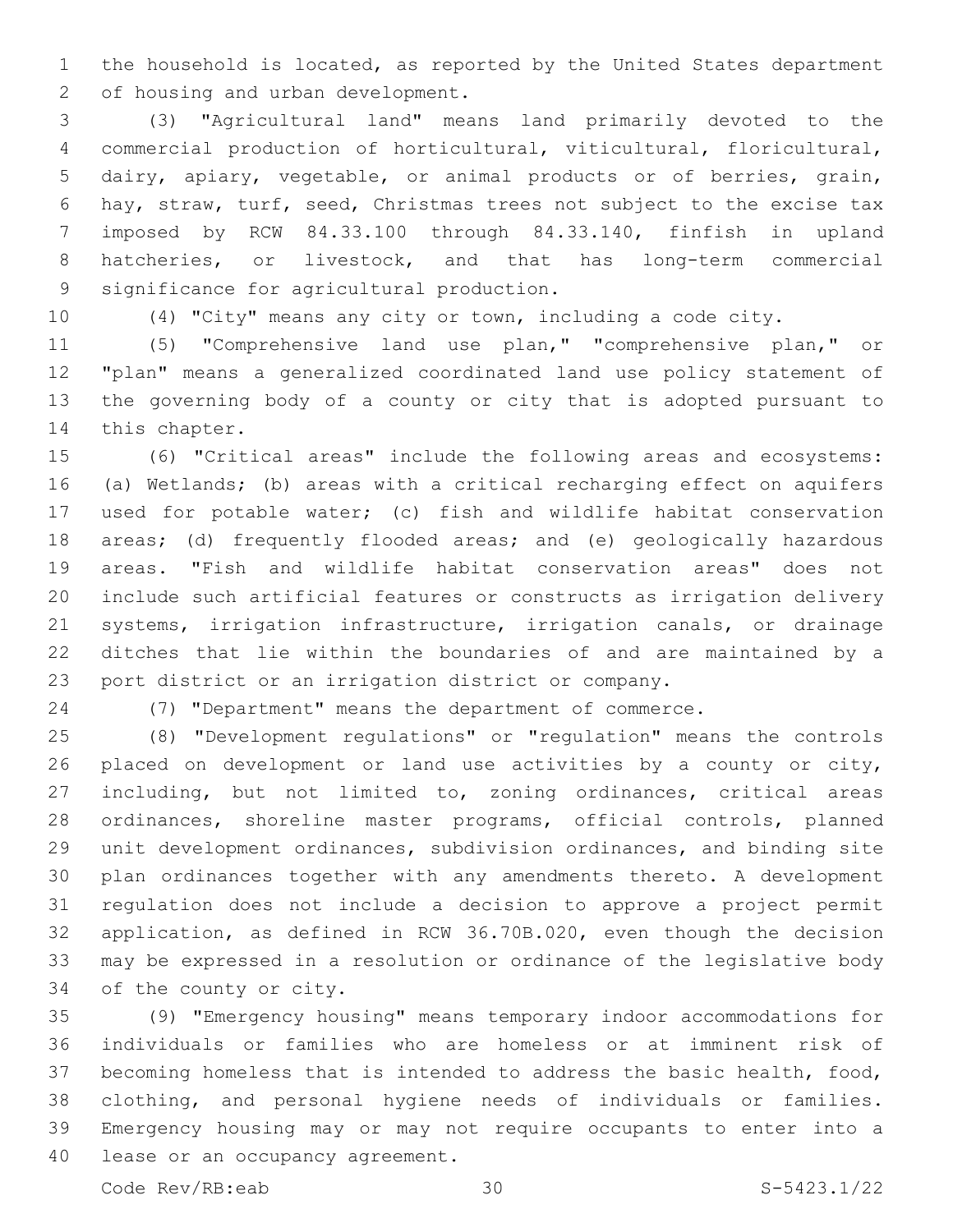(10) "Emergency shelter" means a facility that provides a temporary shelter for individuals or families who are currently homeless. Emergency shelter may not require occupants to enter into a lease or an occupancy agreement. Emergency shelter facilities may include day and warming centers that do not provide overnight accommodations.6

 (11) "Extremely low-income household" means a single person, family, or unrelated persons living together whose adjusted income is at or below thirty percent of the median household income adjusted for household size, for the county where the household is located, as reported by the United States department of housing and urban 12 development.

 (12) "Forestland" means land primarily devoted to growing trees for long-term commercial timber production on land that can be economically and practically managed for such production, including Christmas trees subject to the excise tax imposed under RCW 84.33.100 through 84.33.140, and that has long-term commercial significance. In determining whether forestland is primarily devoted to growing trees for long-term commercial timber production on land that can be economically and practically managed for such production, the following factors shall be considered: (a) The proximity of the land to urban, suburban, and rural settlements; (b) surrounding parcel size and the compatibility and intensity of adjacent and nearby land uses; (c) long-term local economic conditions that affect the ability to manage for timber production; and (d) the availability of public facilities and services conducive to conversion of forestland to 27 other uses.

 (13) "Freight rail dependent uses" means buildings and other infrastructure that are used in the fabrication, processing, storage, and transport of goods where the use is dependent on and makes use of an adjacent short line railroad. Such facilities are both urban and rural development for purposes of this chapter. "Freight rail dependent uses" does not include buildings and other infrastructure that are used in the fabrication, processing, storage, and transport of coal, liquefied natural gas, or "crude oil" as defined in RCW 90.56.010.36

 (14) "Geologically hazardous areas" means areas that because of their susceptibility to erosion, sliding, earthquake, or other geological events, are not suited to the siting of commercial,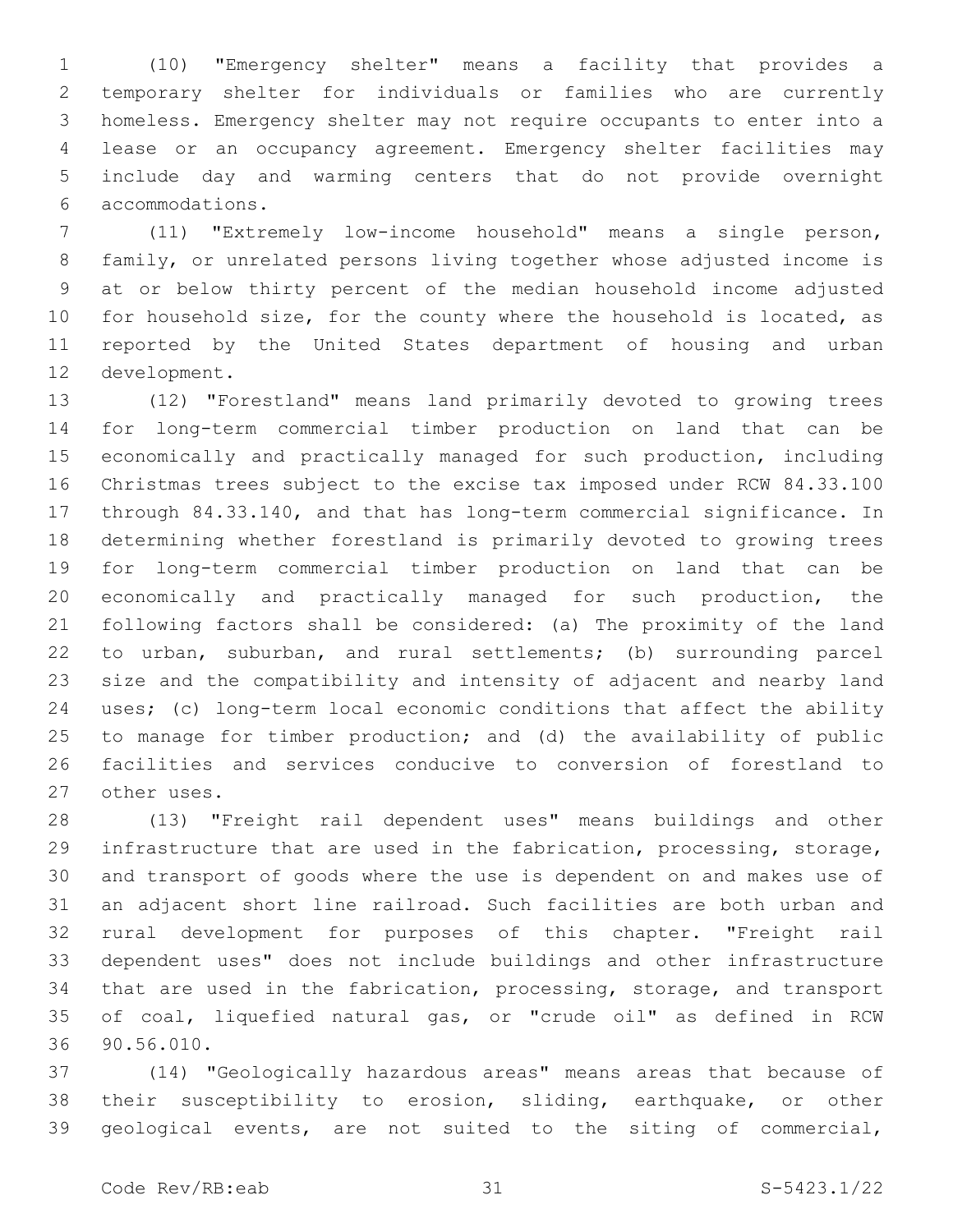residential, or industrial development consistent with public health 2 or safety concerns.

 (15) "Long-term commercial significance" includes the growing capacity, productivity, and soil composition of the land for long- term commercial production, in consideration with the land's proximity to population areas, and the possibility of more intense 7 uses of the land.

 (16) "Low-income household" means a single person, family, or unrelated persons living together whose adjusted income is at or below eighty percent of the median household income adjusted for household size, for the county where the household is located, as reported by the United States department of housing and urban 13 development.

 (17) "Minerals" include gravel, sand, and valuable metallic 15 substances.

 (18) "Moderate-income household" means a single person, family, or unrelated persons living together whose adjusted income is at or below 120 percent of the median household income adjusted for household size, for the county where the household is located, as reported by the United States department of housing and urban 21 development.

 (19) "Permanent supportive housing" is subsidized, leased housing with no limit on length of stay that prioritizes people who need comprehensive support services to retain tenancy and utilizes admissions practices designed to use lower barriers to entry than would be typical for other subsidized or unsubsidized rental housing, especially related to rental history, criminal history, and personal behaviors. Permanent supportive housing is paired with on-site or off-site voluntary services designed to support a person living with a complex and disabling behavioral health or physical health condition who was experiencing homelessness or was at imminent risk of homelessness prior to moving into housing to retain their housing and be a successful tenant in a housing arrangement, improve the resident's health status, and connect the resident of the housing with community-based health care, treatment, or employment services. Permanent supportive housing is subject to all of the rights and 37 responsibilities defined in chapter 59.18 RCW.

 (20) "Public facilities" include streets, roads, highways, sidewalks, street and road lighting systems, traffic signals,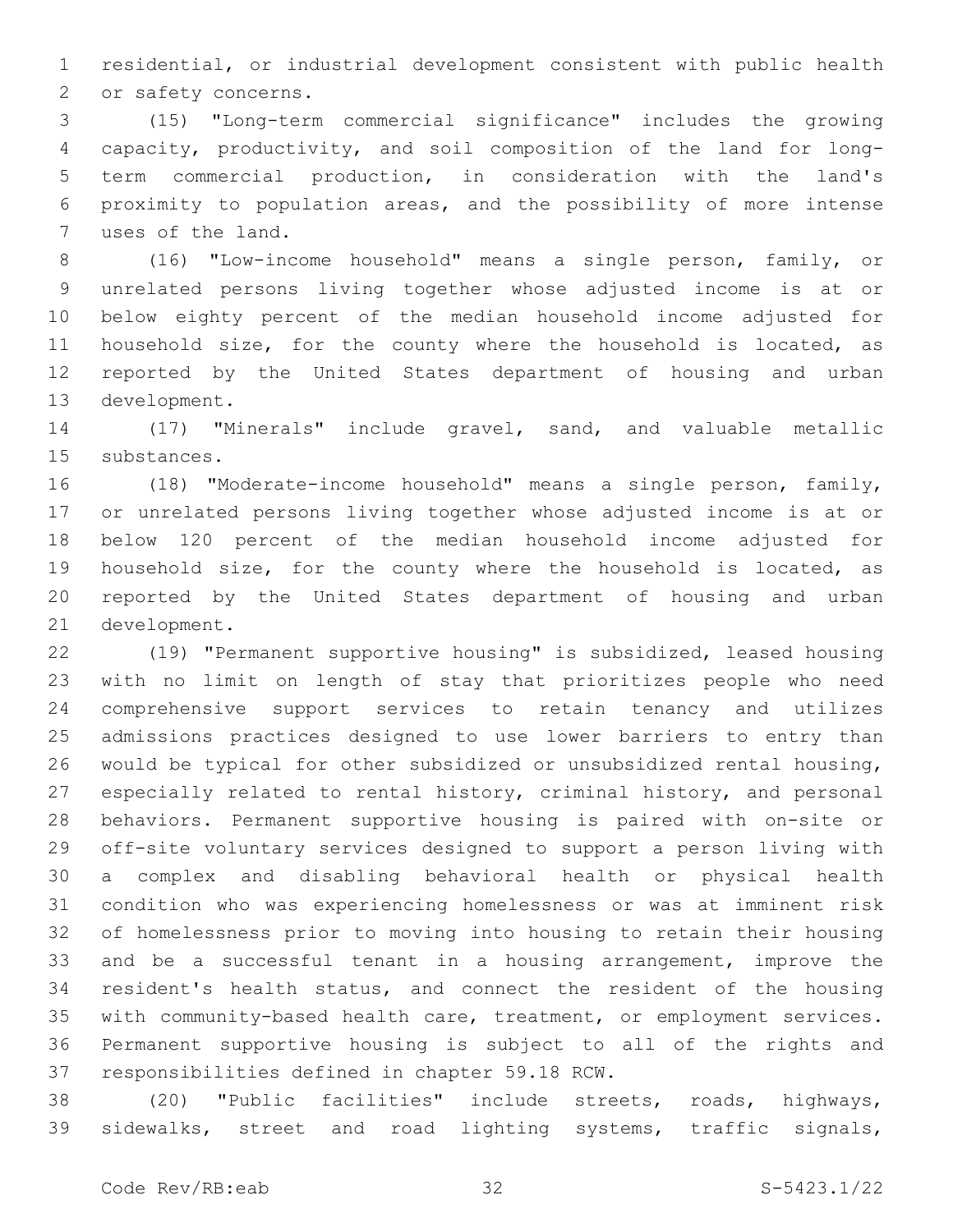domestic water systems, storm and sanitary sewer systems, parks and 2 recreational facilities, and schools.

 (21) "Public services" include fire protection and suppression, law enforcement, public health, education, recreation, environmental 5 protection, and other governmental services.

 (22) "Recreational land" means land so designated under RCW 36.70A.1701 and that, immediately prior to this designation, was designated as agricultural land of long-term commercial significance under RCW 36.70A.170. Recreational land must have playing fields and supporting facilities existing before July 1, 2004, for sports played 11 on grass playing fields.

 (23) "Rural character" refers to the patterns of land use and development established by a county in the rural element of its 14 comprehensive plan:

 (a) In which open space, the natural landscape, and vegetation 16 predominate over the built environment;

 (b) That foster traditional rural lifestyles, rural-based 18 economies, and opportunities to both live and work in rural areas;

 (c) That provide visual landscapes that are traditionally found 20 in rural areas and communities;

 (d) That are compatible with the use of the land by wildlife and 22 for fish and wildlife habitat;

 (e) That reduce the inappropriate conversion of undeveloped land 24 into sprawling, low-density development;

 (f) That generally do not require the extension of urban 26 governmental services; and

 (g) That are consistent with the protection of natural surface water flows and groundwater and surface water recharge and discharge 29 areas.

 (24) "Rural development" refers to development outside the urban growth area and outside agricultural, forest, and mineral resource lands designated pursuant to RCW 36.70A.170. Rural development can consist of a variety of uses and residential densities, including clustered residential development, at levels that are consistent with the preservation of rural character and the requirements of the rural element. Rural development does not refer to agriculture or forestry 37 activities that may be conducted in rural areas.

 (25) "Rural governmental services" or "rural services" include those public services and public facilities historically and typically delivered at an intensity usually found in rural areas, and  $\text{Code } \text{Rev}/\text{RB:}$ eab  $\text{33}$   $\text{S}-5423.1/22$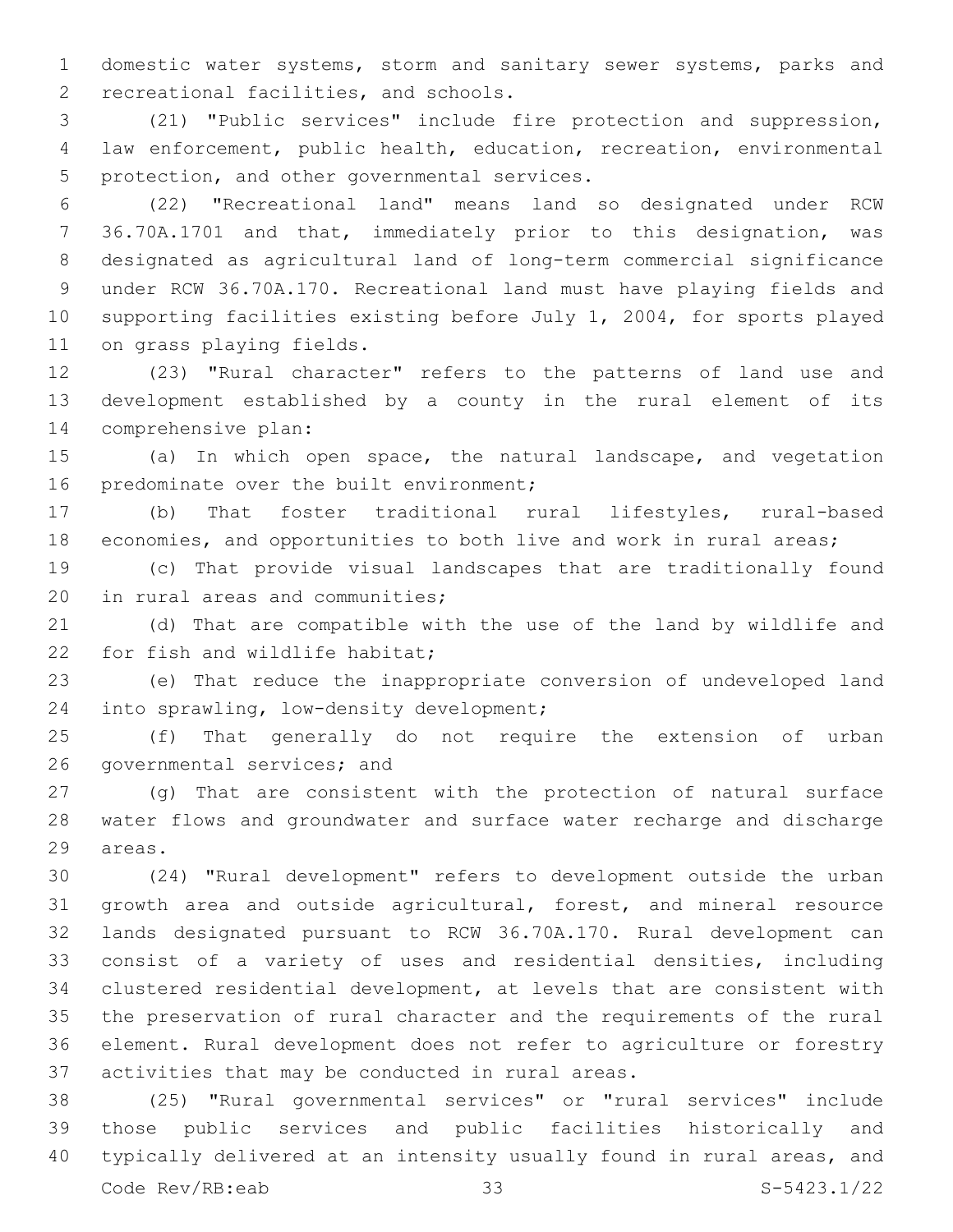may include domestic water systems, fire and police protection services, transportation and public transit services, and other public utilities associated with rural development and normally not associated with urban areas. Rural services do not include storm or sanitary sewers, except as otherwise authorized by RCW 36.70A.110(4).

 (26) "Short line railroad" means those railroad lines designated class II or class III by the United States surface transportation 8 board.

 (27) "Urban governmental services" or "urban services" include those public services and public facilities at an intensity historically and typically provided in cities, specifically including 12 storm and sanitary sewer systems, domestic water systems, street cleaning services, fire and police protection services, public transit services, and other public utilities associated with urban areas and normally not associated with rural areas.

 (28) "Urban growth" refers to growth that makes intensive use of land for the location of buildings, structures, and impermeable surfaces to such a degree as to be incompatible with the primary use of land for the production of food, other agricultural products, or fiber, or the extraction of mineral resources, rural uses, rural development, and natural resource lands designated pursuant to RCW 36.70A.170. A pattern of more intensive rural development, as provided in RCW 36.70A.070(5)(d), is not urban growth. When allowed to spread over wide areas, urban growth typically requires urban governmental services. "Characterized by urban growth" refers to land having urban growth located on it, or to land located in relationship to an area with urban growth on it as to be appropriate for urban 28 growth.

 (29) "Urban growth areas" means those areas designated by a 30 county pursuant to RCW 36.70A.110.

 (30) "Very low-income household" means a single person, family, or unrelated persons living together whose adjusted income is at or below fifty percent of the median household income adjusted for household size, for the county where the household is located, as reported by the United States department of housing and urban 36 development.

 (31) "Wetland" or "wetlands" means areas that are inundated or saturated by surface water or groundwater at a frequency and duration sufficient to support, and that under normal circumstances do support, a prevalence of vegetation typically adapted for life in Code Rev/RB:eab 34 S-5423.1/22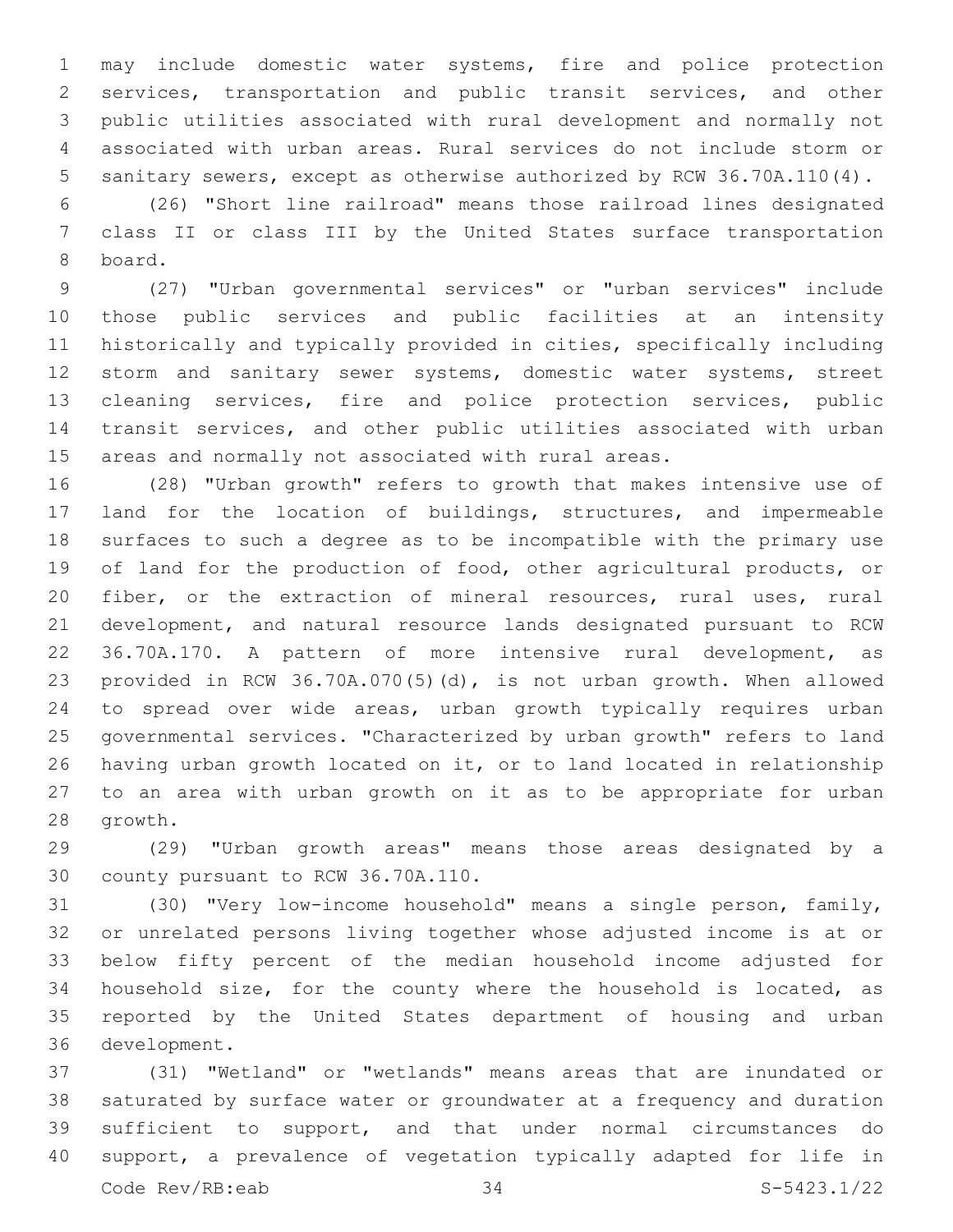saturated soil conditions. Wetlands generally include swamps, marshes, bogs, and similar areas. Wetlands do not include those artificial wetlands intentionally created from nonwetland sites, including, but not limited to, irrigation and drainage ditches, grass-lined swales, canals, detention facilities, wastewater treatment facilities, farm ponds, and landscape amenities, or those wetlands created after July 1, 1990, that were unintentionally created as a result of the construction of a road, street, or highway. Wetlands may include those artificial wetlands intentionally created from nonwetland areas created to mitigate conversion of 11 wetlands.

 (32) "Per capita vehicle miles traveled" means the number of miles traveled using cars and light trucks in a calendar year divided 14 by the number of residents in Washington. The calculation of this value excludes vehicle miles driven conveying freight.

 (33) "Active transportation" means forms of pedestrian mobility 17 including walking or running, the use of a mobility assistive device such as a wheelchair, bicycling and cycling irrespective of the 19 number of wheels, and the use of small personal devices such as foot scooters or skateboards. Active transportation includes both traditional and electric assist bicycles and other devices. Planning for active transportation must consider and address accommodation pursuant to the Americans with disabilities act and the distinct needs of each form of active transportation.

 (34) "Transportation system" means all infrastructure and services for all forms of transportation within a geographical area, irrespective of the responsible jurisdiction or transportation provider.

 (35) "Environmental justice" means the fair treatment and meaningful involvement of all people regardless of race, color, national origin, or income with respect to development, 32 implementation, and enforcement of environmental laws, regulations, and policies; with a focus on the equitable distribution of resources, benefits, and burdens in a manner that prioritizes communities that experience the greatest inequities, disproportionate impacts, and have the greatest unmet needs.

 (36) "Active transportation facilities" means facilities provided for the safety and mobility of active transportation users including, but not limited to, trails, as defined in RCW 47.30.005, sidewalks,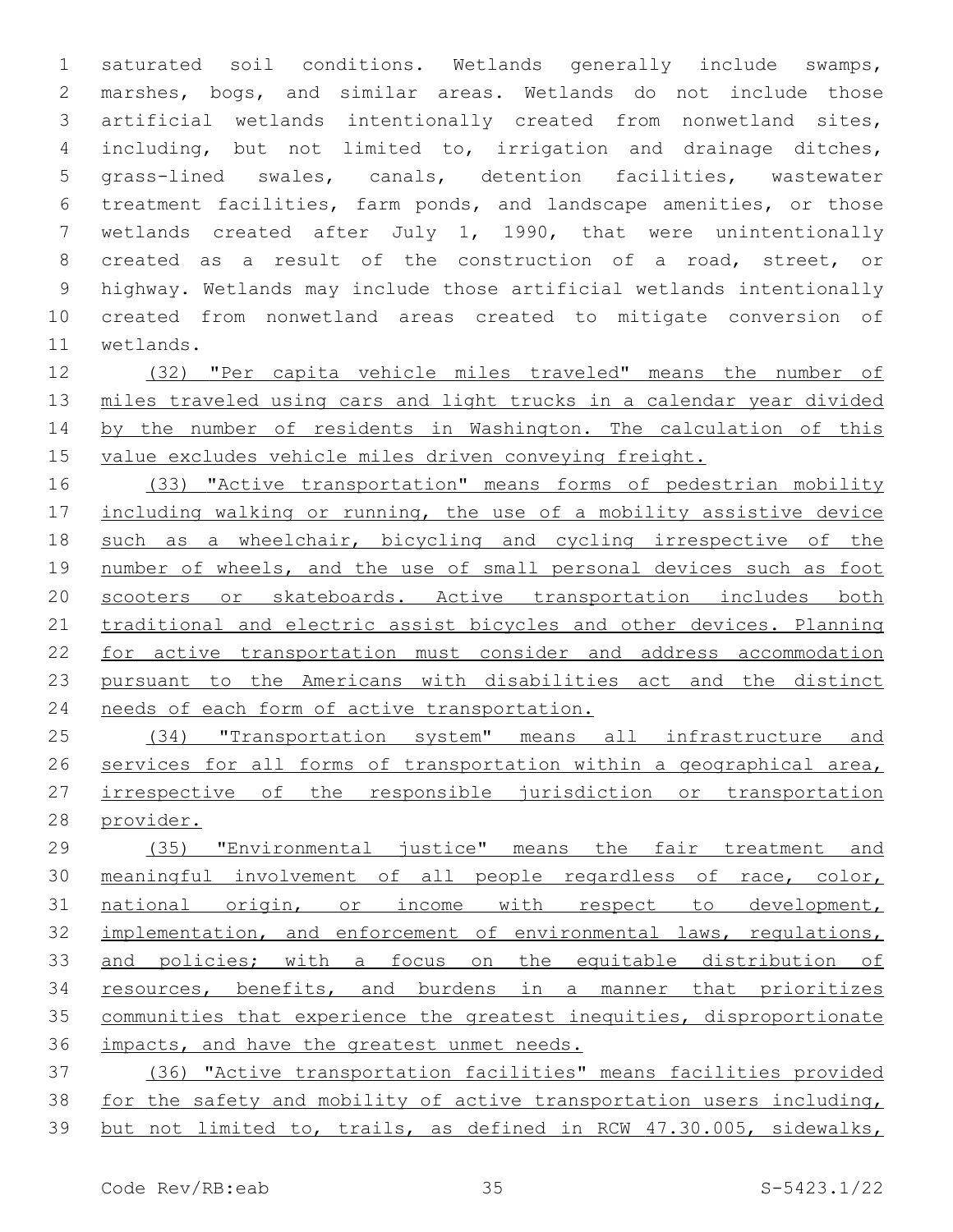| 1  | bike lanes, shared-use paths, and other facilities in the public      |  |  |  |
|----|-----------------------------------------------------------------------|--|--|--|
| 2  | right-of-way.                                                         |  |  |  |
| 3  | (37) "Greenspace" means an area of land, vegetated by natural         |  |  |  |
| 4  | features such as grass, trees, or shrubs, within an urban context and |  |  |  |
| 5  | less than one acre in size that creates public value through one or   |  |  |  |
| 6  | more of the following attributes:                                     |  |  |  |
| 7  | (a) Is accessible to the public;                                      |  |  |  |
| 8  | (b) Promotes physical and mental health of residents;                 |  |  |  |
| 9  | (c) Provides relief from the urban heat island effects;               |  |  |  |
| 10 | (d) Promotes recreational and aesthetic values;                       |  |  |  |
| 11 | (e) Protects streams or water supply; or                              |  |  |  |
| 12 | (f) Preserves visual quality along highway, road, or street           |  |  |  |
| 13 | corridors.                                                            |  |  |  |
| 14 | (38) "Green infrastructure" means a wide array of natural assets,     |  |  |  |
| 15 | built structures, and management practices at multiple scales that    |  |  |  |
| 16 | manage wet weather and that maintain and restore natural hydrology by |  |  |  |
| 17 | storing, infiltrating, evapotranspiring, and harvesting and using     |  |  |  |
| 18 | stormwater.                                                           |  |  |  |
| 19 | (39) "Cottage housing" means at least four residential units on a     |  |  |  |
| 20 | lot with a common open space that is either:                          |  |  |  |
| 21 | (a) Owned in common; or                                               |  |  |  |
| 22 | (b) Has units owned as condominium units with property owned in       |  |  |  |
| 23 | common and a minimum of 20 percent of the lot size as open space.     |  |  |  |
| 24 | (40) "Courtyard apartments" means up to four attached dwelling        |  |  |  |
| 25 | units arranged on two or three sides of a central courtyard or lawn   |  |  |  |
| 26 | area.                                                                 |  |  |  |
| 27 | (41) "Major transit stop" means:                                      |  |  |  |
| 28 | (a) A stop on a high capacity transportation system funded or         |  |  |  |
| 29 | expanded under the provisions of chapter 81.104 RCW;                  |  |  |  |
| 30 | (b) Commuter rail stops;                                              |  |  |  |
| 31 | (c) Stops on rail or fixed quideway systems, including                |  |  |  |
| 32 | transitways;                                                          |  |  |  |
| 33 | (d) Stops on bus rapid transit routes or routes that run on high      |  |  |  |
| 34 | occupancy vehicle lanes;                                              |  |  |  |
| 35 | (e) Stops for a bus or other transit mode providing actual fixed      |  |  |  |
| 36 | route service at intervals of at least 15 minutes for at least five   |  |  |  |
| 37 | hours during the peak hours of operation on weekdays; or              |  |  |  |
| 38 | (f) Washington state ferry terminals.                                 |  |  |  |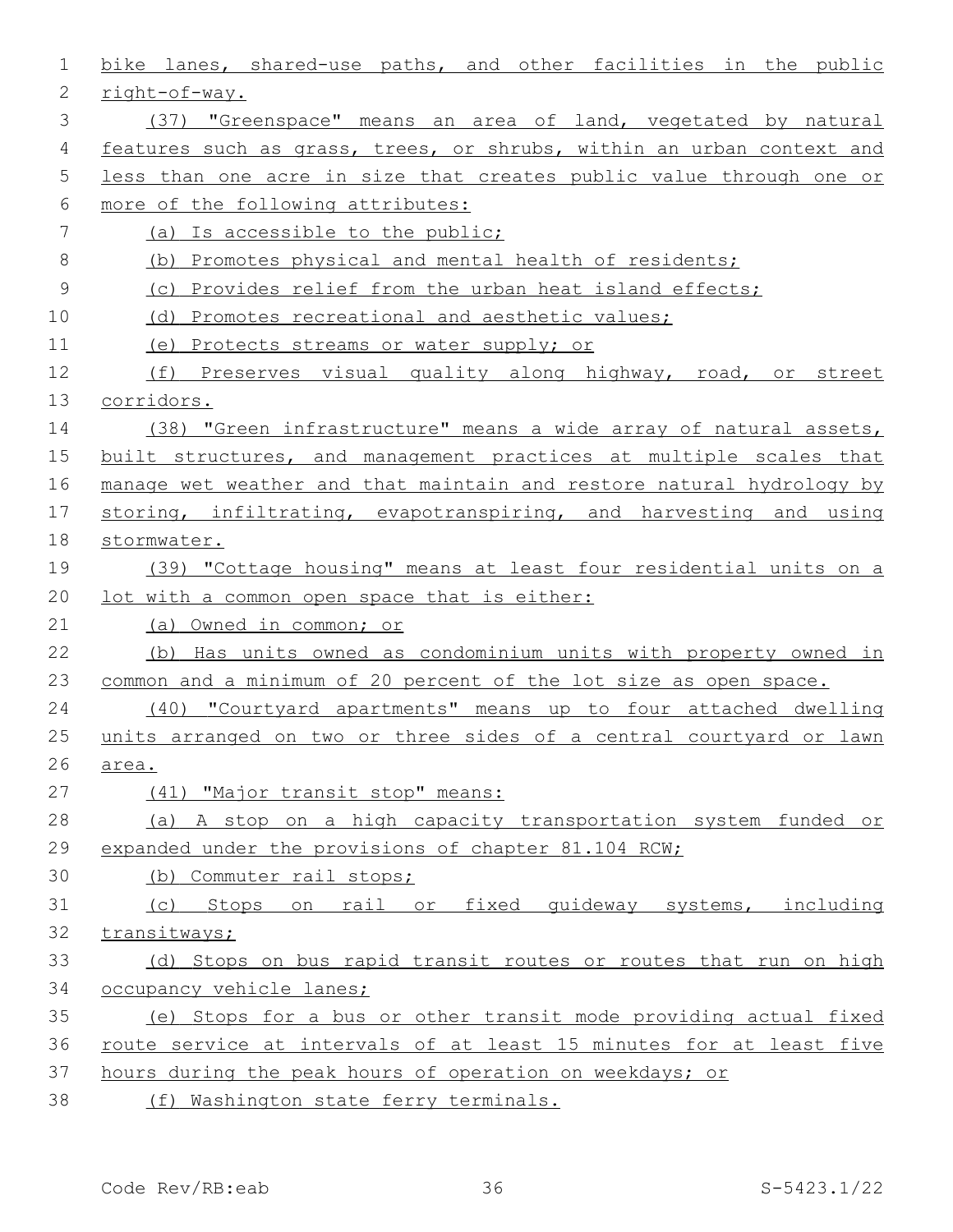(42) "Middle housing" means duplexes, triplexes, fourplexes, 2 attached and detached accessory dwelling units, cottage housing, stacked flats, townhouses, and courtyard apartments.

 (43) "Stacked flat" means dwelling units in a two or three story residential building on a residential zoned lot in which each floor may be separately rented or owned and is a discrete dwelling unit.

 (44) "Townhouses" means dwelling units constructed in a row of 8 two or more attached units, where each dwelling unit is located on an individual lot or parcel and shares at least one common wall with an adjacent unit.

 NEW SECTION. **Sec. 15.** A new section is added to chapter 36.70A 12 RCW to read as follows:

 (1) Cities within counties planning under RCW 36.70A.215 and those counties may establish one or more real estate excise tax density incentive zones. A real estate excise tax density incentive zone is an area within an urban growth area where the city or county adopts zoning and development regulations to increase housing supply by allowing construction of additional housing types as outright permitted uses. Creation of a real estate excise tax density incentive zone enables the local government to receive a portion of the tax imposed under chapter 82.45 RCW for sales of qualified 22 residential dwelling units within the zone.

 (2) A real estate excise tax density incentive zone may only be located within a designated urban growth area, and must allow the following housing types: Single-family detached dwellings at a net density of at least six dwelling units per acre, duplexes, triplexes, fourplexes, townhomes, accessory dwelling units, and courtyard 28 apartments.

 (3) A real estate excise tax density incentive zone may also allow as outright permitted uses housing types and densities that exceed the minimum requirements in subsection (2) of this section.

 (4)(a) Additional dwelling units must be in addition to the baseline density under existing zoning to implement the housing 34 element in RCW 36.70A.070.

 (b) For the purposes of this section, a "qualified residential dwelling" is either an individual residential dwelling unit or a residential building of two or more dwelling units constructed within a real estate excise tax density incentive zone that achieves a net increase in the total number of residential dwelling units compared Code Rev/RB:eab 37 S-5423.1/22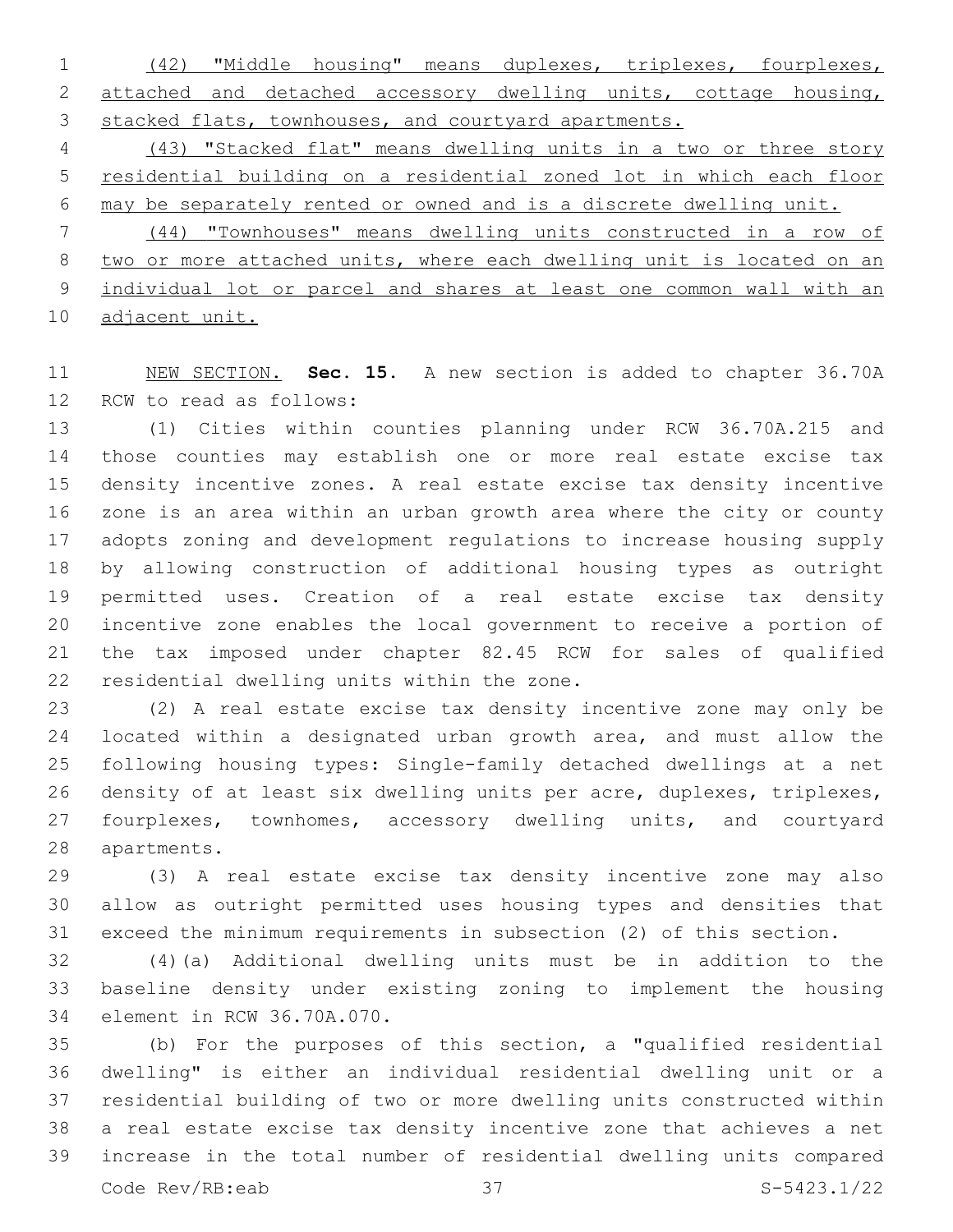to the maximum number of residential dwelling units that could have been built prior to the adoption of zoning and development regulations creating the real estate excise tax density incentive zone. To be included as qualified residential dwelling units, the units must be restricted from being offered as short-term rentals for more than 30 days a year for the first 15 years after construction. The county or city shall determine within their respective jurisdictions how the residential dwelling units shall be restricted 9 from being short-term rentals.

 (c) If the qualified residential dwelling has two or more dwelling units, the amount distributed to the local government under RCW 82.45.060(4)(c) shall be reduced by the percent attributable to the number of new dwelling units within the building that could have been built under the zoning and development regulations that existed prior to the creation of the local real estate excise tax density 16 incentive zone.

 (5) A sale that does not involve a net increase above the maximum number of residential dwelling units that could have been constructed as an outright permitted use, prior to the creation of the real estate excise tax density incentive zone, is not a sale of a 21 qualified residential dwelling unit.

 (6) A real estate excise tax density incentive zone may be established for areas where a city or county previously enacted zoning and development regulations meeting the minimum requirements in this section, but not prior to January 1, 2017. A real estate excise tax density incentive zone may not be established later than one year after the date by which a city or county is required to update its growth management comprehensive plan under RCW 36.70A.130. Once a real estate excise tax density incentive zone is established in compliance with this section, a qualified residential dwelling 31 unit may be constructed at any time.

 (7)(a) Prior to establishing a real estate excise tax density 33 incentive zone, the city or county must:

 (i) Consider the race and income of existing residents within the area and the adjacent neighborhoods to be designated;

 (ii) Consider displacement impacts of low, very low, and extremely low-income residents within the area and the adjacent 38 neighborhoods to be designated; and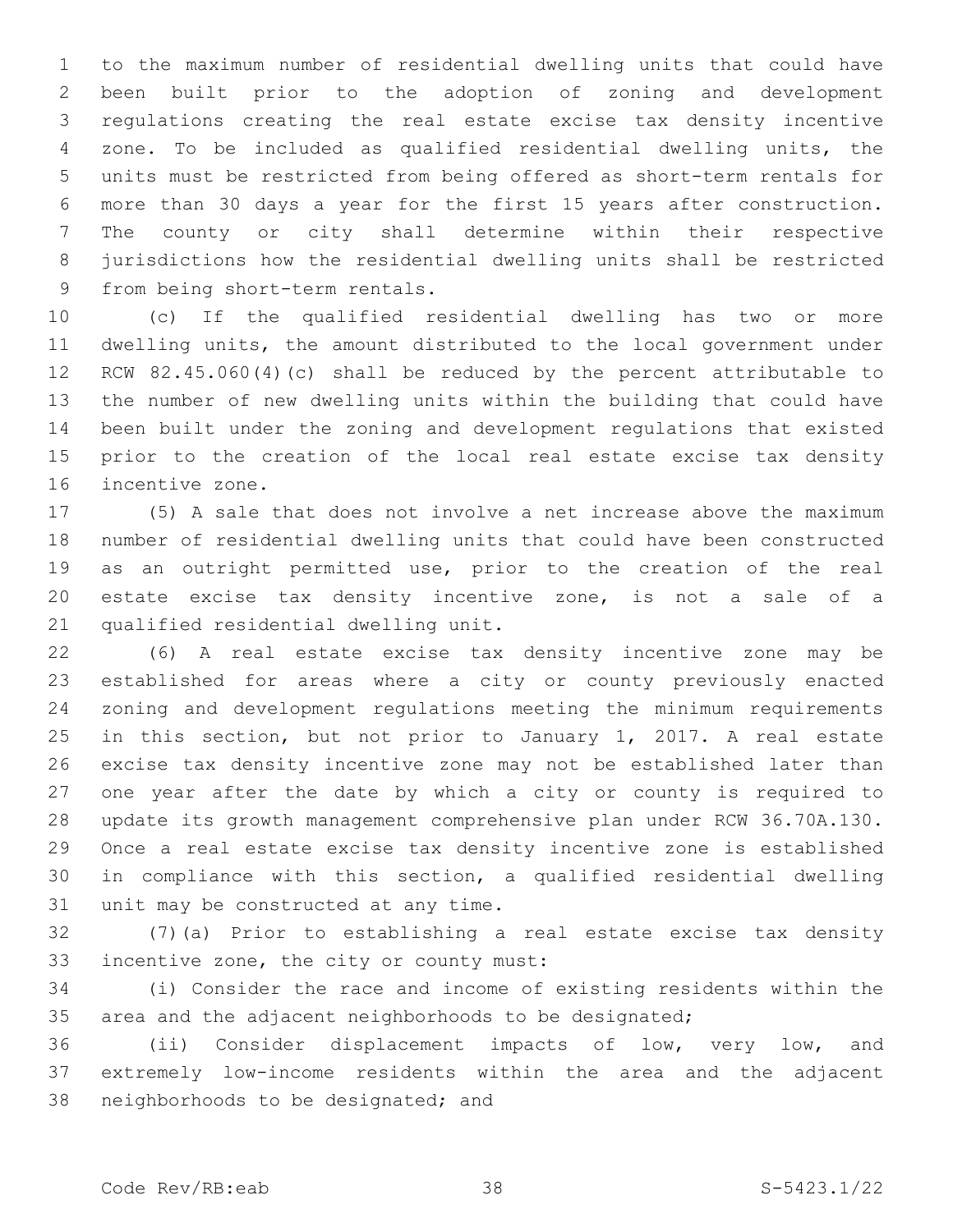(iii) Assess the need for antidisplacement policies for high-risk communities within designated areas and the adjacent neighborhoods, 3 and make the assessment publicly available.

 (b) A local jurisdiction may use the requirements of RCW 36.70A.070(2) (e) through (h) to satisfy the requirements of this 6 subsection.

 **Sec. 16.** RCW 82.45.060 and 2019 c 424 s 1 are each amended to 8 read as follows:

 (1) There is imposed an excise tax upon each sale of real 10 property.

 (a) Through December 31, 2019, the rate of the tax imposed under this section is 1.28 percent of the selling price.

 (b) Beginning January 1, 2020, except as provided in (c) of this subsection, the rate of the tax imposed under this section is as 15 follows:

 (i) 1.1 percent of the portion of the selling price that is less 17 than or equal to five hundred thousand dollars;

 (ii) 1.28 percent of the portion of the selling price that is greater than five hundred thousand dollars and equal to or less than 20 one million five hundred thousand dollars;

 (iii) 2.75 percent of the portion of the selling price that is greater than one million five hundred thousand dollars and equal to 23 or less than three million dollars;

 (iv) Three percent of the portion of the selling price that is 25 greater than three million dollars.

 (c) The sale of real property that is classified as timberland or agricultural land is subject to the tax imposed under this section at 28 a rate of  $1.28$  percent of the selling price.

(2) Beginning July 1, 2022, and every fourth year thereafter:

 (a) The department must adjust the selling price threshold in subsection (1)(b)(i) of this section to reflect the lesser of the growth of the consumer price index for shelter or five percent. If the growth is equal to or less than zero percent, the current selling 34 price threshold continues to apply.

 (b) The department must adjust the selling price thresholds in subsection (1)(b)(ii) through (iv) of this section by the dollar amount of any increase in the selling price threshold in subsection  $(1)(b)(i)$  of this section.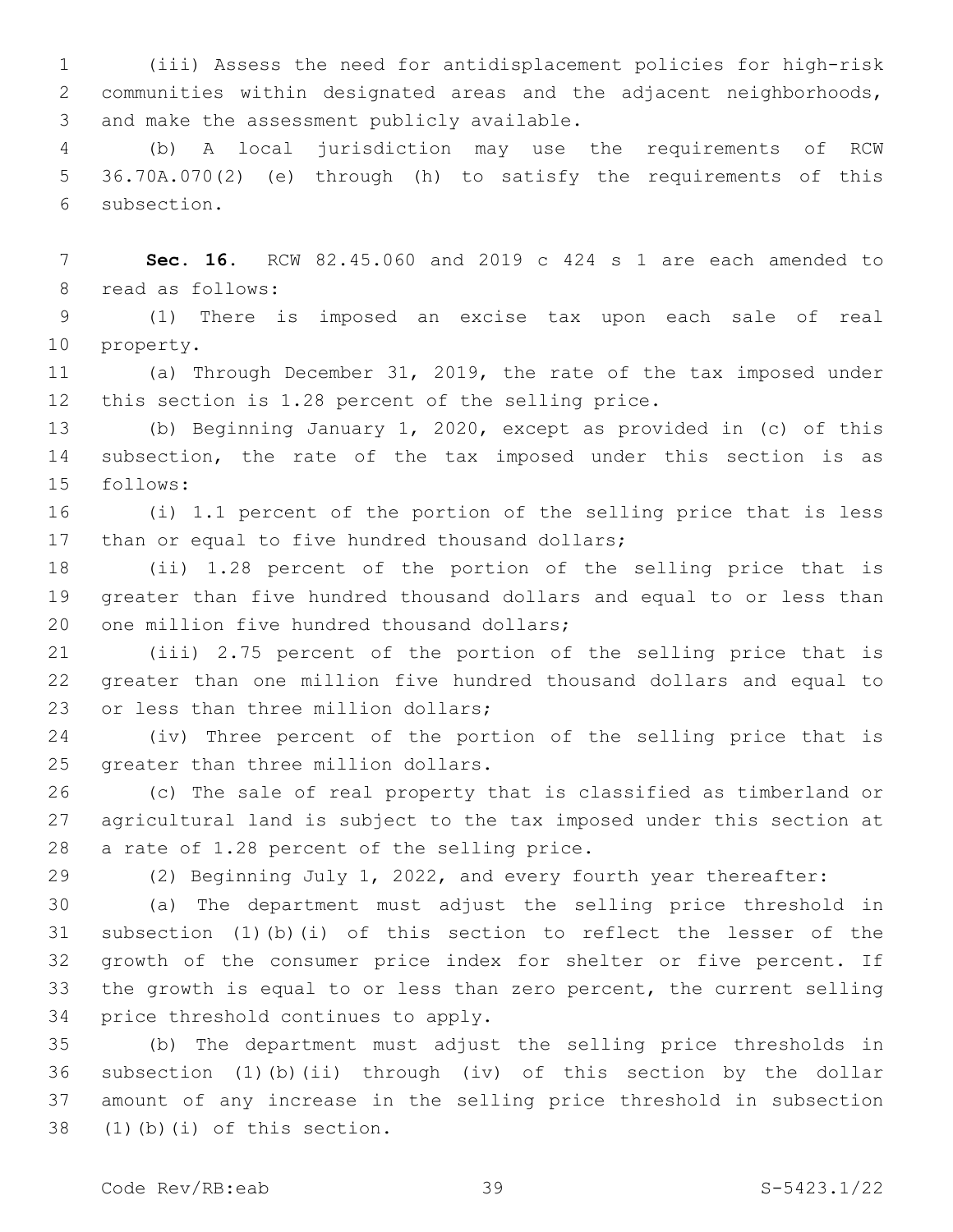(c) The department must publish updated selling price thresholds by September 1, 2022, and September 1st of every fourth year thereafter. Updated selling price thresholds will apply beginning January 1, 2023, and January 1st every fourth year thereafter. Adjusted selling price thresholds must be rounded to the nearest one thousand dollars. No changes may be made to adjusted selling price 7 thresholds once such adjustments take effect.

 (d) The most recent selling price threshold becomes the base for 9 subsequent adjustments.

 (e) The department must report adjustments to the selling price thresholds to the fiscal committees of the legislature, beginning 12 December 1, 2022, and December 1st every fourth year thereafter.

 (3)(a) The department must publish guidance to assist sellers in properly classifying real property on the real estate excise tax affidavit for purposes of determining the proper amount of tax due under this section. Real property with multiple uses must be classified according to the property's predominant use. The department's guidance must include factors for use in determining the 19 predominant use of real property.

 (b) County treasurers are not responsible for verifying that the seller has properly classified real property reported on a real estate excise tax affidavit. The department is solely responsible for such verification as part of its audit responsibilities under RCW 82.45.150.24

 (4)(a) Beginning July 1, 2013, and ending December 31, 2019, an amount equal to two percent of the proceeds of this tax must be deposited in the public works assistance account created in RCW 43.155.050, an amount equal to four and one-tenth percent must be deposited in the education legacy trust account created in RCW 83.100.230, an amount equal to one and six-tenths percent must be deposited in the city-county assistance account created in RCW 43.08.290, and the remainder must be deposited in the general fund.

 (b) Beginning January 1, 2020, except as provided under (c) of 34 this subsection (4), amounts collected from the tax imposed under 35 this section must be deposited as provided in RCW 82.45.230.

 (c) Beginning July 1, 2023, the amounts collected on the sale of a qualified residential dwelling constructed within a real estate excise tax density incentive zone created under section 15 of this act shall be distributed to a city or county as follows: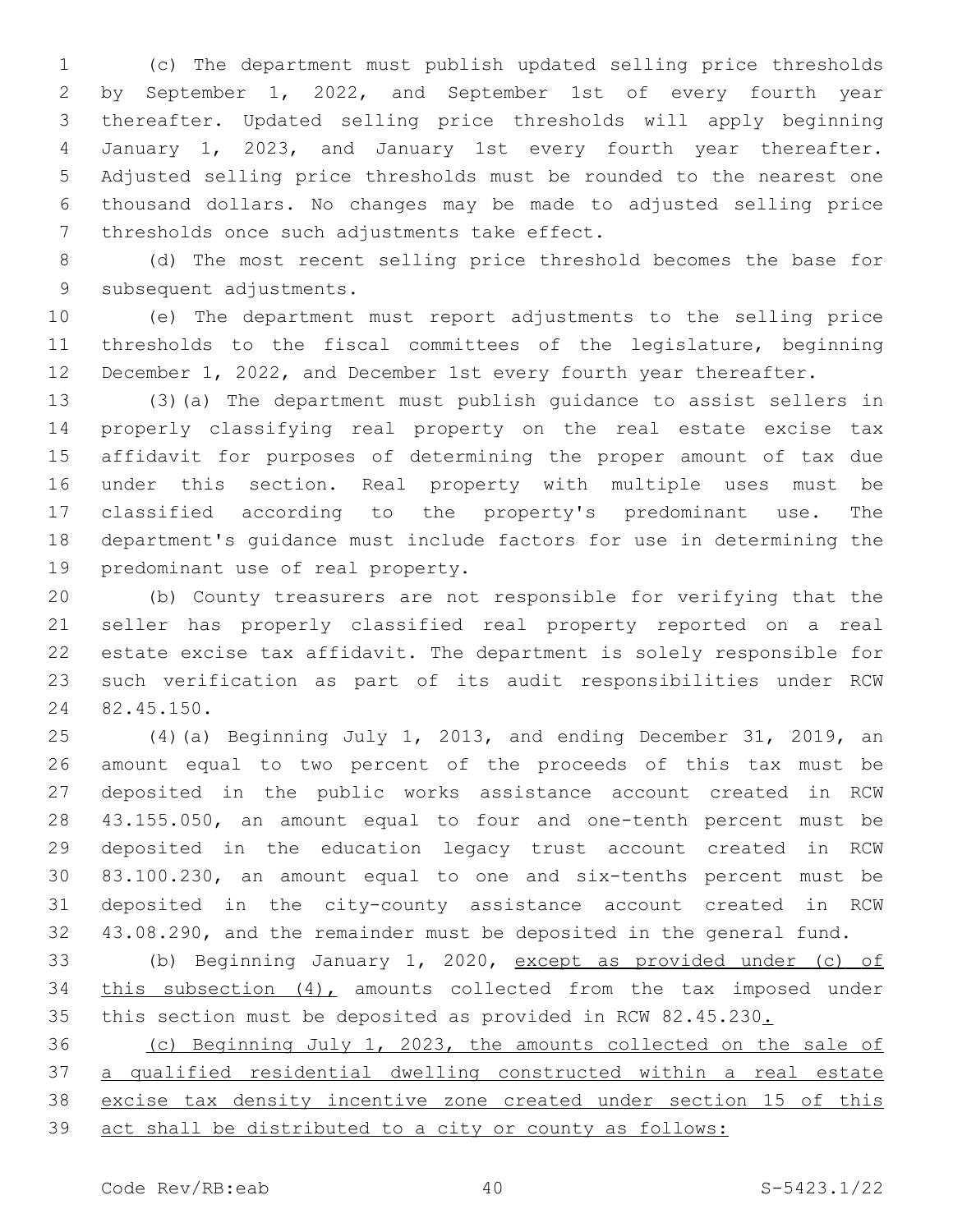| $\mathbf 1$ | (i) For a qualified residential dwelling unit located less than          |
|-------------|--------------------------------------------------------------------------|
| 2           | or equal to .25 miles, as measured by direct distance, from a major      |
| 3           | transit stop as defined in RCW 36.70A.030, 50 percent of the amounts     |
| 4           | collected to the city or county where the dwelling is located;           |
| 5           | (ii) For a qualified residential dwelling unit located more              |
| 6           | than .25 miles, as measured by direct distance, from a major transit     |
| 7           | stop as defined in RCW 36.70A.030, 25 percent of the amounts             |
| 8           | collected to the city or county where the dwelling is located;           |
| 9           | (iii) If any portion of the qualified residential dwelling unit          |
| 10          | is located less than or equal to .25 miles, as measured by direct        |
| 11          | distance, from a major transit stop as defined in RCW 36.70A.030, the    |
| 12          | entire building qualifies for distribution pursuant to $(c)$ (i) of this |
| 13          | subsection $(4)$ .                                                       |
| 14          | (d) The distribution to a city or county under (c) of this               |
| 15          | subsection (4) applies to both the initial and all subsequent sales      |
| 16          | of a qualified residential dwelling unit if the residential dwelling     |
| 17          | unit continues to meet the original requirements of a qualified          |
| 18          | residential dwelling unit. Counties are required to revalidate that      |
| 19          | the residential dwelling unit continues to meet the original             |
| 20          | applicable requirements on each subsequent sale of the residential       |
| 21          | dwelling unit. The amounts distributed to a city and county may be       |
| 22          | used solely for:                                                         |
| 23          | (i) Implementation of the housing element in RCW 36.70A.070 as           |
| 24          | required by chapter 254 (Engrossed Second Substitute House Bill No.      |
| 25          | 1220), Laws of 2021;                                                     |
| 26          | (ii) Costs for infrastructure, construction, and service support         |
| 27          | for moderate, low, very low, and extremely low-income housing;           |
| 28          | (iii) Construction of capital facilities that promote livable and        |
| 29          | walkable neighborhoods, such as neighborhood-scale parks, trails, or     |
| 30          | other recreational amenities; or                                         |
| 31          | (iv) Creation of permanently affordable homeownership, which             |
| 32          | means housing that is:                                                   |
| 33          | (A) Sponsored by a nonprofit organization or governmental entity;        |
| 34          | and                                                                      |
| 35          | (B) Subject to a ground lease or deed restriction that includes:         |
| 36          | (I) A resale restriction designed to provide affordability for           |
| 37          | future low and moderate-income home buyers;                              |
| 38          | (II) A right of first refusal for the sponsor organization to            |
| 39          | purchase the home at resale; and                                         |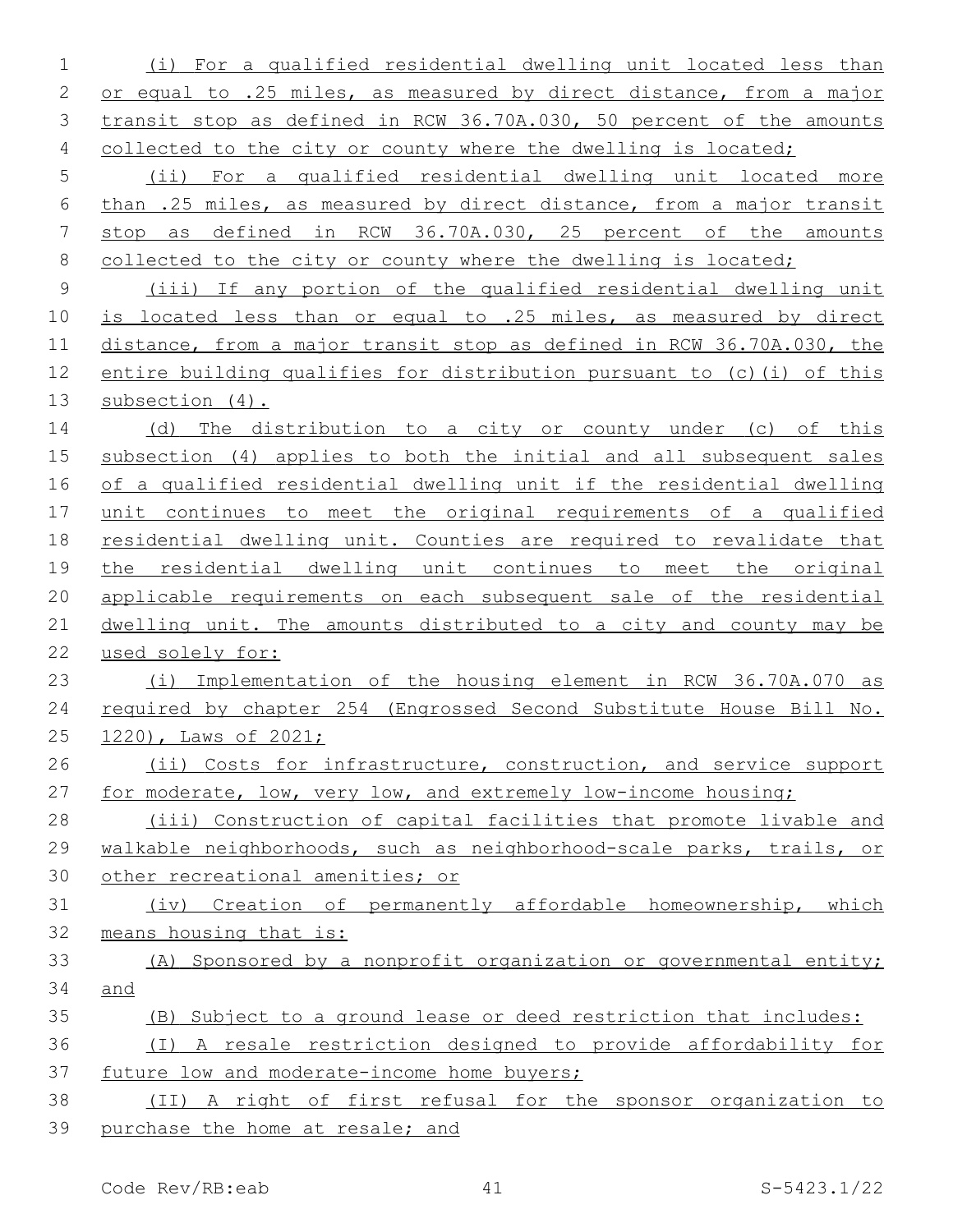| $\mathbf{2}$  | refinancing, including home equity lines of credit; or                  |
|---------------|-------------------------------------------------------------------------|
| 3             | (C) Sponsored by a nonprofit organization or governmental entity        |
| 4             | and the sponsor organization:                                           |
| 5             | (I) Executes a new ground lease or deed restriction with a              |
| 6             | duration of at least 99 years at the initial sale and with each         |
| 7             | successive sale; and                                                    |
| 8             | (II) Supports homeowners and enforces the ground lease or deed          |
| $\mathcal{G}$ | restriction.                                                            |
| 10            | (5) (a) Counties are required to validate and identify sales of         |
| 11            | qualified residential dwelling units within real estate excise tax      |
| 12            | density incentive zones, including any reduction in real estate         |
| 13            | excise tax distribution based on:                                       |
| 14            | (i) The number of new dwelling units within the building that           |
| 15            | could have been built under prior zoning regulations compared to the    |
| 16            | number of new dwelling units built under the real estate excise tax     |
| 17            | density incentive zone pursuant to section $15(4)$ (c) of this act; and |
| 18            | (ii) The distance from a major transit stop as defined in RCW           |
| 19            | 36.70A.030 pursuant to subsection (4) (c) of this section.              |
| 20            | (b) A county must provide the information required in (a) of this       |
| 21            | subsection to the department when the real estate excise tax            |
| 22            | affidavit is submitted to the department by the county.                 |
| 23            | $((+5))$ (6) The definitions in this subsection apply throughout        |
| 24            | this section unless the context clearly requires otherwise.             |
| 25            | (a) "Agricultural land" means farm and agricultural land and farm       |
| 26            | and agricultural conservation land, as those terms are defined in RCW   |
| 27            | 84.34.020, including any structures on such land.                       |
| 28            | (b) "Consumer price index for shelter" means the most current           |
| 29            | seasonally adjusted index for the shelter expenditure category of the   |
| 30            | consumer price index for all urban consumers (CPI-U) as published by    |
| 31            | July 31st by the bureau of labor statistics of the United States        |
| 32            | department of labor.                                                    |
| 33            | (c) "Growth of the consumer price index for shelter" means the          |
| 34            | percentage increase in the consumer price index for shelter as          |
| 35            | measured from data published by the bureau of labor statistics of the   |
| 36            | United States department of labor by July 31st for the most recent      |
| 37            | three-year period for the selling price threshold adjustment in 2022,   |
| 38            | and the most recent four-year period for subsequent selling price       |

(III) A requirement that the sponsor must approve any

39 threshold adjustments.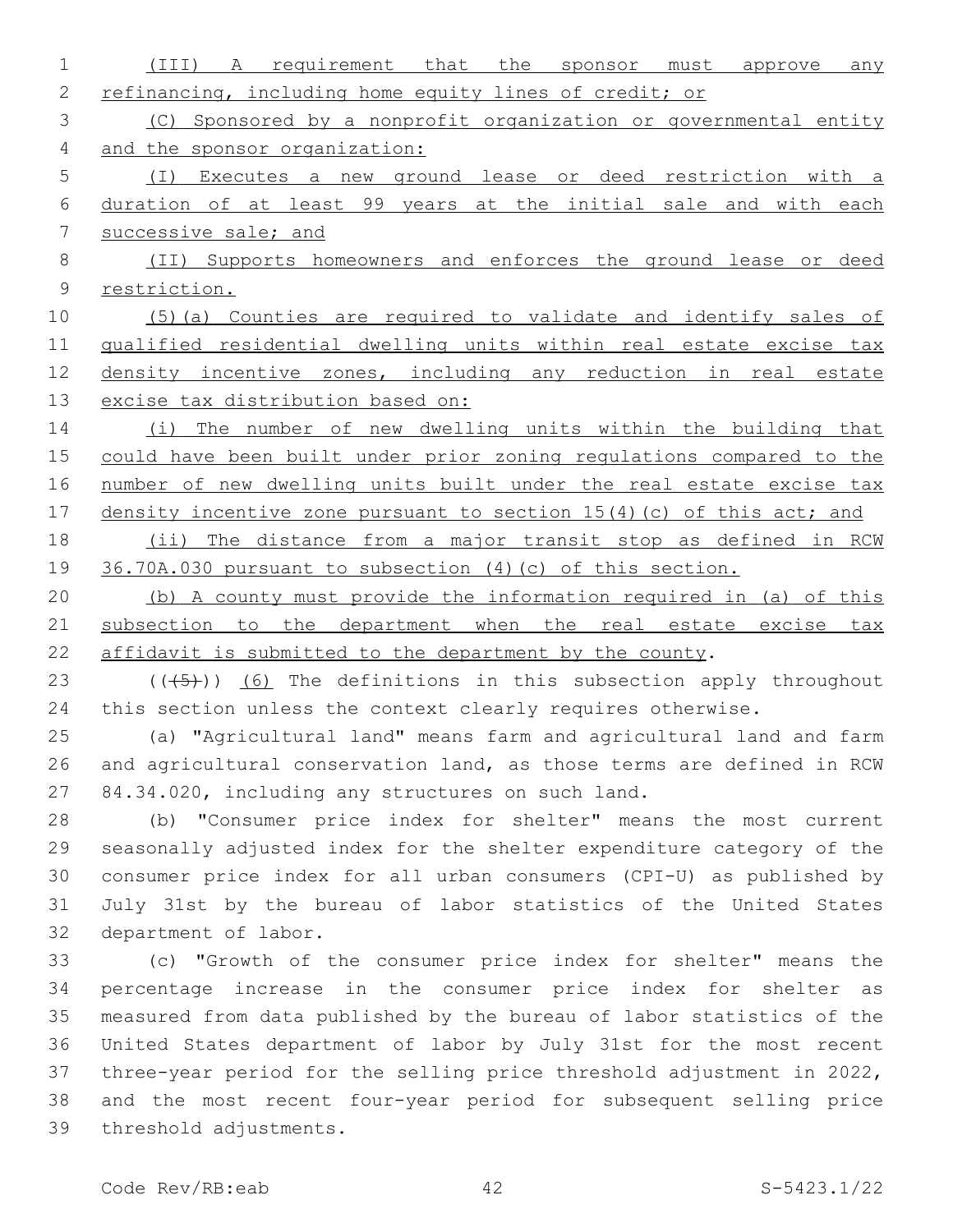(d) "Timberland" means land classified under chapter 84.34 RCW or designated under chapter 84.33 RCW, including any structures and standing timber on such land, and standing timber sold apart from the 4 land upon which it sits.

5 **Sec. 17.** RCW 82.45.230 and 2019 c 424 s 2 are each amended to read as follows:6

7 (1) Beginning January 1, 2020, and ending June 30, 2023, the 8 amounts received for the tax imposed on each sale of real property 9 under RCW 82.45.060 must be deposited as follows:

10 (a) 1.7 percent must be deposited into the public works 11 assistance account created in RCW 43.155.050;

12 (b) 1.4 percent must be deposited into the city-county assistance 13 account created in RCW 43.08.290;

14 (c) 79.4 percent must be deposited into the general fund; and

15 (d) The remainder must be deposited into the educational legacy 16 trust account created in RCW 83.100.230.

17 (2) Beginning July 1, 2023, and thereafter, the amounts received 18 for the tax imposed on each sale of real property under RCW 82.45.060 19 must be deposited as follows:

20 (a) 5.2 percent must be deposited into the public works 21 assistance account created in RCW 43.155.050;

22 (b) 1.4 percent must be deposited into the city-county assistance 23 account created in RCW 43.08.290;

24 (c) 79.4 percent less the percentage of any amounts distributed 25 to a city or county under RCW 82.45.060 must be deposited into the 26 general fund; and

27 (d) The remainder must be deposited into the education legacy 28 trust account created in RCW 83.100.230.

 NEW SECTION. **Sec. 18.** If specific funding for the purposes of this act, referencing this act by bill or chapter number, is not provided by June 30, 2022, in the omnibus appropriations act, this act is null and void."

**E2SHB 1099** - CONF REPT By Conference Committee